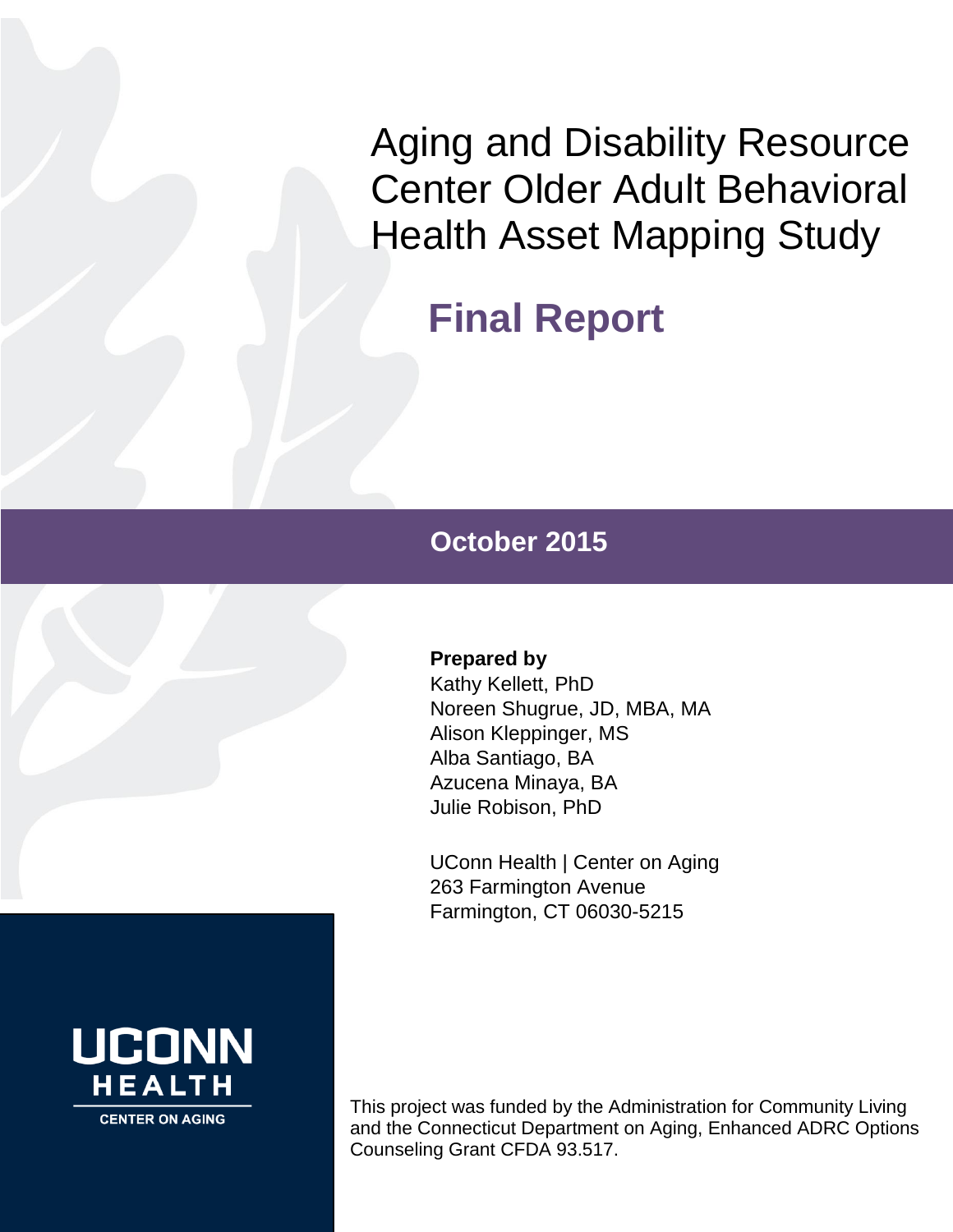# **Table of Contents**

| Introduction and Background                                                          |    |
|--------------------------------------------------------------------------------------|----|
| <b>Connecticut Asset Mapping Project</b>                                             | 8  |
| <b>Study Conclusions</b>                                                             | 9  |
| <b>Community Assets</b>                                                              | 9  |
| Resource Issues                                                                      | 12 |
| Potential Areas of Coordination and Collaboration                                    | 24 |
| Recommendations                                                                      | 26 |
| References                                                                           | 37 |
| Appendix A: Abbreviations and Acronyms                                               | 42 |
| Appendix B: Older Adult Behavioral Health Workgroup – Mission Statement and<br>Goals | 45 |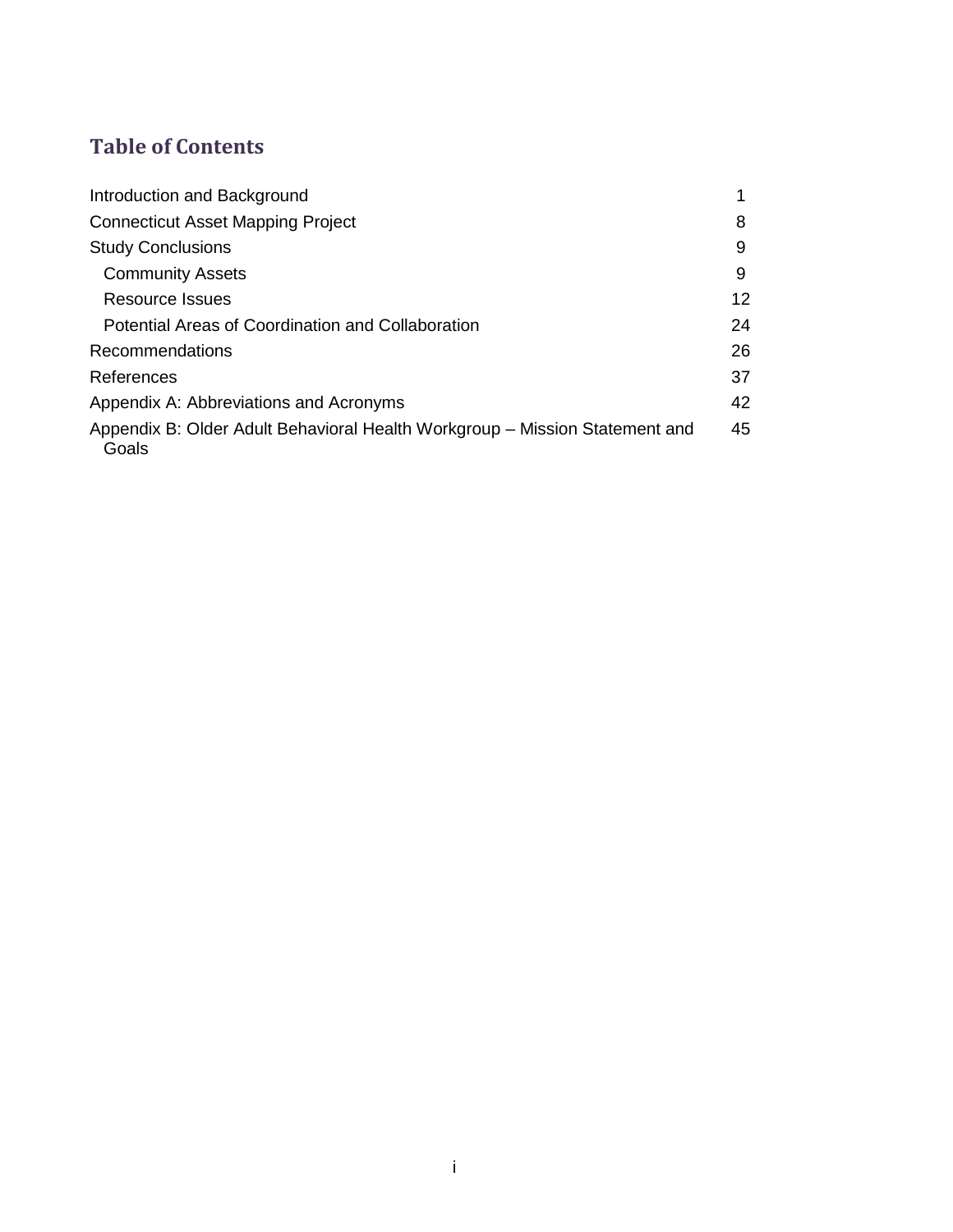# **Introduction and Background**

In 2012, representatives from the Connecticut (CT) Department of Mental Health and Addiction Services (DMHAS), the Department of Social Services (DSS), and the State Department on Aging (SDA) attended the Older Americans Behavioral Health Technical Assistance Center Policy Academy Regional Meeting at the Substance Abuse Mental Health Services Administration (SAMHSA) headquarters in Rockville, MD. The purpose of that meeting was to explore the increasing challenges and costs of promoting behavioral health care for older adults, and focused on anxiety, depression, prescription medication and alcohol abuse/misuse, and suicide prevention. Acknowledging that behavioral health issues other than those connected with dementia were rarely discussed, the CT state team attending the Policy Academy established the Older Adult Behavioral Health Workgroup (the "Workgroup") with the mission of improving access and delivery of behavioral health services to the older adult population in CT. "Older adult" is defined for these purposes as persons age 55 and above.

Currently under the leadership of DMHAS, the Workgroup is comprised of representatives from DMHAS, other state agencies and private, non-profit organizations. As indicated in its mission statement and goals (Appendix B), the Workgroup focuses on increased communication, collaboration, and problem solving among providers who work or have contact with older adults in a broad range of settings. Through ongoing monthly meetings and other activities, the Workgroup continues to focus on improving the quality of life for older adults needing behavioral health services and their family members, and improving the currently inadequate behavioral health care system serving older adults that is unprepared to meet the upcoming crisis in geriatric behavioral health.

A number of factors contribute to the crisis in unmet behavioral health needs of older adults both nationally and in CT. These factors contribute to decreased quality of life, increased utilization of health care services and costs, including higher mortality rates, and in some situations may result in unnecessary institutionalization.

# **Factor 1. Unprecedented Growth in the Older Adult Population**

Well over a decade ago, the Surgeon General stated that, "Disability due to mental illness in individuals over age 65 will become a major public health problem in the near future because of demographic changes" (U.S. Department of Health and Human Services, 1999). Clearly, the population in America is aging rapidly (Bartels, Pepin, & Gill, 2014). Currently in the United States, older adults make up 13 percent of the general population; by 2030 that figure is projected to grow to 20 percent (Ortman, Velkoff, & Hogan, 2014). By 2025, older adults will make up at least 20 percent of the population of almost every CT town (U.S. Census Bureau, 2014), up from 15 percent of the general population today (U.S. Census Bureau, 2015). It is projected that between 2012 and 2030, CT's population age 60 and older will increase 30 percent (U.S. Administration on Aging, 2012).

Of particular concern is the unprecedented growth in the older adult population in CT because this population experiences increased health risks and related hospitalizations (Connecticut Department of Public Health, 2014). Population growth underscores the urgency, and current data indicate how great the need is. For example, in CT between fiscal year (FY) 2013 and 2015, internal data on DMHAS clients age 55 and older show a 13 percent increase in the number of clients receiving mental health and substance abuse services across all regions (20,521 and 23,463, respectively) (J. Glick, personal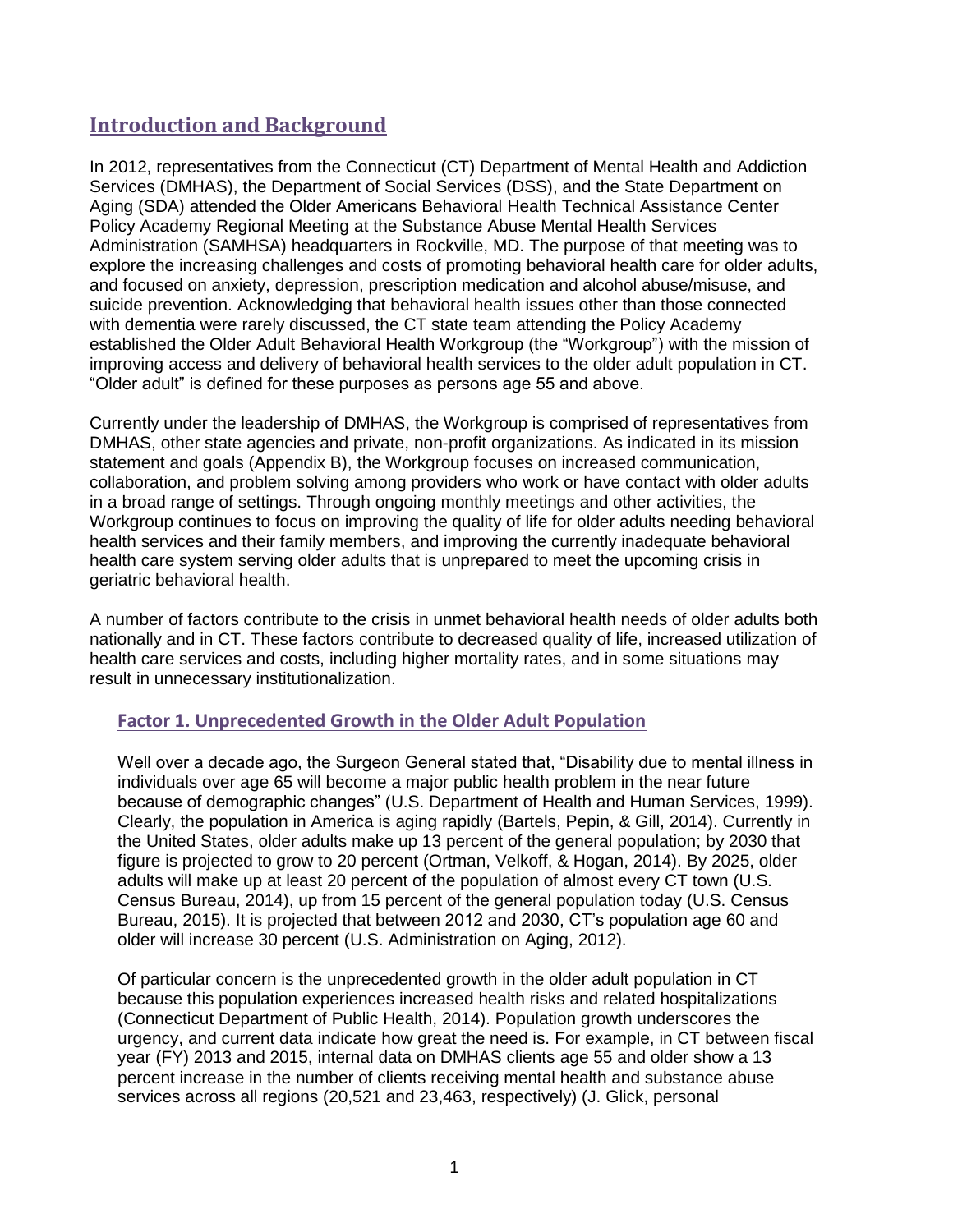communication, October 16, 2015). Not surprisingly, the majority of increase occurs in the group representing Baby Boomers. The same data show opioid dependence, major depressive order, alcohol use disorder, and posttraumatic stress disorder among the top ten primary diagnoses for CT adults age 55 and older (J. Glick, personal communication, October 16, 2015). The consequences of non-treatment for these behavioral health conditions are devastating and include homelessness, incarceration, episodes of violence, victimization, suicide, and fiscal costs (Treatment Advocacy Center, 2015).

# **Factor 2. Diversity**

The older adult population is becoming more diverse with regard to "generational cohorts, gender, minority status, income, living arrangements, and physical and behavioral health" (U.S. Department of Health and Human Services: Administration on Aging, 2001, p. ix). An estimated one-fifth of older adults are currently members of racial or ethnic minority groups (U.S. Administration on Aging, 2013). In a 2012 profile of CT, of those age 55 and older, 89 percent were White, 7 percent were Black, 2 percent were Asian; 2 percent were other; 3 percent were Hispanic (U.S. Administration on Aging, 2012). These percentages are similar to national figures released in 2014 in which non-Hispanic Whites made up 85 percent of the population 65 and older; 9 percent were non-Hispanic Black; 3 percent were Hispanic; 2 percent were Asian, and 1 percent were other (U.S. Census Bureau, 2014). Percentages, however, are projected to change at the national and state levels with the fastest growth occurring in the older Hispanic population, from 2 million in 2000 to more than 13 million in 2050 (Cohen & Eisdorfer, 2011). By 2050, 42 percent of the older adult population will be members of racial or ethnic minority groups, and over the next four decades there will be a 21 percent increase of racial and ethnic minority groups (U.S. Administration on Aging, 2013).

The prevalence of behavioral health conditions vary across and within racial and ethnic older adult groups and may be influenced by immigration status, gender, education, income levels, life events, and region (U.S. Administration on Aging, 2013). For example, historically older adults living in rural areas have higher rates of behavioral health disorders (e.g., depression, substance misuse, suicide) than other older adult populations because of the difficulties of providing services in more remote areas (Chalifoux, Neese, Buckwalter, Litwak, & Abraham, 1996).

The health care needs of older adults are also diverse. Older adults are living longer, many with comorbidities, and as a result facing greater health care service needs, including those related to behavioral health (Ortman et al., 2014). As many as one-fifth or an estimated six to eight million older adults experience one or more behavioral health or substance use conditions (Institute of Medicine, 2012). Older women, for example, are more likely to have a behavioral health disorder and older men are more likely to have a substance misuse or abuse disorder (Institute of Medicine, 2012). Among minorities, the onset of chronic illness is typically earlier than in Whites and minorities tend to have a higher incidence of obesity and late onset diabetes (American Psychological Association, 1998).

In spite of the need for behavioral health services, fewer African American and Hispanic older adults seek such services than their non-Hispanic White counterparts, and studies show that these disparities exist after adjusting for behavioral and physical conditions, demographic characteristics (e.g., socio-economic status, education level), and type of insurance coverage (U.S. Administration on Aging, 2013). A better understanding of the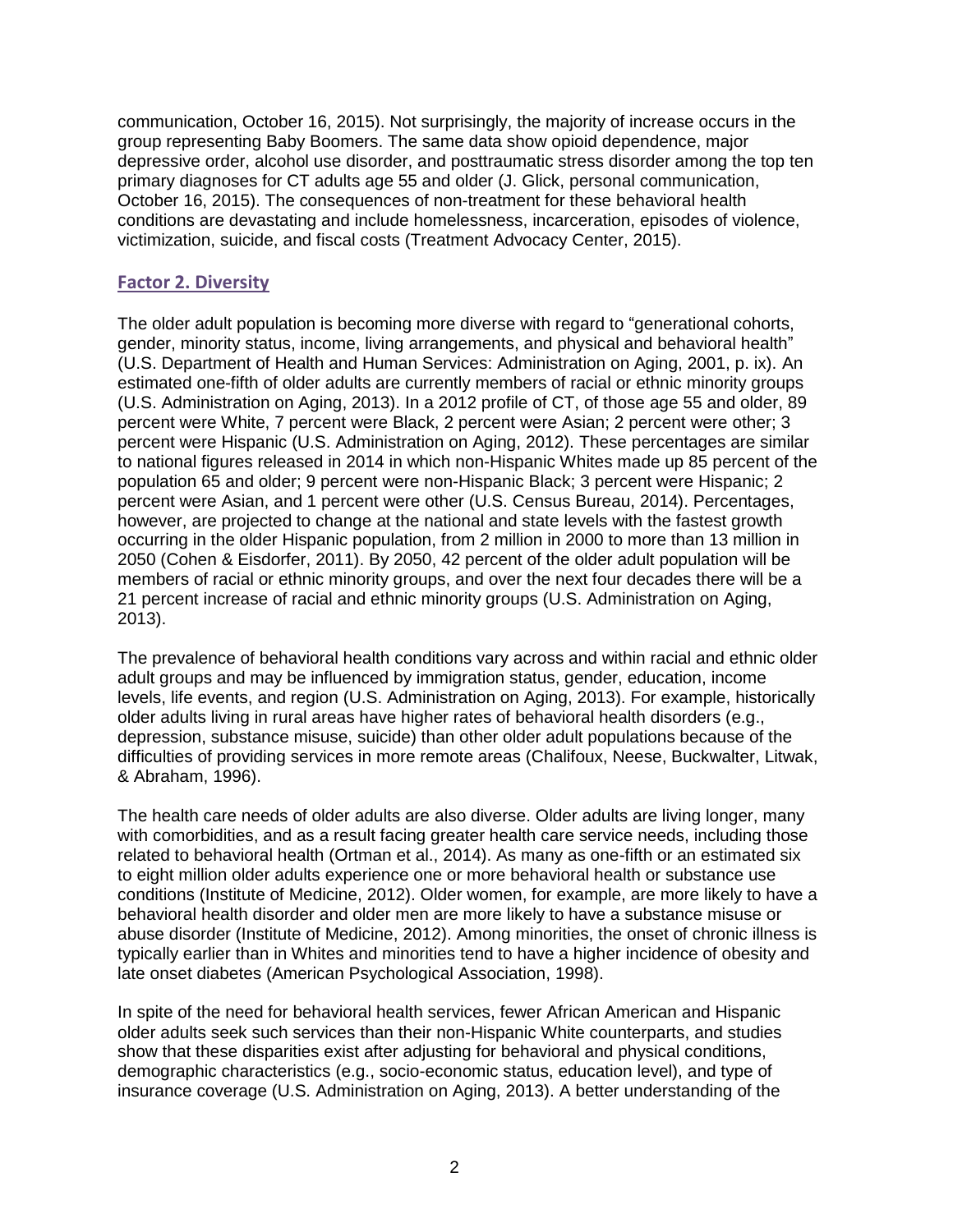health and socioeconomic needs older culturally diverse populations experience is needed so that increased services and supports can be offered to this growing group of people and their families.

### **Factor 3. Behavioral Health Disorders**

### *Anxiety, depression, and suicide*

While the majority of older adults enjoy good behavioral health, about 20 percent of those 55 and older experience behavioral health disorders (e.g., anxiety, depression) that are not a normal part of aging (The John A. Hartford Foundation, 2011; U.S. Department of Health and Human Services: Administration on Aging, 2001). If that percentage holds true for CT, that would translate into approximately 184,000 adults age 55+ with a behavioral health disorder. It is expected that the number of older adults with behavioral health disorders will increase to 15 million by 2030 (Jeste et al., 1999; National Council on Aging, 2014). In addition, nearly two-thirds of nursing home residents demonstrate behavioral health conditions (The American Psychological Association, 2015), and in a 2011 and 2012 study, outcomes show that nearly half of nursing home residents had depression (Harris-Kojetan, Sengupta, Park-Lee, & Valverde, 2013).

Of the seven million older Americans affected by depression, many do not receive treatment (National Council on Aging, 2014). Symptoms of depression and anxiety are frequently overlooked and untreated in older adults because they coincide with other late life occurrences including: retirement, health-related events, loss of loved ones, and other losses (American Psychological Association Office on Aging, 2005; U.S. Department of Health and Human Services: Administration on Aging, 2001). The incidence of depression can increase significantly in specific subpopulations of at-risk older adults because they typically do not recognize depression as a clinically distinct condition, as they would other medical conditions (Charney et al., 2003). Evidence-based disease self-management for depression, such as Healthy IDEAS (Identifying Depression, Empowering Activities for Seniors), uses practical interventions with clients in their home setting, such as 1) screening for symptoms of depression and assessing severity, 2) educating older adults and caregivers about depression, 3) linking older adults to primary care and mental health providers, and 4) empowering older adults to manage their depression through a behavioral activation approach that encourages involvement in meaningful activities (Centers for Disease Control and Prevention and National Association of Chronic Disease Directors, 2009). The intervention which underscores an exemplary partnership between State Units of Aging (SUA) and State Mental Health Authorities (SMHA) incorporates case management during home visits and phone calls, and is also adaptable to culturally diverse populations with varying education levels (Centers for Disease Control and Prevention and National Association of Chronic Disease Directors, 2009).

There is a strong association between behavioral health problems, particularly depression symptoms, and disability related to medical illness. For over a decade, it has been known that older adults with depression seek care more often, use more medication, receive higher outpatient charges, and have longer hospital stays than their counterparts without depression (U.S. Department of Health and Human Services, 1999). In a more recent study comparing older adults with chronic illnesses (i.e., diabetes, congestive heart failure) results demonstrated that the group with chronic illnesses and depression had nearly twice the health care costs of those with the same medical illnesses but no depression (Unützer et al.,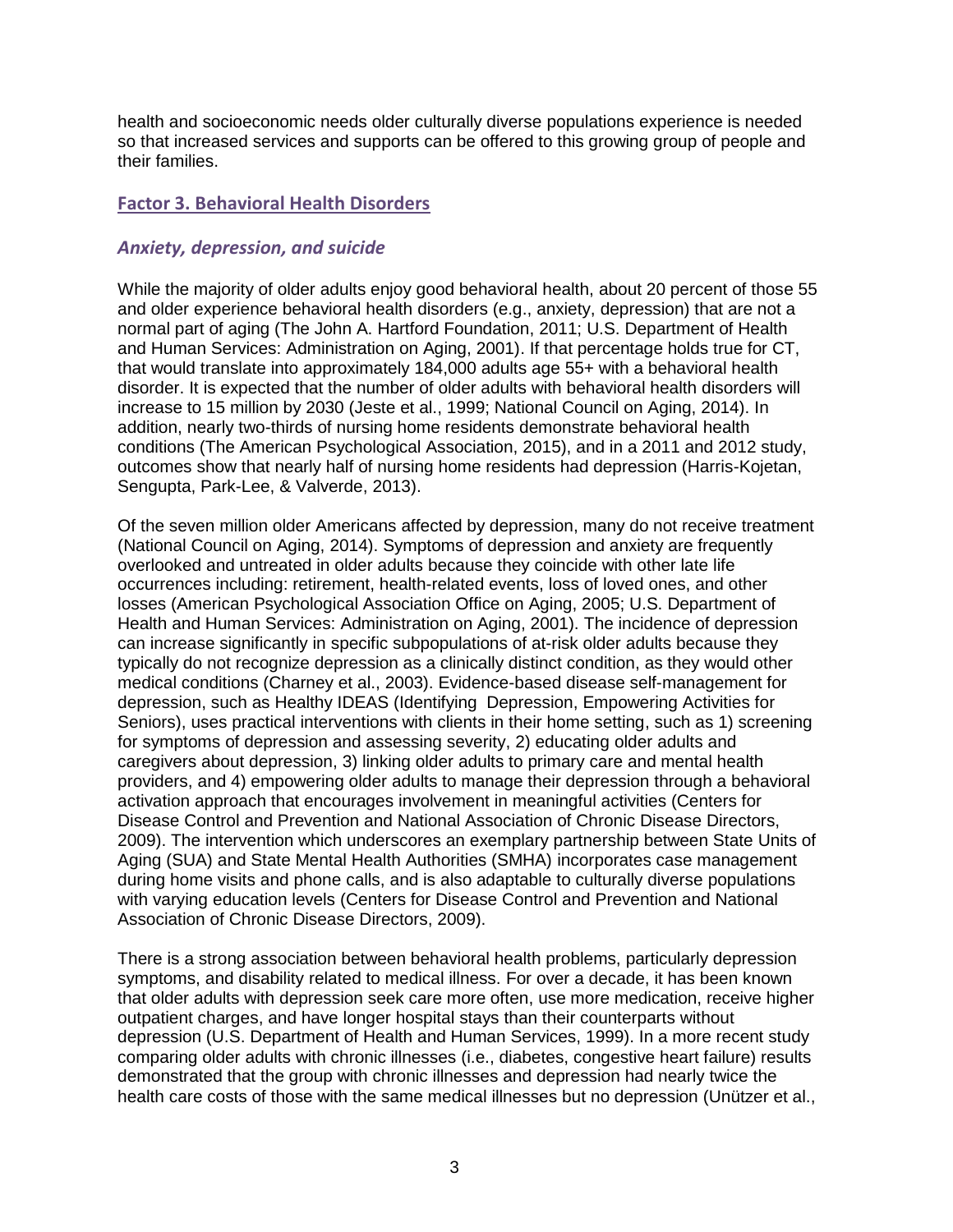2009). According to the Director of the Hartford Center for Excellence in Geriatric Psychiatry, University of Pittsburgh Medical Center, 6 to 10 percent of older adults receiving health care in primary care practice settings are diagnosed with clinical depression but this percentage increases to 20 to 30 percent among older adults being treated in acute inpatient facilities, skilled nursing facilities, chronic illness clinics, and other long-term care settings (The John A. Hartford Foundation, 2011).

Depression is a significant predictor of suicide (The John A. Hartford Foundation, 2011; National Institute of Mental Health, 2001). Although older adults comprise 13 percent of the population, they account for 20 percent of those who commit suicide and have the highest suicide rate of any age group (National Institute of Mental Health, 2001). Forty percent of older adults saw a physician within a week of committing suicide and three-fourths saw a physician within a month of committing suicide (Conwell & Pearson, 2002).

#### *Substance use and abuse*

Alcohol abuse and dependency is a major problem for older Americans and leads to malnutrition, other physical conditions, and a decline in cognitive functioning (U.S. Department of Health and Human Services: Administration on Aging, 2001; Zanjani et al., 2012). An estimated 17 percent of older adults misuse and abuse alcohol and medications and while most older adults (87%) visit a physician regularly, approximately 40 percent of those do not seek behavioral health services and are therefore unlikely to be treated for behavioral health disorders (American Psychological Association, 2015). The number of older adults with substance misuse and abuse problems is projected to double to five million by 2020 and will add to existing challenges in providing behavioral health services for older adults (National Council on Aging, 2014). Once the underlying causes of substance abuse are identified, clinicians can provide evidence-based treatments to older adults that trigger destructive behaviors and enable them to effectively address and avoid high-risk situations (Gfroerer, Penne, Pemberton, & Folsom, 2003).

#### **Factor 4. Higher Incidence of Chronic Illnesses**

Eighty-five percent of older adults experience at least one chronic health condition and an estimated 60-65 percent have two or more conditions (Vogelli, Shields, Lee, Gibson, Marder, et al., 2007). Approximately 50 percent of older adults have arthritis, 40 percent have hypertension, 30 percent have heart disease, 12 percent have diabetes, 30 percent have hearing loss, and 15 percent have cataracts (Speer & Schneider, 2003). Poor nutrition, inactivity, alcohol misuse and abuse, and smoking are negative but modifiable behaviors that may contribute to the commencement of or worsen chronic disease (U.S. Department of Health and Human Services, 2000). Behavioral interventions suggested by psychologists and consumer compliance to prescribed treatment are usually effective in successfully helping older adults manage multiple chronic illnesses (American Psychological Association, 2005).

# **Factor 5. Underutilization of Behavioral Health Services**

Twenty percent of people age 55 and older and two-thirds of nursing home residents demonstrate behavioral health disorders, but less than three percent of older adults in the United States report seeking help from outpatient behavioral health clinics, psychiatric hospitals, and Veterans Affairs (VA) medical centers (The American Psychological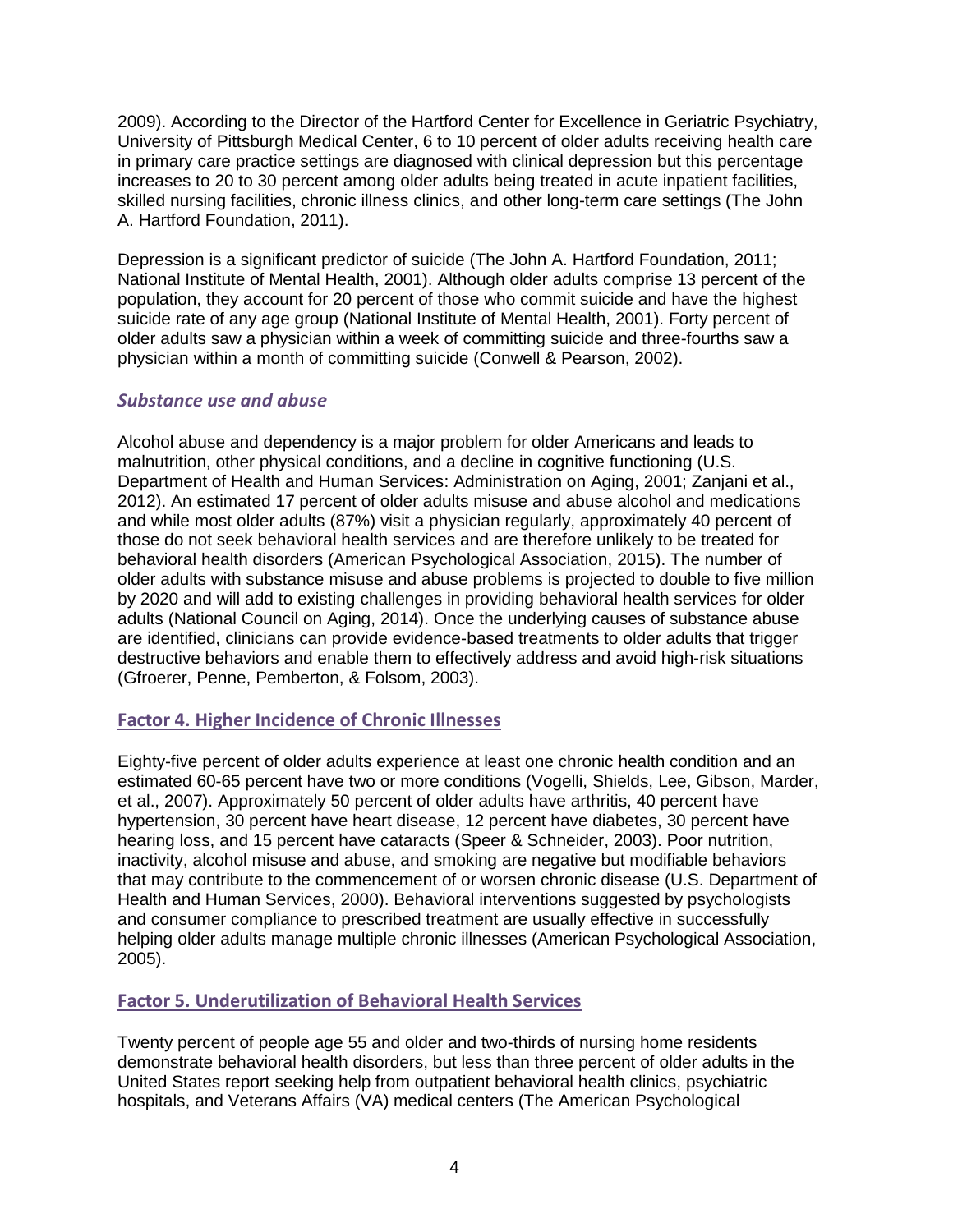Association, 2015). In the community, only about one-third who need behavioral health and substance use treatment actually receive them (Cohen & Eisdorfer, 2011; National Council on Aging, 2014). Older adults represent an underserved population and are at increased risk for receiving inadequate and inappropriate care (Bartels, 2003; Bartels, et al., 2014). As a result, innovative strategies are needed to better understand behavioral health disorders in older adults and to address a health delivery system that has historically been fragmented and underfunded (Bartels & Smyer, 2002; Jeste et al., 1999).

#### *Primary care network*

A major factor in the underutilization of behavioral health services is that older adults with coexisting physical conditions who also need behavioral health services seek help in primary health care settings and are therefore much less likely to receive behavioral health services from a behavioral health specialist (Karel, Gatz, & Smyer, 2012). Primary care physicians (PCPs) who may not have adequate training in geriatric behavioral health are unlikely to identify or appropriately treat psychiatric illnesses (Cohen & Eisdorfer, 2011; The John A. Hartford Foundation, 2011). As a result, behavioral health problems in as many as 50 to 80 percent of older adults are unidentified and untreated, and others receive prescriptions that are inappropriate and ineffective (Cohen & Eisdorfer, 2011). The consequences of inadequate treatment are costly to the health care system and include a decline in physical health, increased disability, cognitive impairment; impaired functional effectiveness, compromised independent living and quality of life, and possibly greater caregiver stress (Cohen & Eisdorfer, 2011). Without adequate and appropriate treatment, older adults with behavioral health problems are more likely to have increased health care utilization, greater potential for disability, limited quality of life, and increased mortality (Bartels, 2003).

# *Shortage of geriatric behavioral health providers*

Part of the reason people needing behavioral health treatment seek care from primary care physicians may be the critical shortage of geriatric behavioral health providers. Four disciplines share responsibility for managing behavioral health (i.e., psychiatry, psychology, social work, and nursing) and within these there are not enough geriatric specialists to meet the increasing need (The John A. Hartford Foundation, 2011). Of the 39,000 psychiatrists practicing in the United States, less than 2,000 are certified in geriatrics; by 2020, the projected need will be at least 6,000 geriatric psychiatrists (The John A. Hartford Foundation, 2011). In the United States, there are only 10-15 programs offering a geropsychology track (Institute of Medicine, 2012). Although only 4 percent of practicing psychologists identify geriatric psychology as their main area of focus, 39 percent of all psychologists indicate they provide services to adults over the age of 65 (American Psychological Association, 2009).

Geriatric psychiatric advanced practice nurses (APRNs) provide a large share of behavioral health services to older adults, but few graduate programs are available to train APRNs, leading to a shortage. Social workers also provide behavioral health services and although many work with older adults, they report they have not been specifically trained in geriatrics (The John A. Hartford Foundation, 2011).

There are numerous causes for the shortage in geriatric behavioral health providers including limited funding during the past decade and reduced importance of geriatric specialties in academic institutions. As a result, there are few opportunities for formal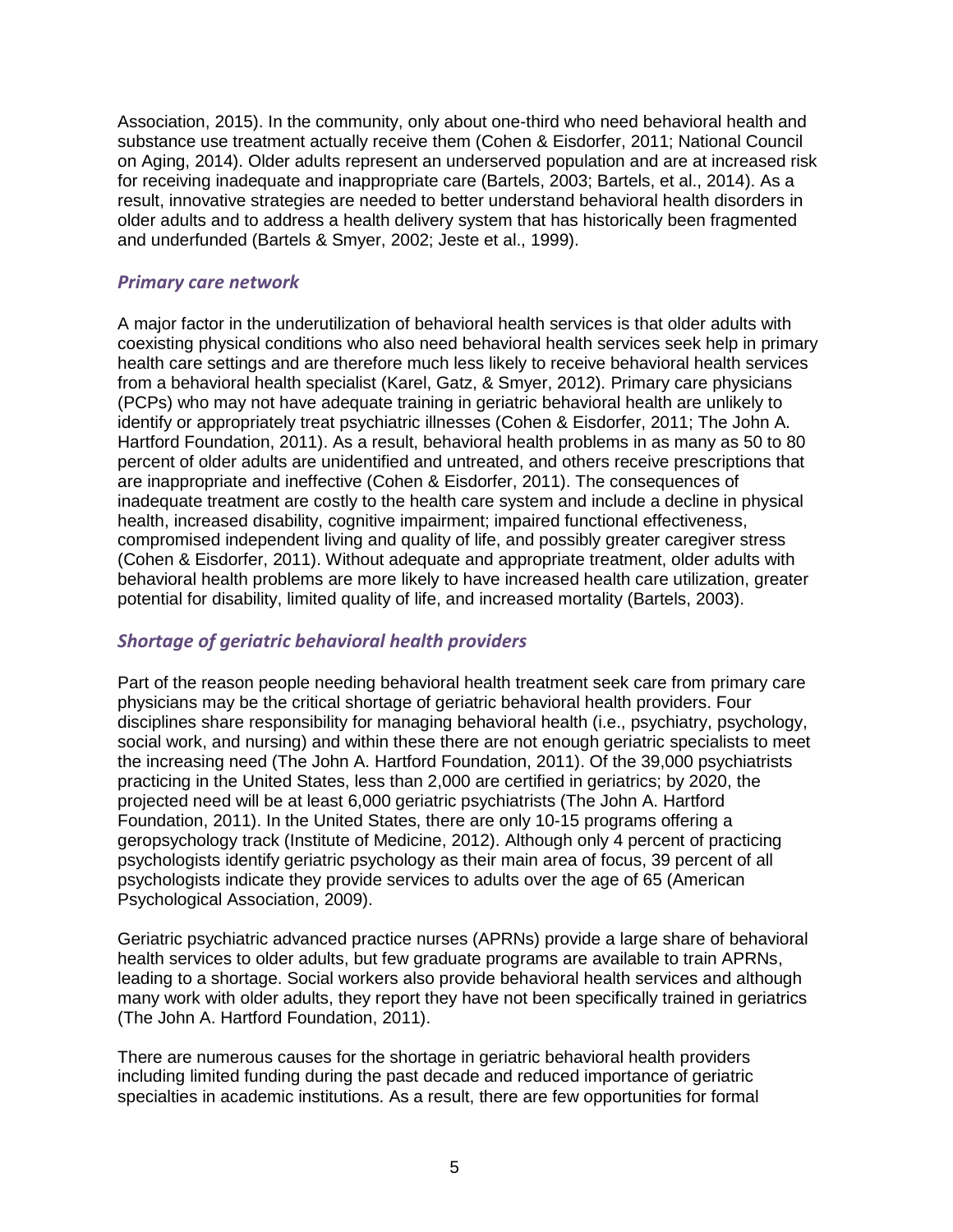training in geriatric specialties including a system of faculty mentors, peer networks, and research assistant positions to effectively support careers in aging (The John A. Hartford Foundation, 2011). Funding to expand the geriatric health care workforce is needed to meet provider shortages and ensure adequate care for a growing population of people needing behavioral health services.

# *Ageism and stigma*

Other issues contributing to the underutilization of behavioral health services include ageism and stigma. Ageism, or prejudice towards older individuals and the aging process, is a discriminatory practice that has the potential to impact older adults in areas of employment and in other social roles. In one survey, nearly 80 percent of respondents reported experiencing ageism, such as people assuming they had memory problems due to age or being ignored and not valued because of their age; 58 percent in the same survey reported the most frequent type of ageism was being told a joke that makes fun of older adults (Cohen, 2001). Negative stereotypes are not only hurtful but may contribute to increased illness and shorten lives (Levy, Slade, Kunkel, & Kasl, 2002). One study noted the typical dismissals of physical complaints by older adults and the questions and comments by providers related to assumed age-related declines and problems (e.g., vision, hearing, memory, balance, incontinence) (Cohen, 2001). In addition, institutional policies and procedures that perpetuate stereotypic beliefs about older adults also have the potential to diminish their opportunities for a satisfactory life and undermine their sense of personal dignity and self-esteem (Nolan, 2011).

Stigma, a process in which certain people are excluded and discriminated against, is in part perpetuated by media portrayals of older adults with behavioral health problems, ignorance, and disrespect (Graham et al., 2003). The double stigma of older age and behavioral health disorder is one of the greatest barriers to ensuring access to behavioral health care, creates challenges in finding affordable and adequate housing, and isolates older adults with behavioral health disorders from other people in the community, thus eroding their sense of well-being and dignity (Graham et al., 2003; Sartorius, 2003). The Surgeon General's Report (U.S. Department of Health and Human Services, 1999, p. 6) described the powerful impact of stigma as follows:

*Stigma erodes confidence that mental disorders are valid, treatable health conditions. It*  leads people to avoid socializing, employing, or working with, or renting to or living near *persons who have a mental disorder. Stigma deters the public from waiting to pay for care and, thus, reduces consumers' access to resources and opportunities for treatment and social services. A consequent inability or failure to obtain treatment reinforces destructive patterns of low self-esteem, isolation, and hopelessness. Stigma tragically derives people of their dignity and interferes with their full participation in society.*

# **Factor 6. Lack of State-Specific Data for Older Adults Needing Behavioral Health Services**

There is little data on CT older adults with behavioral health disorders, but what is known demonstrates a need for action. The dearth of data in CT specific to those age 55 and older with behavioral health disorders was a strong factor in implementing the Older Adult Behavioral Health Asset Mapping Project.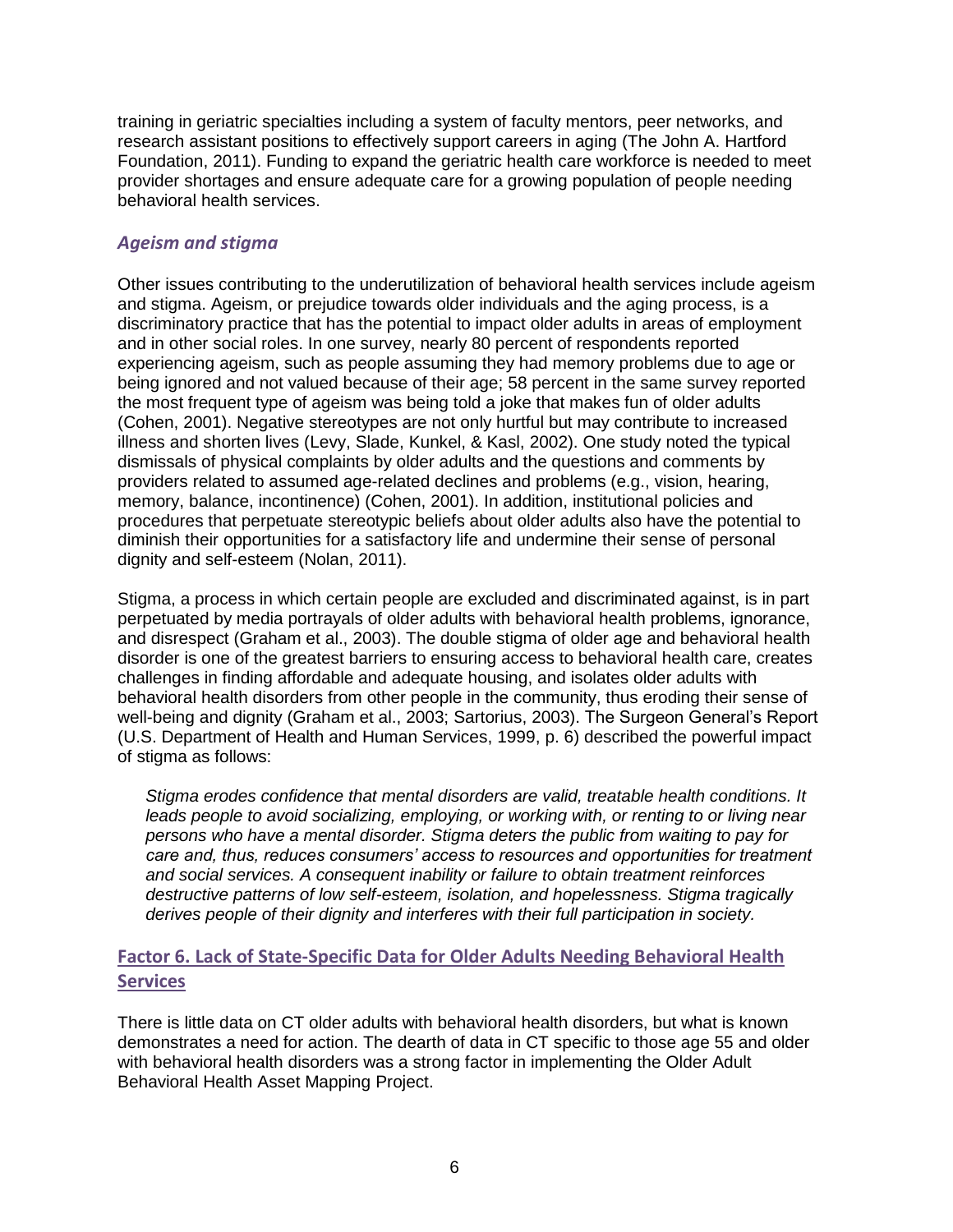#### *CT-specific data on adults experiencing behavioral health disorders*

Most data are available only for adults ages 18 and older, with no further breakdown by age. Between 2009 and 2013, approximately 82,000 adults (3% of all adults) in the State reported serious mental illness (SMI) within a year prior to being surveyed by the Substance Abuse and Mental Health Services Administration (SAMHSA) (Substance Abuse and Mental Health Services Administration, 2015). Between 2009 and 2013, of an estimated 200,000 adults in CT with any mental illness (AMI), 55 percent reported not receiving any health treatment or counseling in the past year (Substance Abuse and Mental Health Services Administration, 2015).

Between 2009 and 2013, about 93,000 of CT adults (3.5%) had serious thoughts of suicide within the prior year (Substance Abuse and Mental Health Services Administration, 2015). While substance misuse and abuse are closely intertwined with behavioral health, specific data about substance abuse among older adults in CT is largely unavailable. CT-specific data available from the Behavioral Risk Factor Surveillance System (BRFSS), however, show that among older adults in CT during 2010 and 2011, 16 percent of men and 11.5 percent of women ages 50 and older reported 30-day binge drinking with an overall rate of 13 percent (U.S. Administration on Aging, 2012). Binge drinking is a serious problem in older adults who typically have less tolerance for alcohol as they age, and it can cause serious problems such as stroke, cardiovascular and liver disease, neurological damage, and complications for those with diabetes. Data from 6,580 admissions during 2010 to publicallyfinanced substance abuse treatment show that alcohol was the primary substance of abuse in approximately 73 percent of admissions among individuals 50 and older (U.S. Administration on Aging, 2012).

Data on illicit drug use is also largely unavailable for older adults in CT, but it is startling that nationally since 2002 illicit drug use has more than doubled among those age 50-59 (U.S. Administration on Aging, 2012). According to the U.S. Administration on Aging (2012), this trend is in large part due to the aging of Baby Boomers whose rates of illicit drug use have been higher than those of earlier cohorts. Data from the Treatment Episode Data Set (TEDS) suggest a strong relationship between substance use and behavioral health disorders and show that slightly more than 2 percent of individuals being served by the CT behavioral health system were ages 65 and older; this represents about 1,800 individuals whose data were captured at the time of admissions and reported to TEDS (U.S. Administration on Aging, 2012).

BRFSS data provides a small snapshot of behavioral health data on older adults in CT showing that in 2011 adults in the 50-64 age group were more likely than those in the 65 and older age group (9% vs. 7%) to report frequent mental distress (FMD) (U.S. Administration on Aging, 2012).

Additional data captured by BRFSS measures of behavioral health show risk factors for both behavioral and physical illness and include: Social support, life satisfaction, current depression, lifetime diagnosis of depression, and lifetime diagnosis of anxiety disorder (U.S. Administration on Aging, 2012). Results on these indicators show that nine percent of older adults age 55 and older rarely or never get social or emotional support; five percent are very dissatisfied or dissatisfied with life; nine percent have a diagnosis of current depression; 14 percent have a lifetime diagnosis of depression; 10 percent have a lifetime diagnosis of anxiety disorder (U.S. Administration on Aging, 2012).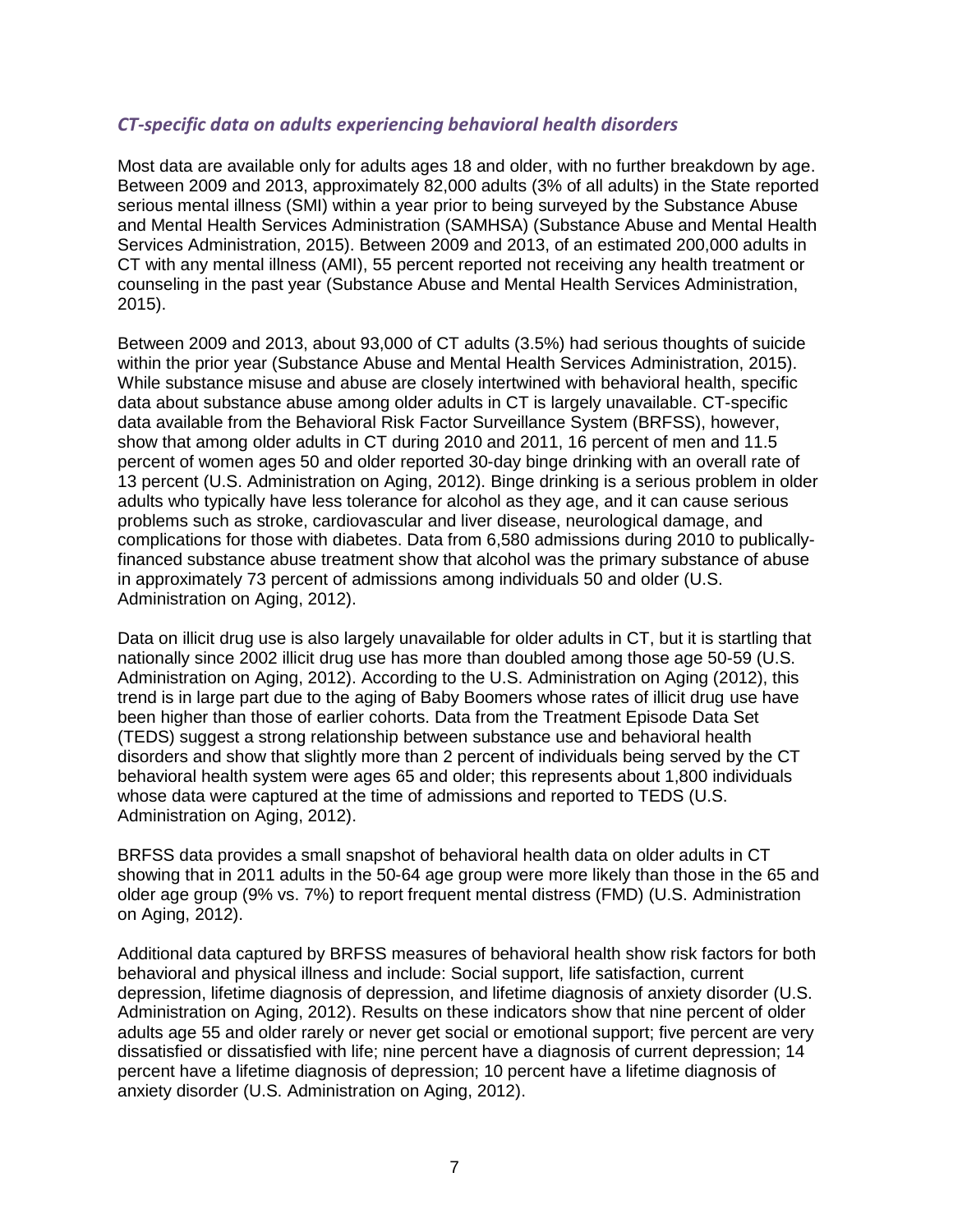As noted in the *Statewide Survey Results* report, while primary care physicians were a targeted group for the statewide survey due to the valuable perspective they have to offer, physicians completed very few surveys and attempts to send email survey invitations through several physician organizations were declined. Recent results of a survey assessing CT physician perspectives on care delivery reform were, however, published in February 2015, and provide some useful data regarding the attitudes of primary care physicians in CT. In response to a main goal of the CT State Innovation Model (SIM) and to provide a baseline assessment of CT's physician workforce, UConn Health and Yale School of Public Health partnered to conduct a statewide survey of primary care physicians to assess physician perspectives on care delivery reform and readiness for change (Aseltine et al., 2015). Consistent with SIM goals, CT aims to support the advanced medical home (AMH) and care coordination, one of its primary components. Although they are not limited to older adults, results disseminated by Aseltine et al. (2015) are informative, especially as they pertain to behavioral health challenges. Outcomes from the physician survey show that half of physicians (50%) reported that recognizing behavioral health problems in their patients was "somewhat" or "very challenging." Nearly half of physicians (47%) reported referring patients for behavioral health treatment was "very challenging," and overall 80 percent of physicians reported finding appropriate treatment for their patients needing behavioral health services was "somewhat" or "very challenging" (Aseltine et al., 2015).

The SIM physician survey also captured data on cultural competency showing that physicians reported "very little" or "some" (42% and 48%, respectively) formal training in ways to improve communication with ethnically and culturally diverse patients. Seventy-three percent of physicians reported enlisting help from their patient's family or friend to assist in interpreting "sometimes," "usually," or "always." In addition, two-thirds of physicians reported that using Information Technology (IT) and Electronic Health Records (EHR) was "somewhat" or "very challenging." Although physicians agreed IT and EHRs contribute to improved quality of patient care and improved care coordination, many believe these systems negatively impact the effectiveness of providing care (Aseltine et al., 2015).

# **Connecticut Asset Mapping Project**

Led by a partnership between the CT DMHAS and the State Department on Aging (SDA), and funded in part through the Enhanced Aging and Disability Resource Center (ADRC) Options Counseling Grant from the Administration for Community Living, the Workgroup engaged UConn Health, Center on Aging (UConn COA) to assist with an asset mapping project. The project's goals were to: 1) review and map community assets that benefit older adults with behavioral health needs, 2) review resource issues, such as overlaps, gaps, and hidden resources and barriers that can impact the implementation of programs/services, 3) identify potential areas where coordination and collaboration could benefit older adults with behavioral health needs, and 4) make recommendations for future action steps the Workgroup and the State of CT can take to improve the behavioral health service delivery system for older adults.

The year-long asset mapping process began in the summer of 2014, focused on identifying strengths and needs by region, and consisted of four phases. In the first phase of the process, the UConn COA led 10 focus groups across the state from July to September of 2014 (two per region as defined by ADRC catchment areas) with behavioral health professionals and other professionals who refer older adults to behavioral health services. Because providers as a group were the least likely to attend a focus group due to their tightly scheduled days, their views were under-represented in the focus groups. In order to supplement the focus group findings and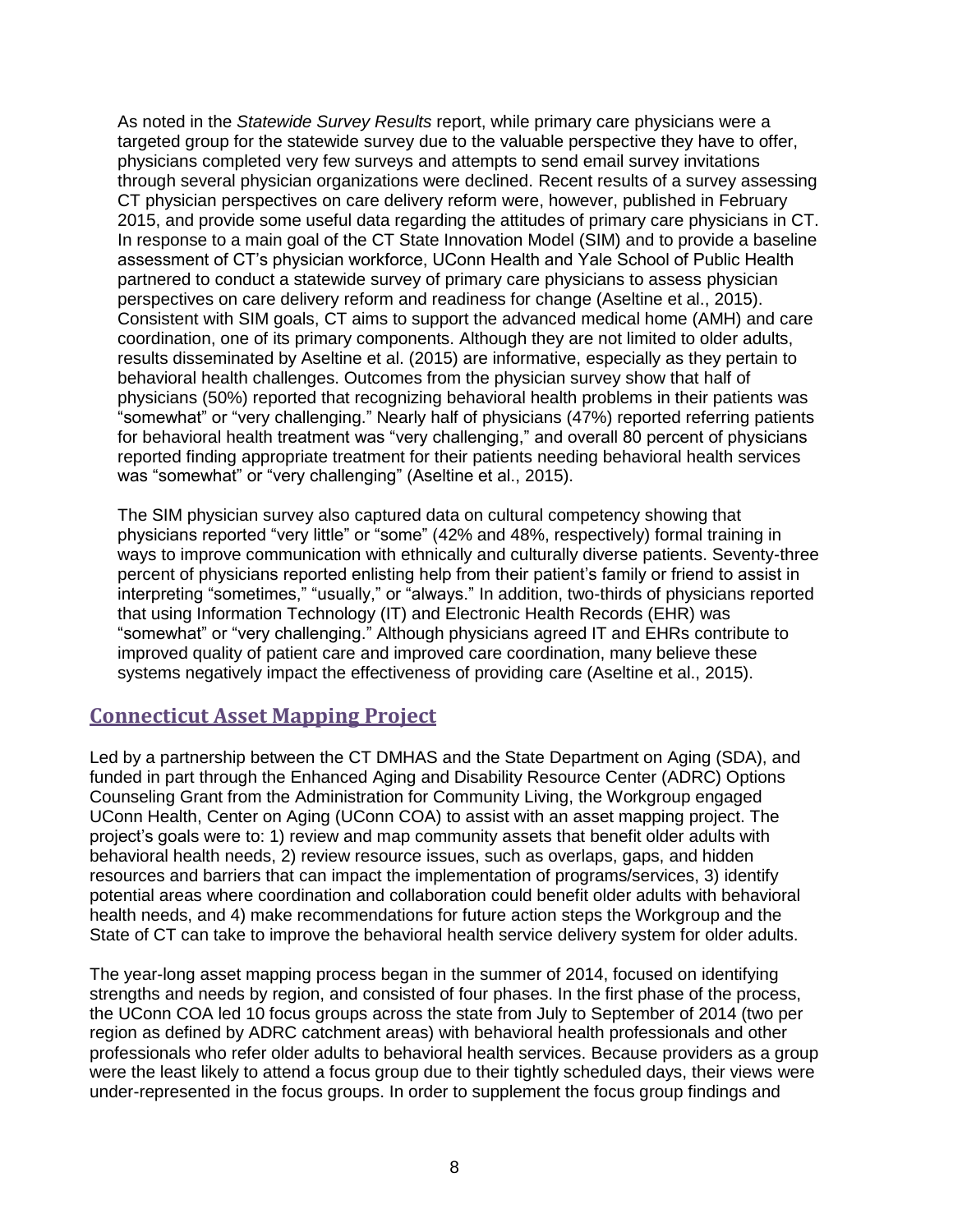explore provider views in more depth, in Phase 2 UConn COA conducted ten provider interviews, two in each of the five regions, between October and December 2014. The last two phases of the mapping process included five community forums (one per region, conducted in April and May of 2015), and a statewide electronic survey fielded from mid-February to mid-May of 2015.

This report integrates findings from all four phases of the asset mapping project and presents conclusions and recommendations for the consideration of the Workgroup to inform future direction and action steps to improve the behavioral health services delivery system for older adults.

Detailed results, methodology, and analyses of the four individual phases of the project are described in detail in separate reports: *Regional Focus Group Results, Provider Key Informant Results, Community Forum Results,* and *Statewide Survey Results*. Reports are available on the following websites: CT State Department on Aging at **<http://www.ct.gov/agingservices>** and UConn Health, Center on Aging at **[http://www.uconn-aging.uchc.edu/older-adults](http://www.uconn-aging.uchc.edu/older-adults-behavioral-health-asset-mapping-study.html)[behavioral-health-asset-mapping-study.html](http://www.uconn-aging.uchc.edu/older-adults-behavioral-health-asset-mapping-study.html)**

# **Study Conclusions**

For the most part, data gathered through focus groups, provider interviews, community forums and the 858 respondents to the statewide survey were fairly consistent in identifying certain "community assets" as the backbone and sources of strength of the existing behavioral health system for older adults. There was also considerable overlap among the groups in the much longer and more comprehensive recitation of "resource issues," the gaps and barriers that need to be overcome to create a more robust and effective system. Gaps and barriers identified by CT informants in all four project phases are similar to those named in the overall national data summarized in this report's introduction, but with additional local flavor and specificity that should prove useful to the Workgroup. Finally, informants identified potential areas of coordination and collaboration that may, if achieved, lead to improvements in the older adult behavioral health delivery system.

This section summarizes in turn the data gathered over the course of this project regarding community assets, resource issues, and potential areas of coordination and collaboration.

# **Community Assets**

Community assets are strengths and resources that improve the quality of community life. These assets can include a person (e.g., librarian, police officer, counselor, health worker), a physical structure (e.g., library, hospital, church, university), community service (e.g., public transportation, senior center program), and businesses that provide jobs and support the local economy. Everyone in a community or region is a potential community asset. For example, some individuals have knowledge, skills (e.g., leadership) and/or vision they can share while others may be able to contribute money or time to a project. Potentially, nearly everyone in a community or region of the state can be a force for community or system improvement.

Respondent information from the four phases of this project demonstrates that CT has many resources including a full spectrum of behavioral health services. It should be noted that these assets are not always available throughout the state for everyone needing them, at a cost they can afford, for a variety of reasons that are addressed under the "Resource Issues" section.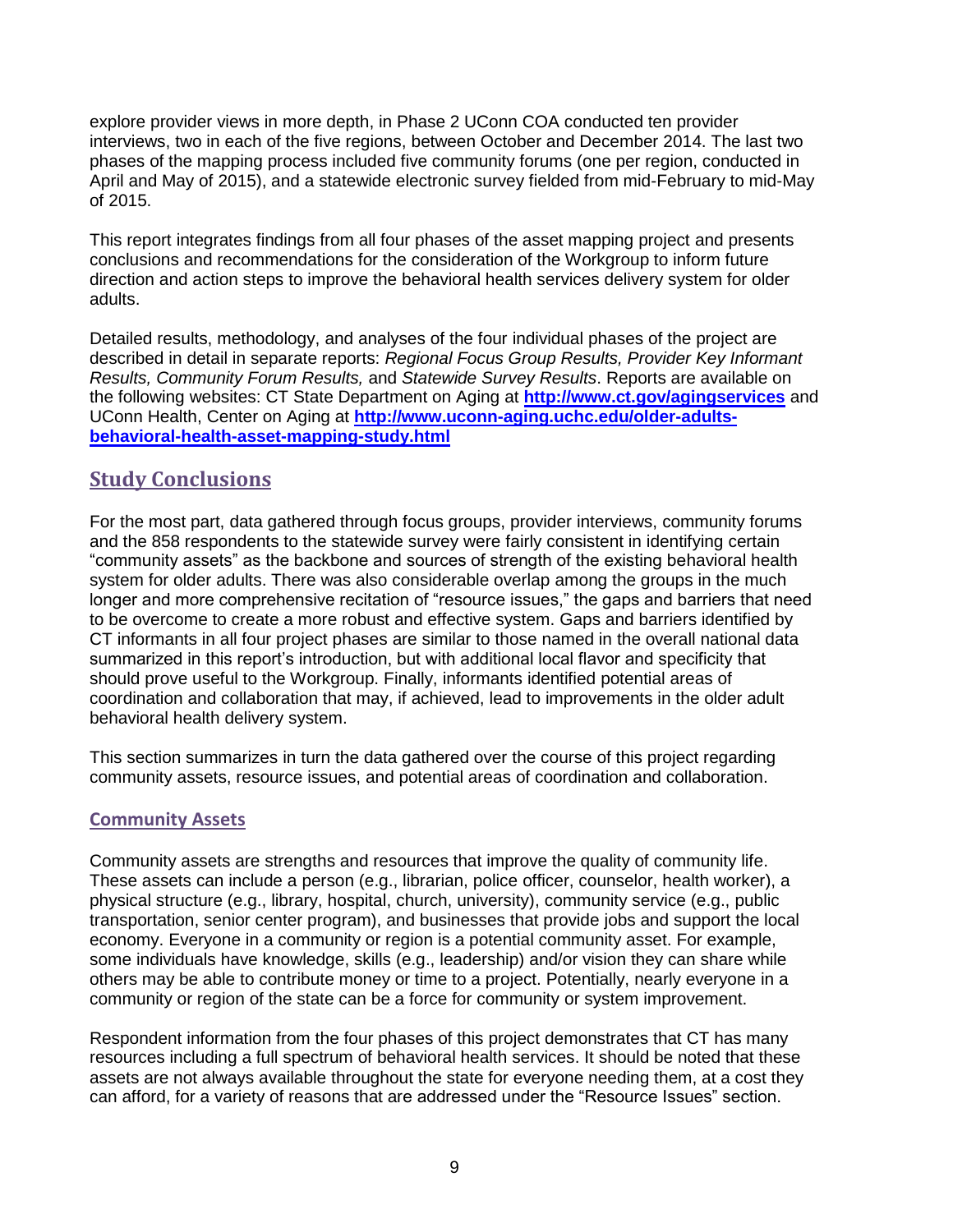Respondents reported the benefits of specific programs in particular settings (e.g., hospitals, behavioral health centers), group therapy, counseling, care/case management, and integration of services between some primary care physicians and behavioral health professionals. They mentioned the value of teamwork referrals, implementing team meetings between collaborators, combating stigma related to behavioral health, integrating primary and behavioral health to increase referrals, and educating providers about the best time to refer. Those involved in staff training or aware of it in their organization remarked on the benefit of that practice as well as those involved in promoting awareness, recognition, and education related to behavioral health. Some key informant providers and statewide survey respondents remarked on the importance of contributions made by medical schools and academic institutions.

Tables 1 and 2 provide examples of the broad range of resources that were reported as community assets by individuals participating in the project. More detailed information can be referenced in the reports. Unfortunately, the community assets data provided by informants is for the most part generic, and does not give a clear picture of how widespread the assets are, how many persons they currently serve, whether they have the capacity to serve additional persons, or whether they are targeted appropriately to older adults. All asset types were reported as available in every region of the state, but it was noted by many that availability of most services in rural areas, regardless of region, is difficult.

Nevertheless, the community asset types identified provide a positive starting point for the state, regions and individual communities to develop a more detailed inventory of behavioral health and ancillary services for older adults needing behavioral health services. While community assets for education and screening were mentioned less frequently by respondents, they also provide a beginning point on which to expand education opportunities and the use of screening tools related to behavioral health services for older adults.

While these services form a continuum, for the purposes of this report, they are separated into "traditional" behavioral health services, education, screening, and ancillary services.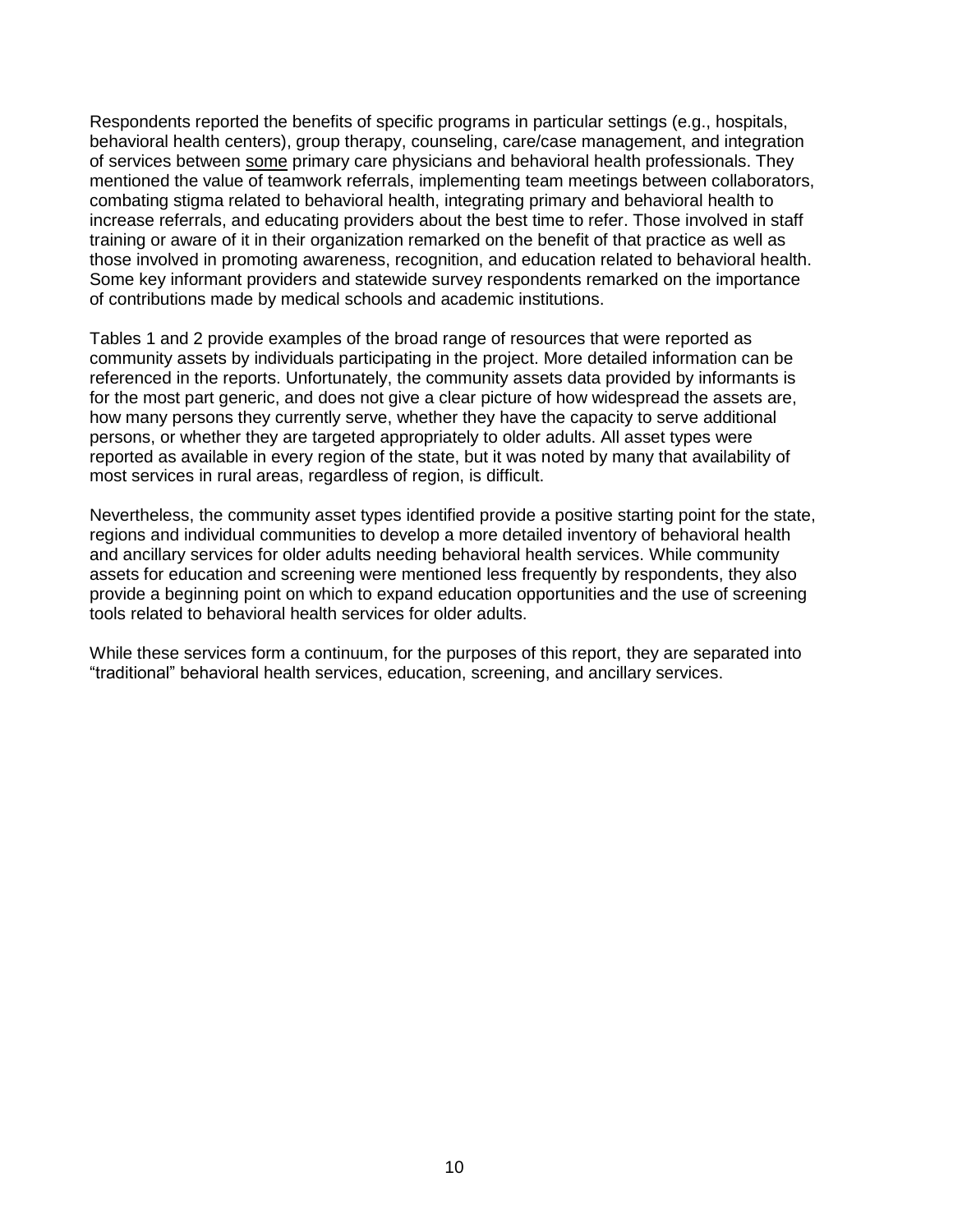| "Traditional" behavioral health services                                                                                                                                                                                   | <b>Education</b>                                                                     | <b>Screening</b>                 |
|----------------------------------------------------------------------------------------------------------------------------------------------------------------------------------------------------------------------------|--------------------------------------------------------------------------------------|----------------------------------|
| Inpatient/outpatient facilities                                                                                                                                                                                            | Public dissemination of<br>pamphlets, brochures (e.g.,<br>Safer Drinking Guidelines) | <b>SBIRT</b>                     |
| Emergency room and crisis services                                                                                                                                                                                         | Group setting education (e.g.,<br>senior centers)                                    | <b>CAGE</b>                      |
| Providers (e.g., geriatric psychiatrists and<br>psychologists, PCPs, LCSWs, APRNs, other<br>mental health counselors)                                                                                                      | Websites (e.g., My Place CT<br>(www.myplacect.org)                                   | Folstein/MMSE                    |
| <b>REACH Program</b>                                                                                                                                                                                                       | Medical schools and<br>academic institutions                                         | <b>MoCA</b>                      |
| Group therapy/counseling                                                                                                                                                                                                   |                                                                                      | PHQ-9                            |
| Therapeutic practices (e.g., CBT, TREM, DBT,<br>IMPACT, SBIRT, Motivational Interviewing,<br>PEARLS, Reminiscence Therapy)                                                                                                 |                                                                                      | <b>Bereavement</b><br>Screening  |
| Specific organizations that model best practices<br>for older adult behavioral health (e.g., Bridgeport<br>Hospital, CT Geriatric Society, DMHAS,<br>Greenwich Hospital's Center for Healthy Aging,<br>Gatekeeper Program) |                                                                                      | Geriatric<br>Depression<br>Scale |
|                                                                                                                                                                                                                            |                                                                                      | <b>AUDIT</b>                     |
|                                                                                                                                                                                                                            |                                                                                      | <b>PGDRS</b>                     |

# Table 1. Community assets for behavioral health

Table 2. Community assets for behavioral health: Ancillary services

| <b>Ancillary services</b>                 |                                            |  |  |
|-------------------------------------------|--------------------------------------------|--|--|
| Health, Fire, and Police departments      | <b>WISE</b>                                |  |  |
| Care or case management; CCCI             | Nursing home diversion programs            |  |  |
| Outreach programs involving municipal     | DSS - Protective Services for the Elderly, |  |  |
| agents, senior centers, faith-based       | Infoline $(2-1-1)$                         |  |  |
| organizations, other agency workers       |                                            |  |  |
| and/or volunteers                         |                                            |  |  |
| CommPass <sup>2C</sup>                    | <b>Referral Program</b>                    |  |  |
| Support groups (e.g., Clubhouses)         | CARE program                               |  |  |
| Peer support (e.g., Warmlines)            | Town social services - food pantry/fuel    |  |  |
|                                           | assistance                                 |  |  |
| Socialization in a variety of settings to | Husky Logisticare, Dial-A-Ride, ADA        |  |  |
| decrease loneliness and promote recovery  | transportation                             |  |  |
| Smoking cessation programs                | Meals on Wheels                            |  |  |
| <b>CHCPE</b>                              | Adult day programs                         |  |  |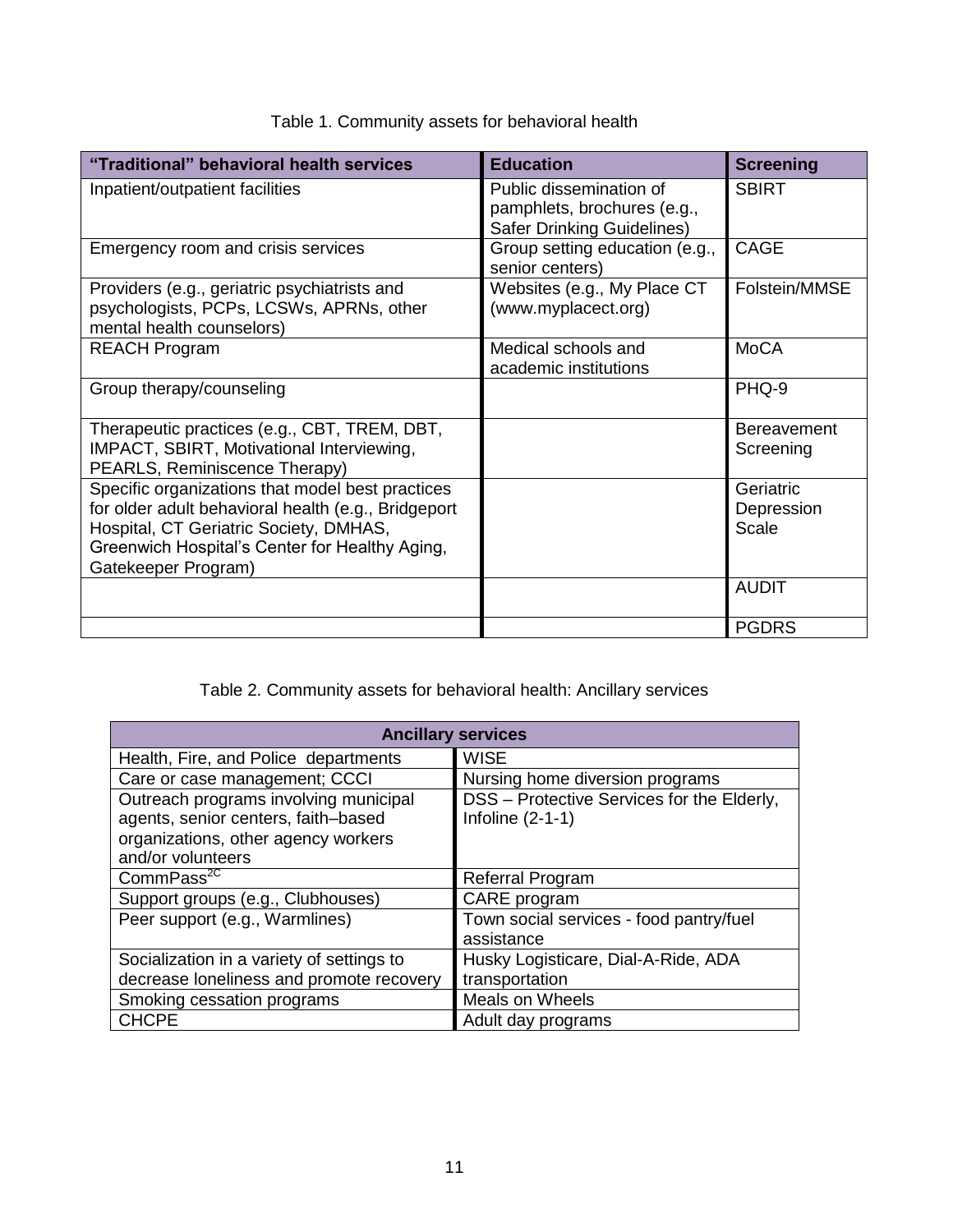#### **Resource Issues**

Discussions in all focus groups, provider interviews, and community forums, as well as openended survey comments, focused heavily on the resource issues that are frustrating them. Similar comments from different perspectives were heard from behavioral health providers, other service providers, referral sources, older adults themselves, and family members. Respondents from all phases of the project had extensive and sometimes detailed comments and personal stories on what they perceive as the gaps and barriers in service provision for older adults with behavioral health needs. Although there is some overlap between them, resource issues can usefully be analyzed in the following categories:

- $\triangleright$  Barriers Contributing to Underservice
- $\triangleright$  Barriers Contributing to Uneven Quality of Care
- ▶ Barriers to Integrating Behavioral Health, Physical Health, and Aging Services
- $\triangleright$  Barriers to Developing an Adequate Workforce
- $\triangleright$  Barriers to Remaining in or Returning to the Community
- **▶ Other Systems Barriers**
- $\triangleright$  Financial Barriers

#### *Barriers Contributing to Underservice*

Data collected from focus group participants, providers, in community forums and from the statewide survey overwhelmingly underscore resource issues facing the state in serving older adults in need of behavioral health services. Many reasons for underservice were suggested and include access barriers, individual and family barriers, and language or cultural barriers.

#### **Access barriers**

Multiple access barriers were mentioned by respondents including:

- $\triangleright$  Shortage of geriatric behavioral health services
- $\triangleright$  Shortage of community-based behavioral health services
- $\triangleright$  Shortage of in-home services
- $\triangleright$  Lack of services in certain regions
- $\triangleright$  Inadequate transportation
- $\triangleright$  Affordability of behavioral health costs
- $\triangleright$  Lack of cultural competence

#### **Shortage of geriatric behavioral health services**

A shortage of geriatric behavioral health services was one of the most frequently mentioned barriers to accessing older adult behavioral health care across the various methods of collecting data. While respondents noted the quality of existing geriatric behavioral health services throughout the state, they underscored that there are not enough providers with the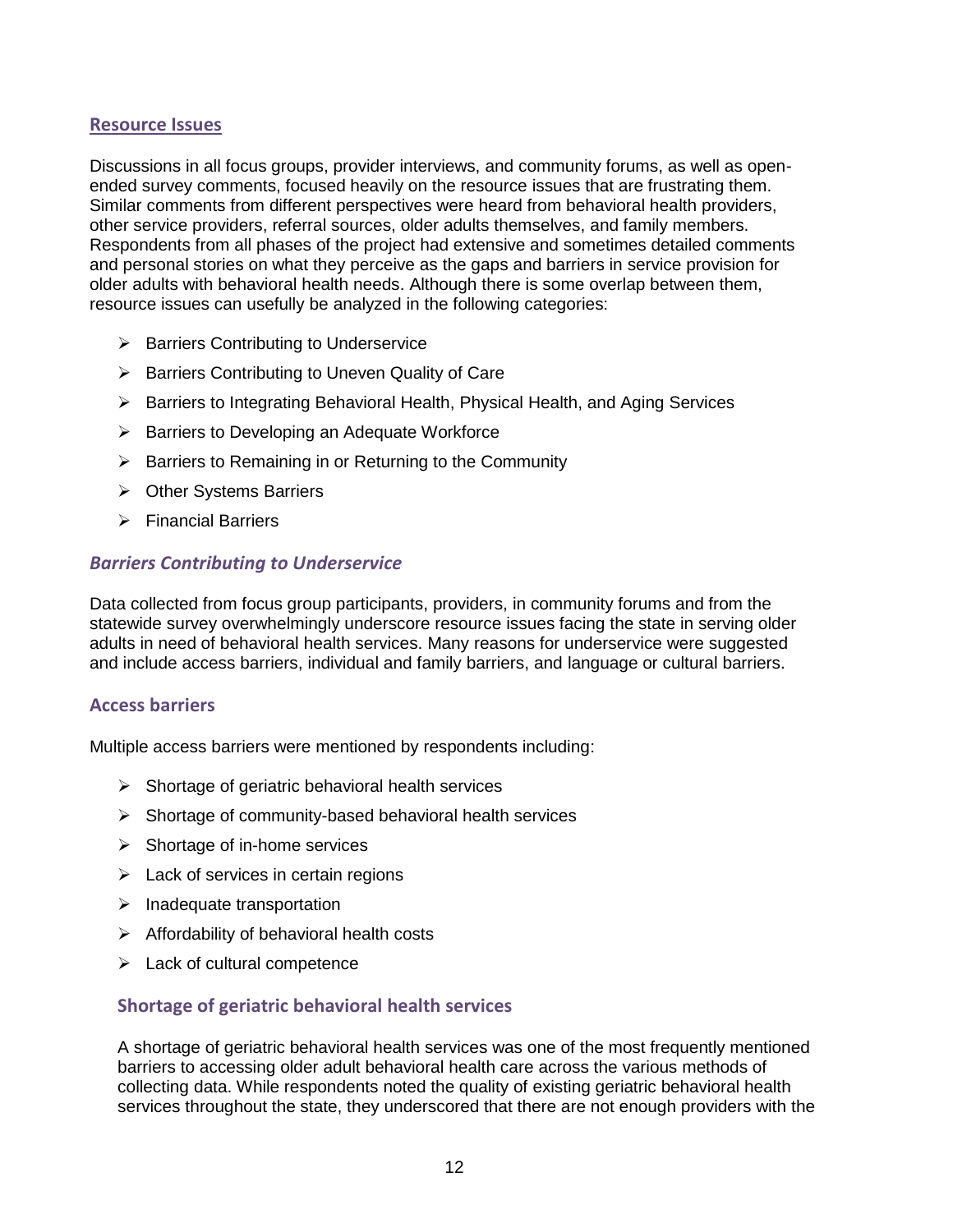skills to identify and effectively manage behavioral health problems in older adults. Southwestern community forum participants expressed extreme frustration regarding the lack of geriatric providers in their region. Forum participants and key informant providers in particular raised the concern that people needing behavioral health services often seek help from a primary care physician because of the shortage of geriatric providers and that these physicians may lack understanding regarding pharmacology and awareness of other unique needs of older adults. Numerous respondents across focus groups, forums, interviews, and the statewide survey reported long wait lists for behavioral health appointments and difficulty in getting wraparound services.

Few options were noted for geriatric substance abuse services. Participants in focus groups, forums, and key informant providers stressed the lack of age-specific services and emphasized the importance of older adults being able to experience recovery in a setting with their peers.

# **Shortage of community-based behavioral health services**

Respondents across data collection groups frequently noted shortages in community-based behavioral health services, however, those in rural regions were more likely to report this access barrier. Community forum participants remarked on frequently missing services in all regions, particularly behavioral health outpatient services. Participants noted that outpatient services and programs in community settings (e.g., senior centers, social clubs, churches) are important and provide opportunities for behavioral health screening, assessment, and treatment. Shortages of these services in community settings were noted as due most frequently to financial and regulatory barriers.

#### **Shortage of in-home services**

Numerous respondents reported that a significant number of older adults are homebound and providing them with services requires that in-home services be offered. Key informant providers in particular expressed their frustration at limited in-home services for older adults needing behavioral health services, often because providers are not reimbursed for those services. Key informant providers also noted that shortages of in-home services reflect the basic expectation that patients will go to offices for treatment, but also mentioned this is a problem for those who are homebound, for those who are sensitive to stigma and do not want to be associated with a place labeled as a behavioral health center.

#### **Lack of services in certain regions**

Participants in regional focus groups and key informant providers located in more rural areas of the state were more likely to note the lack of services than those in urban areas. For example, a Willimantic/Putnam focus group participant described the struggle they have with so few clinicians and the difficulty trying to meet the needs of so many older adults seeking behavioral health services. Similarly, focus group participants in the Watertown and Torrington areas expressed frustration with lack of services in their rural areas. One participant praised the Gatekeeper model, but said it is not available in the Northwestern part of the state and is therefore useless for those in that region.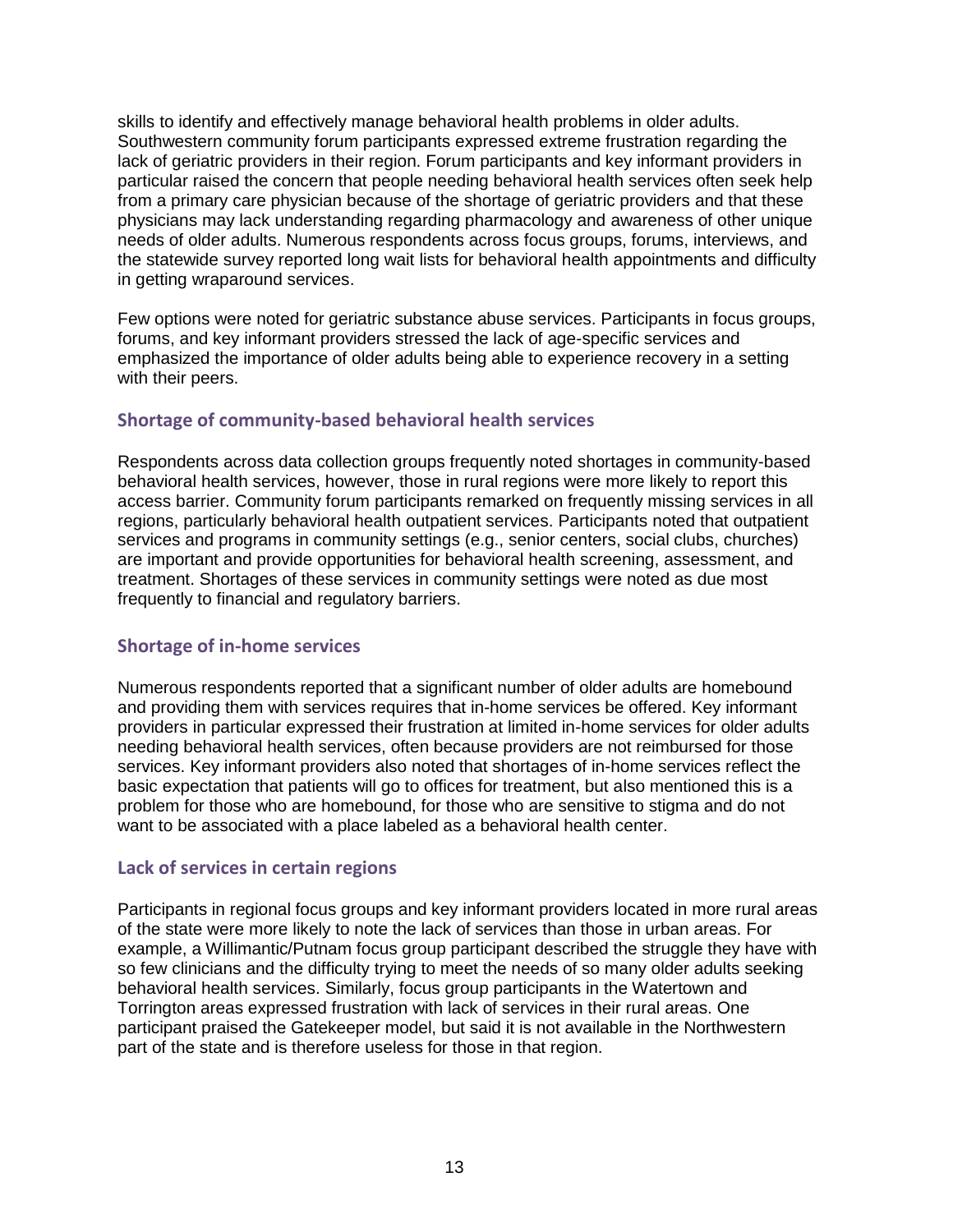#### **Inadequate transportation**

Inadequate transportation was reported as one of the most significant barriers in accessing behavioral health services by statewide survey respondents and was also mentioned by participants in other groups and provider interviews. While lack of transportation is obviously more problematic in rural areas, it also impacts the ability of people in urban areas to get to an appointment for treatment. One North Central key informant provider mentioned the difficulty patients have in getting to appointments because they no longer drive and have family members who are unable to take time off from work to help them. In some cases people needing treatment have no family members or friends who are willing to provide transportation.

#### **Affordability of behavioral health costs**

Respondents across data collection groups expressed concern about health care insurance limits including behavioral health therapy for older adults and the inability to afford fees associated with this service. Psychiatrists are more likely than any other type of provider to opt-out of Medicare, and for many older adults, out-of-pocket costs associated with outpatient behavioral health services are unaffordable. Statewide survey respondents indicated Medicaid is the most commonly used payment method. Medicaid, the source of half of all payments for public behavioral health care, is, however, still threatened and gaps in care may remain significant and increase for those eligible for Medicaid.

#### **Lack of cultural competence**

Participants in focus groups and community forums were more likely than statewide survey respondents and key informant providers to be concerned about language barriers and cultural competence. Problems include not speaking an individual's primary language, lack of competent interpreters, and lack of understanding cultural expectations regarding behavior. Lack of cultural competence has the potential to lead to stigma and discrimination. It may also contribute to poor engagement, inaccurate diagnoses, and inappropriate and/or ineffective treatment.

#### **Individual and family barriers**

Another reason for underservice of older adults with behavioral health needs is that they do not typically seek services from behavioral health professionals even when they are available. This indicates a:

- $\triangleright$  Preference for primary care practitioners
- $\triangleright$  Focus on ageism and stigma
- $\triangleright$  Lack of knowledge about behavioral health disorders, treatment and resources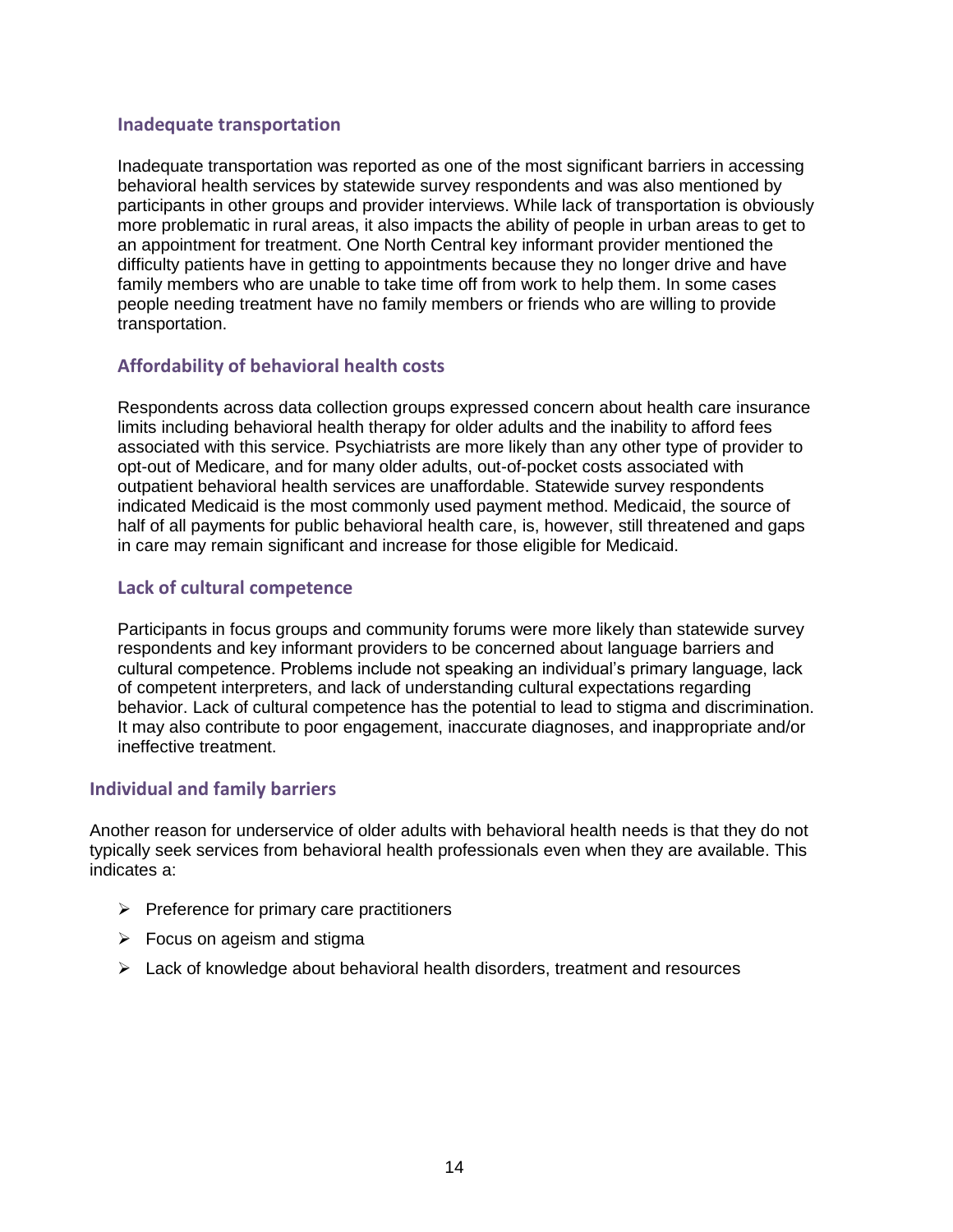These barriers are briefly discussed below.

#### **Preference for primary care practitioners**

As mentioned under the section on "Access Barriers," participants reported that older adults typically seek professional treatment for behavioral health problems from a primary care physician. Forum participants and key informant providers in particular had more to say about the preference older adults have for primary care physicians and the obstacles that emerge when practitioners who have not been trained to identify and treat behavioral health disorders attempt to do so.

#### **Focus on ageism and stigma**

Ageism (e.g., negative attitudes toward older adults) and stigma (e.g., feeling shame associated with behavioral health disorders) are barriers contributing to underservice. Forum participants in particular noted a focus on ageism and stigma stating that older adults often have trouble working in therapy groups with younger participants, and have difficulty relating to their comments and interests. Key informant providers also reported ageism and stigma as barriers to care and underscored that people needing care often fall victim to assumptions that it's "normal" for older adults to feel depressed when in fact this is not the case.

#### **Lack of knowledge about behavioral health disorders, treatment, and resources**

The majority of participants across all data collection groups suggested that lack of knowledge regarding behavioral health disorders, treatment, and resources is paramount in older adults and their families not knowing about disorders and not realizing how to access affordable, effective treatment.

# **Language or cultural barriers**

In the statewide survey, North Central selected language or cultural differences as a major barrier to accessing services while other regions selected this much less frequently. However, many participants in the focus groups underscored differences in language or culture as problematic for older adults. Spanish-speaking populations were mentioned most frequently but other groups (e.g., Albanian, Asian, Laotian, Liberian, Portuguese, Russian, and Vietnamese) were noted as well. It was suggested that many older adults from different cultures do not seek behavioral health services because they are unfamiliar to their cultures and have concepts of behavioral health that are different from American culture. Preference for nontraditional forms of help was also mentioned.

- $\triangleright$  Varying cultural concepts of behavioral health
- $\triangleright$  Preference for nontraditional forms of help

# **Varying cultural concepts of behavioral health**

People who acculturate slowly are more likely to speak in their primary language, hold onto their cultural concepts of behavioral health, and be slow to embrace American concepts of behavioral health. Focus group participants shared frustrations at not having access to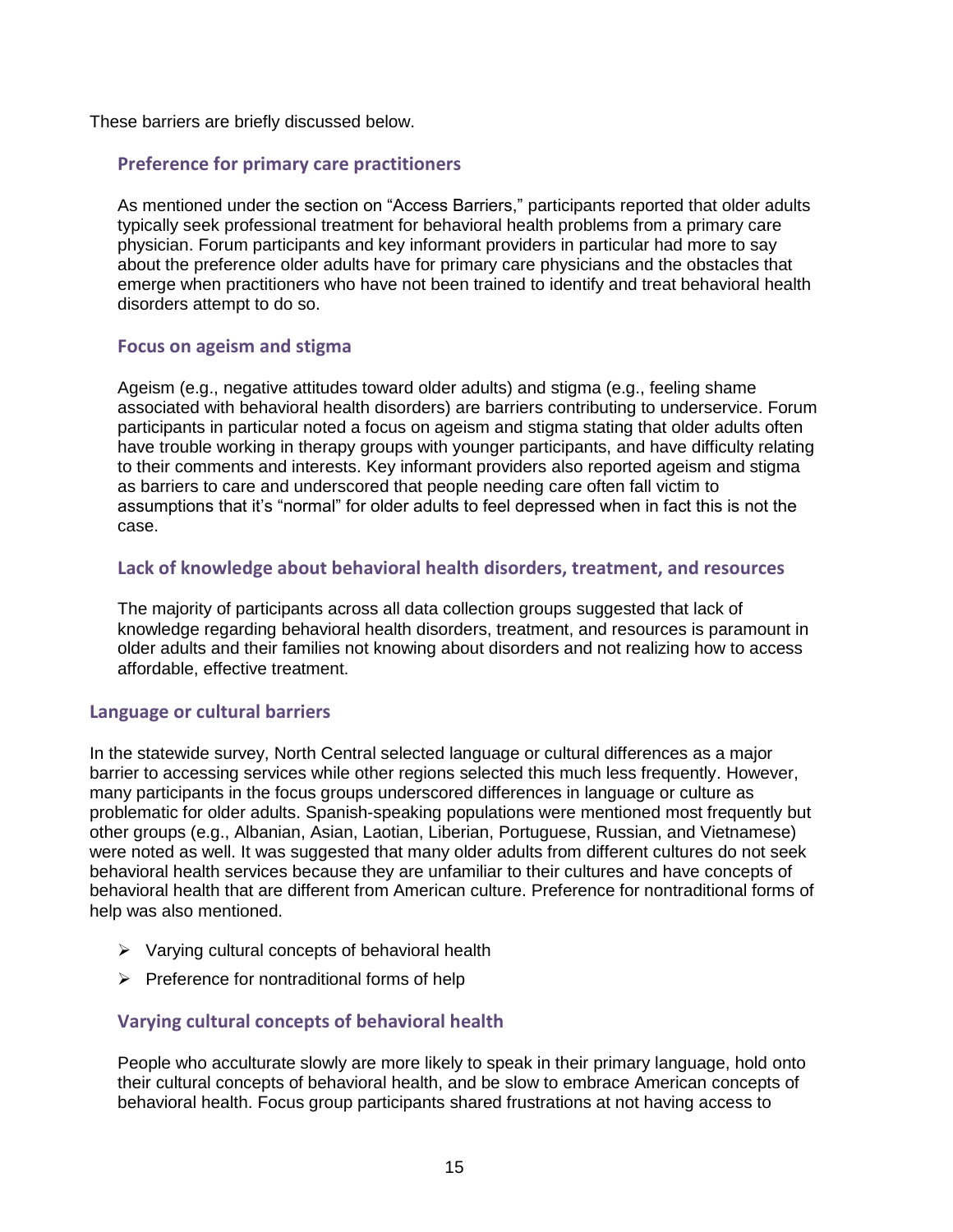providers that can communicate with people speaking different languages. Participants report that in rural areas there are many migrant workers who need help, but there are no culturally competent providers available with whom they can communicate. In addition to the language barrier, there are cultural barriers that discourage certain groups from talking freely about behavioral health problems. For example, one participant noted that it's not part of some Spanish cultures to discuss family problems with strangers.

### **Preference for nontraditional forms of help**

People from different cultures may rely on family, friends, faith healers, herbalists, and spiritual leaders rather than seeking treatment from professionals trained in psychiatry and psychology. Providers gave examples of older adults who have recently come to CT and appear to not have received any traditional behavioral health services prior to settling here. A combination of lack of traditional care, minimal education, and inability to speak English, is challenging for providers.

# *Barriers Contributing to Uneven Quality of Care*

There is widespread agreement throughout the state that treatment and ancillary services for older adults with behavioral health issues are uneven. Participants were positive about many existing providers, particularly those that specialize in geriatrics; however, they also noted that older adults do not receive adequate clinical or culturally competent service. Reasons for this include:

- $\triangleright$  Reliance on inadequately trained primary care physicians and other providers
- $\triangleright$  Lack of knowledge about behavioral health among health providers and aging services
- $\triangleright$  Failure to use evidence-based practices
- $\triangleright$  Inadequate recognition of substance abuse/misuse issues
- $\triangleright$  Lack of integrated treatment for individuals with co-occurring disorders

# **Reliance on inadequately trained primary care physicians and other providers**

As noted previously, participants stressed that older adults typically depend on primary care physicians for behavioral health problems. One key informant provider referred to primary care physicians as "true heroes" because they more often than not are the professionals who interact with older adults seeking help with behavioral health problems. While many may lack training that could improve their treatment of older adults, nevertheless, they have opportunities to care for older adults and are deserving of adequate recognition and the support necessary to improve their ability to provide care and/or to enhance their ability to make referrals when a case is beyond their level of expertise.

On the other hand, some key informant providers also underscored the reliance of older adults on inadequately trained primary care physicians and their lack of training in pharmacology as related to older adults. Providers mentioned that primary care physicians may assume that depression is normal as people age and because of that they do not refer enough in this age group to geriatric psychiatrists who can provide adequate treatment. Alternatively, primary care physicians often dismiss behavioral symptoms in older adults as arising from dementia and may not recognize other potential causes. Providers underscored that primary care physicians are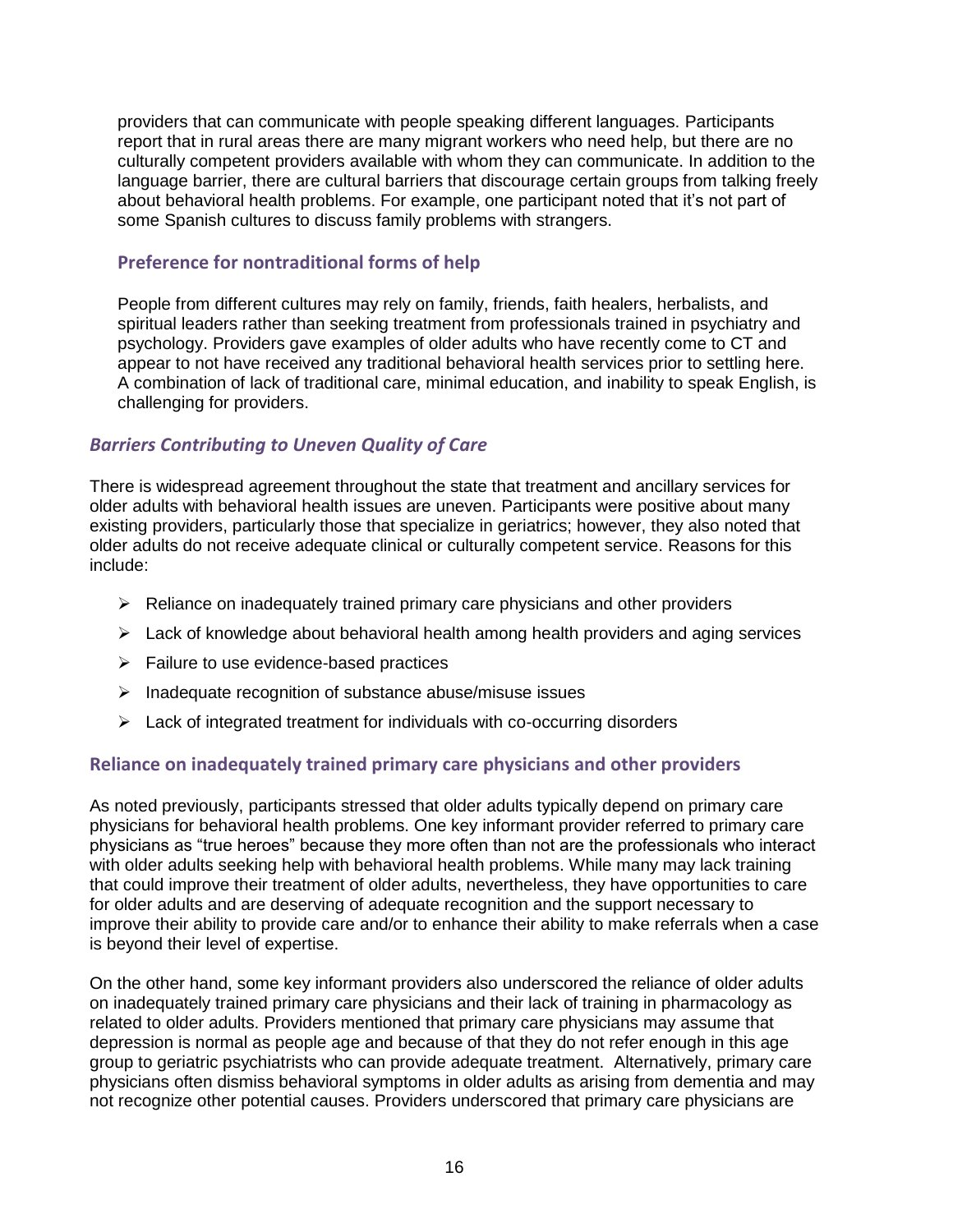not trained to do assessments and therapy with older adults or to understand the effects of comorbidities; at best it is often challenging for providers who trained in geriatrics. In addition, the economics of primary care can discourage primary care physicians from spending the time necessary to better diagnose behavioral health problems. Informants suggested that other providers, such as behavioral health counselors, also do not have the training and skills needed to diagnose and treat the unique needs of older adults effectively.

Unevenness of care was also referred to by providers when discussing the paucity of regional services to meet the needs of geriatric patients. For example, providers in the North Central region reported receiving referrals from patients who live in rural areas because there are no providers in their locations to provide the services needed.

# **Lack of knowledge about behavioral health among health providers and aging services**

Services and supports are provided to older adults from a wide range of providers including primary care physicians and their staff, home health workers, residential program staff, senior center staff, case managers, adult protective workers, and nursing home staff. Respondents across all data collection groups underscored the lack of knowledge about behavioral health among many types of community service providers and aging services. Many comments focused on the need for specially trained workers to address the unique needs of older adults with behavioral health disorders.

# **Failure to use evidence-based practices**

Respondents reported a broad range of evidence-based practices (EBP) that are effective in promoting recovery. However, while the infrastructure to develop EBP is growing, there remains a basic misunderstanding among behavioral health professionals of what EBP actually is and confusion as to what standards are more valuable. Some focus group participants mentioned a huge gap in certain practices for education. Others indicated that they do not use EBP because of staffing issues, lack of funding, and competing priorities, such as emergency treatment for behavioral health and/or physical crises.

# **Inadequate recognition of substance abuse/misuse issues**

Substance abuse/misuse is a growing national problem particularly for adults age 50 and older who take prescription or illegal drugs for the experience or feeling it causes (abuse) and/or improperly use medications for therapeutic purposes (misuse) (Substance Abuse and Mental Health Administration, 2015). Misperceptions about drug safety, an increase in availability, and numerous motivations for their use contribute to this growing problem and may have negative outcomes in older adults, such as falls and fractures, overdose and death (Substance Abuse and Mental Health Administration, 2015).

Substance abuse/misuse was more often discussed in the focus groups and forums than by key informant providers and statewide survey respondents. There was agreement among focus group and forum participants that while there is an inadequate recognition of substance abuse/misuse issues, it is a growing problem among older adults and they comprise an underserved subgroup. Some participants noted that many in this subgroup are homeless and hard to reach, but it was also noted that there are not enough professionals specifically trained to provide outreach to people in this group needing behavioral health services. The problem of age-related services was raised once again when discussing this subgroup. While there are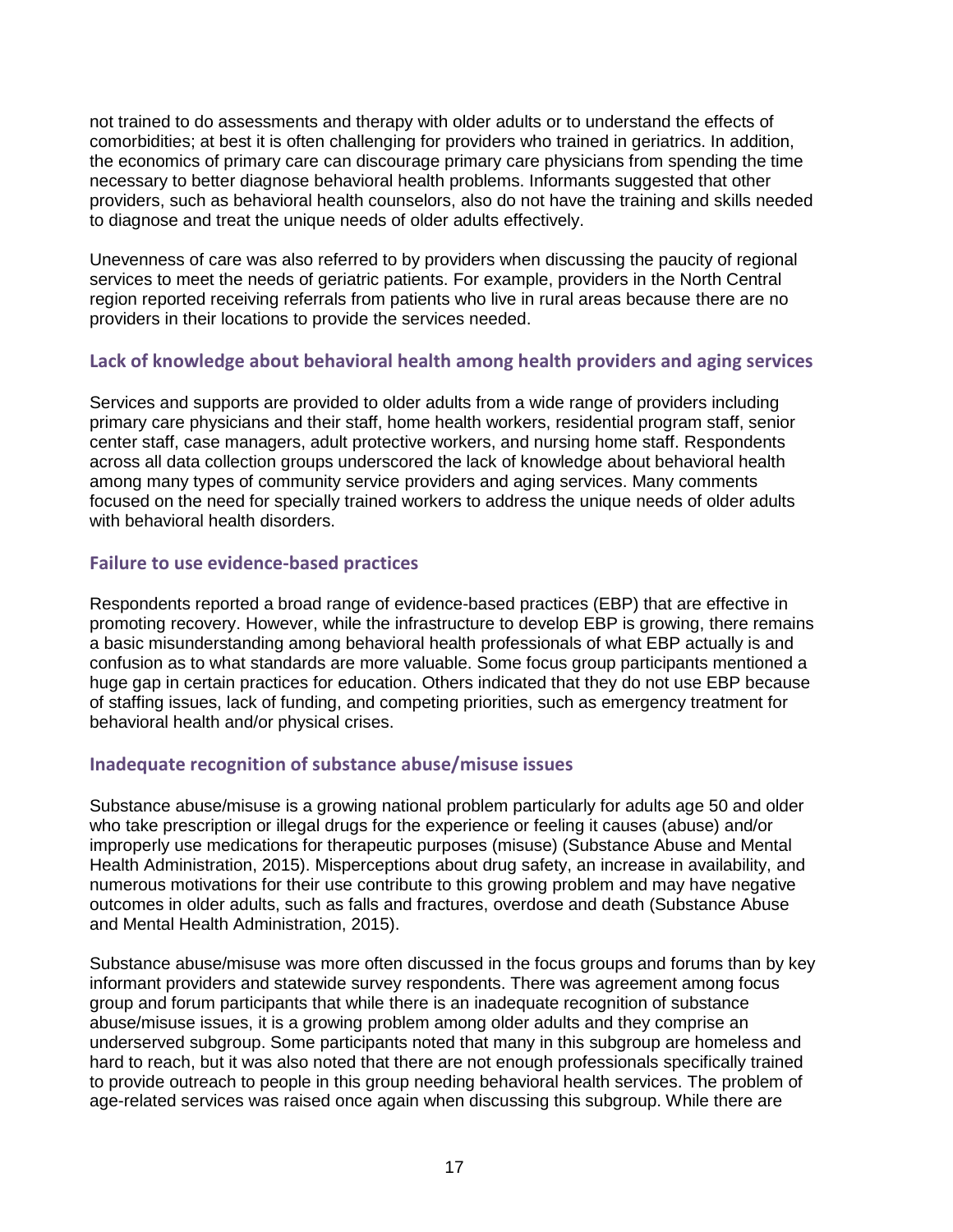outpatient substance abuse/misuse programs for the younger population, it is difficult to find similar programs designed for older adults.

#### **Lack of integrated treatment for individuals with co-occurring disorders**

In this report, the term "co-occurring disorders" refers to the combination of physical and mental health conditions and not to simultaneous substance use and mental health conditions. Individuals with co-occurring physical and mental health conditions represent a significant portion of the population in the United States and are the rule rather than the exception; in fact, more than 68 percent of adults with a mental health disorder had at least one medical condition leading to greater symptom burden, functional impairment and associated costs and decreased length and quality of life (Druss & Walker, 2011). Integration of services, while not widely used, has been shown to provide the most effective treatment for individuals with mental health and comorbid physical conditions (Druss & Walker, 2011).

While integration of services was noted as a best practice, and there is widespread agreement that it is necessary to successfully treat people with co-occurring physical and mental health disorders, respondents across all data collection groups indicated the lack of or limited availability of integrated treatment. Respondents suggested that this reflects a complex combination of factors associated with treatment ideology including a fragmentation of service systems in general and a silo mentality among providers. They also suggested that limited integration of care management results because providers are pressed for time and patients tend to visit numerous doctors without providing the information needed to any of their providers so that a potential for integrated care management can occur.

# *Barriers to Integrating Behavioral Health, Physical Health, and Aging Services*

Survey respondents and participants in groups conducted during the project noted that older adults with behavioral health issues are likely to have chronic physical conditions and as a result are at greater risk for anxiety and depression disorders. While it is therefore crucial to integrate behavioral health, physical health, and aging services, there are barriers to successfully accomplishing this. General barriers to integration include inadequate knowledge of crosssystems and of working networks.

- $\triangleright$  Inadequate knowledge of cross-systems
- $\triangleright$  Inadequate knowledge of working networks

# **Inadequate knowledge of cross-systems**

Although survey respondents reported some inadequate knowledge of cross-systems, this was strikingly noted in the focus groups and community forums. During group discussions and community forums, participants acknowledged that while they were aware of services within their own organizations, they were surprised to learn about other services in their regions that they were unaware of before. This inadequate knowledge of cross-systems makes it difficult for providers and consumers to find the services they need.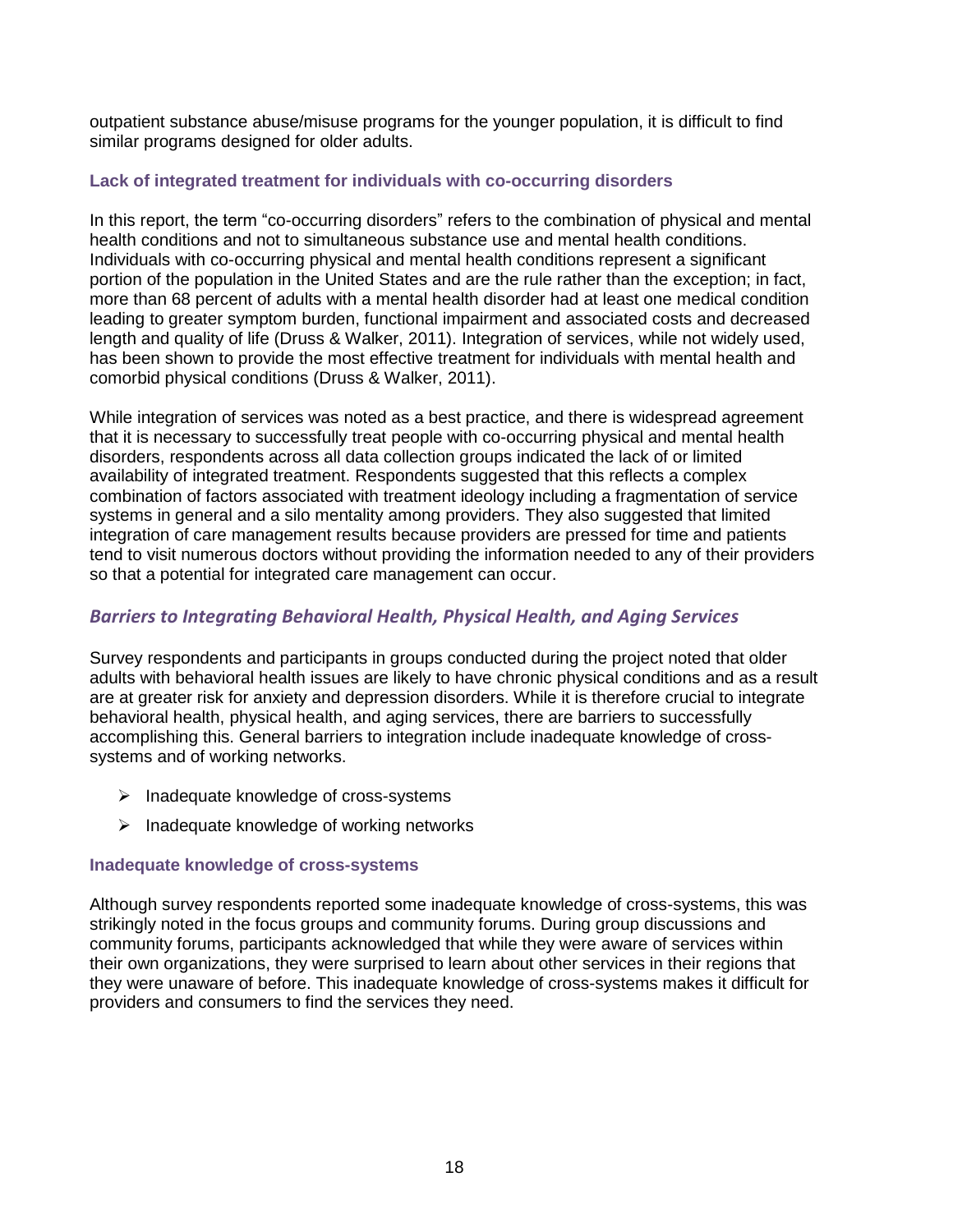#### **Inadequate knowledge of working networks**

Similarly, the paucity of knowledge regarding working networks exists because there are few existing behavioral health, physical health, and aging service providers in communities where services are available. Respondents and participants noted the inadequacy of both formal and informal networking that has the potential to enable referrals and coordinate service plans. Data collected from focus group participants show that although the state's network of senior centers, municipal agents, resident service coordinators, and other social service agencies have broad coverage, there are capacity restraints and many of these agencies struggle to locate the right person or place to make referrals. Some participants added that in some regions, there is very little to choose from and there exists a general lack of availability of services and therefore very little opportunity for networks to exist.

Some respondents and participants across data collection groups highlighted models for integrating these services, such as co-locating behavioral health and physical health providers and implementing integrated treatment teams. There are, however, barriers to accomplishing this integration including:

- $\triangleright$  Inadequate knowledge about models of integration
- $\triangleright$  Private practice and the challenges of collaboration
- $\triangleright$  Limited funding and/or funding restrictions

#### **Inadequate knowledge about models of integration**

Respondents and participants had shared limited knowledge regarding models of integration and in so doing gave evidence that there is a general lack of awareness about different models of integration that are possible between behavioral health and physical health services.

#### **Private practice and the challenges of collaboration**

As aforementioned, older adults tend to seek behavioral health services from primary care providers and as noted by participants, private practice providers typically do not schedule the time needed to spend with a patient that may have behavioral health needs. If time is not available for assessment or screening to determine a behavioral health need, it is unlikely private practice providers see the necessity for collaboration with more specialized practitioners.

#### **Limited funding and/or funding restrictions**

Statewide data show that one of the top five challenges faced by agencies in making referrals is limited funding and/or funding restrictions. Some models of collaboration, particularly the use of integrated teams or care managers, may not be covered and make it more difficult to integrate behavioral health and health services.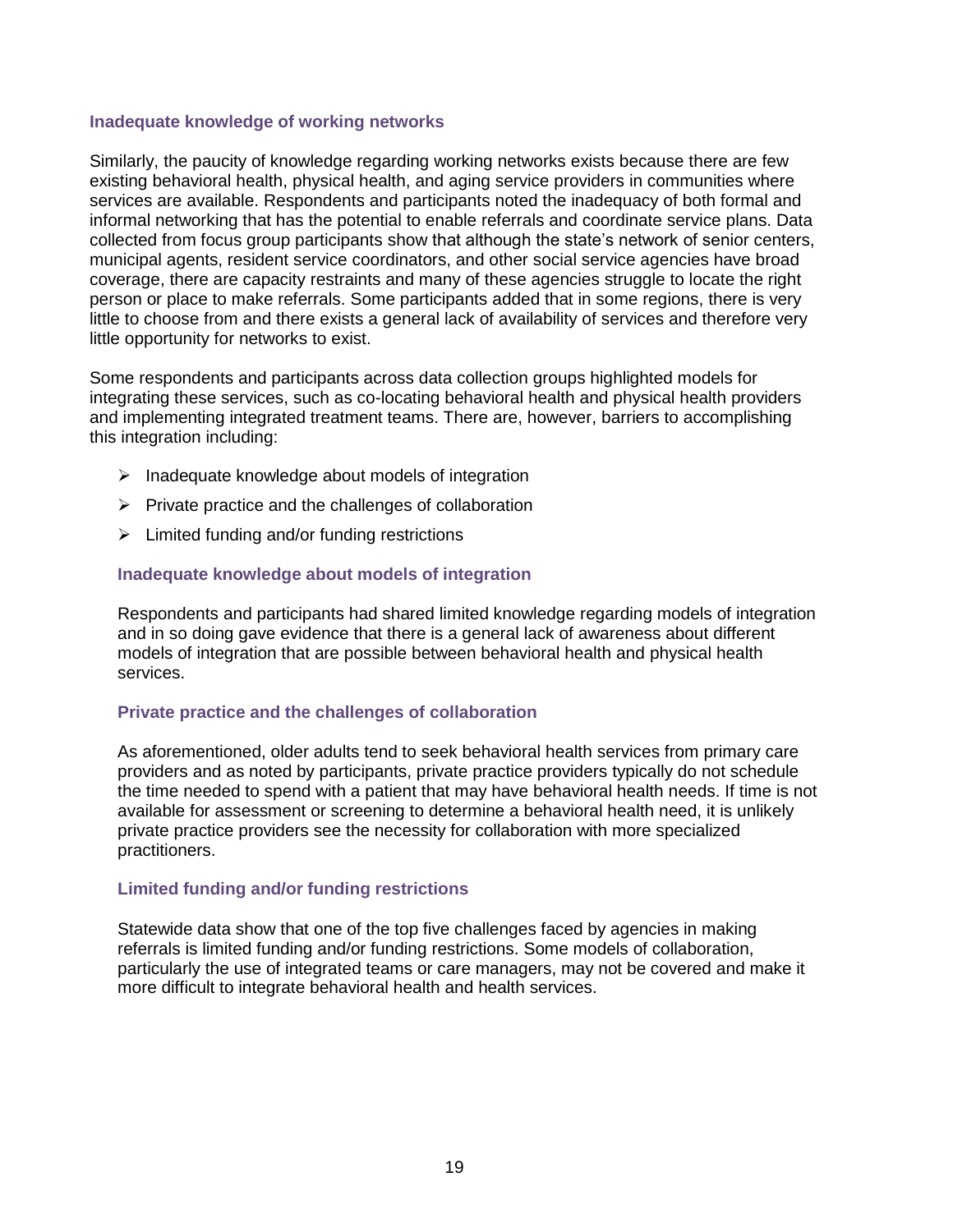There are also barriers in integrating behavioral health and aging services. Models for integrating behavioral health and aging services were infrequently mentioned but include: crosssystem training, collaborative efforts, and on-site services in senior centers and other community settings. Data across groups in this project show that barriers to integrating behavioral health and aging services include:

- $\triangleright$  Limited training opportunities
- $\triangleright$  Overloaded providers
- $\triangleright$  Inadequate funding to support behavioral health services in community settings

#### **Limited training opportunities**

Respondents and participants reported few linkages between existing behavioral health and aging services and indicated that there are limited training opportunities. While some mentioned training would be useful, finding the time to do so would be challenging for both behavioral health and aging services providers.

#### **Overloaded providers**

Behavioral health and aging services providers noted they are overloaded with patients and cases that make it difficult for them to even think about integrating their services. Providers are often poorly equipped to address patient issues, such as co-occurring conditions. Provider issues include lack of knowledge and/or time to screen for behavioral health conditions and provide non-pharmacological interventions. In addition, system issues (e.g., insufficient time to screen, diagnose, and treat both behavioral health and physical health problems) preclude providers from cross-training in order to better identify behavioral health or aging issues. While a worthy goal, it is not considered practical in terms of the responsibilities and time providers have.

#### **Inadequate funding to support behavioral health services in community settings**

Few statewide respondents or other participants noted the availability of funds to support behavioral health in community settings. It was more likely that comments regarding budget restrictions and limited funds related to their own programs.

# *Barriers to Developing an Adequate Workforce*

The critical shortage of competent behavioral health service providers is a major barrier to developing an adequate workforce to meet the needs of older adults. Other health and aging providers are also disadvantaged in being able to identify and respond appropriately to older adults with behavioral health needs. In addition, language and cultural barriers also interfere with the development of an adequate workforce that includes culturally competent providers and interpreters.

Respondents and participants noted a number of barriers to addressing workforce challenges including:

- $\triangleright$  Shortage of individuals interested in careers in gerontology and geriatrics
- $\triangleright$  Inadequate professional education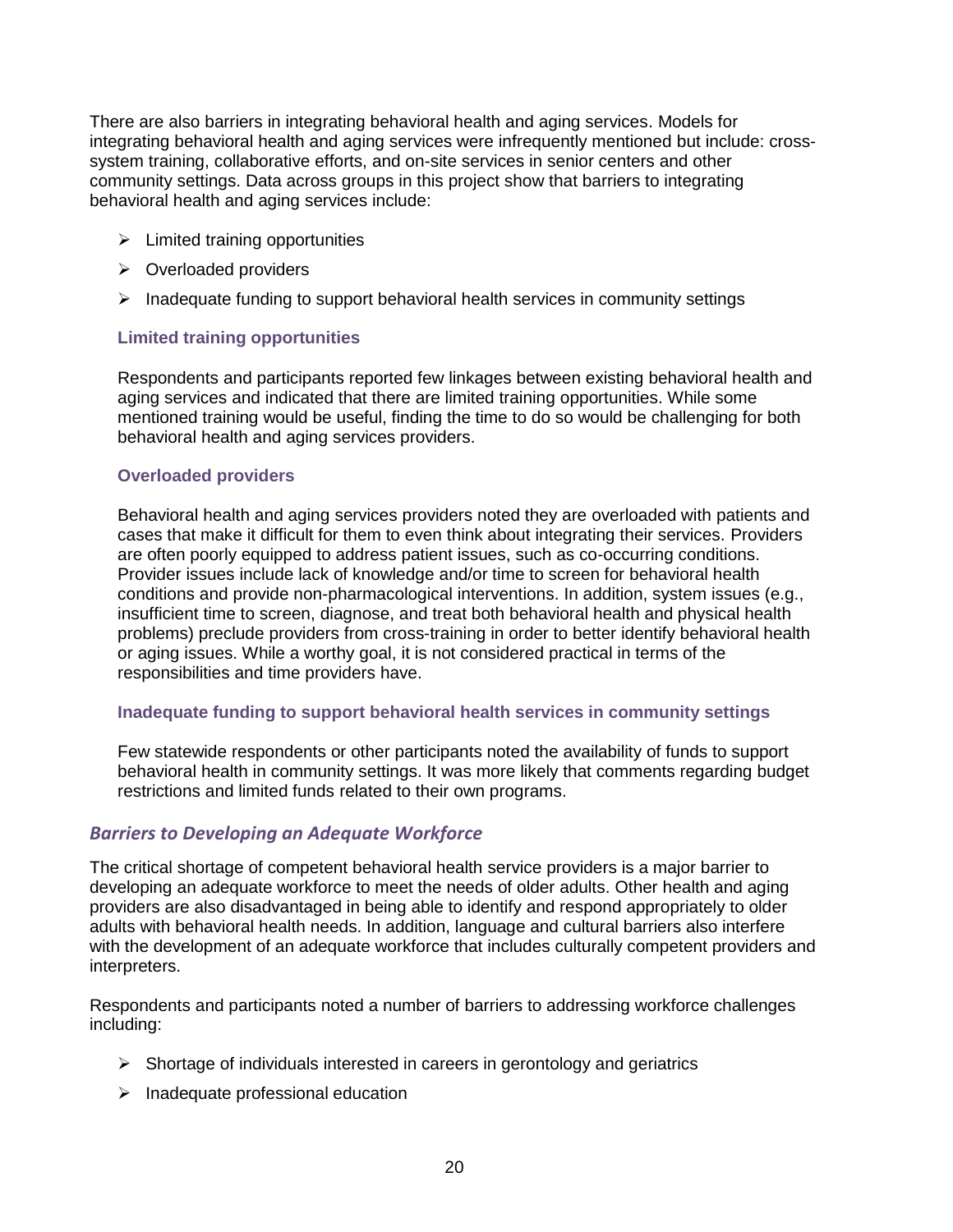$\triangleright$  Lack of behavioral health training among individuals working with older adults

#### **Shortage of individuals interested in careers in gerontology and geriatrics**

Key informant providers in particular expressed concern regarding the current behavioral health workforce and the lack of interest among students in choosing to specialize in gerontology and geriatrics. Ageism, discrimination toward older adults, and less lucrative positions were mentioned as contributing to the avoidance of career choices in aging.

#### **Inadequate professional education**

Key informant providers were more likely than other respondents or participants to underscore the paucity of professional educational opportunities in geriatrics. Those representing academic institutions and medical schools noted that basic education in geriatrics for professional schools of medicine, nursing, psychology, and social work is inadequate, and that it is typically difficult to recruit students for such programs because of limited funding.

#### **Lack of behavioral health training among individuals working with older adults**

Data gathered across all groups show concern about deficits in behavioral health training among individuals working with older adults including people working in adult day centers, senior centers, home health care, friendly visiting, and care/care management. Lack of funding for training and limited organizational budgets to hire competent people to train staff were noted as reasons for not being able to provide behavioral health training.

### *Barriers to Remaining in or Returning to the Community*

Some statewide respondents and participants in focus groups and forums expressed concern about barriers preventing older adults with behavioral health from remaining in or returning to the community. These same individuals agreed that aging in place is possible and nursing home care can be diverted if existing barriers are addressed. These barriers include:

- $\triangleright$  Limited access to home and community-based behavioral health services
- $\triangleright$  Shortage of housing alternatives to nursing homes
- $\triangleright$  Limited training in providing services in the community to individuals with significant behavioral problems
- $\triangleright$  Inadequacy of the behavioral health system to effectively serve individuals with chronic health conditions

#### **Limited access to home and community-based behavioral health services**

Numerous informants underscored limited access to home and community-based behavioral health services for older adults. Data from the statewide survey in particular indicate that services designed specifically for older adults and that support community-based living are lacking. Some of these services include: behavioral health outreach and education, ageappropriate group counseling, diagnostic screening and assessment, peer-to-peer support, telecounseling, and supports for family caregivers.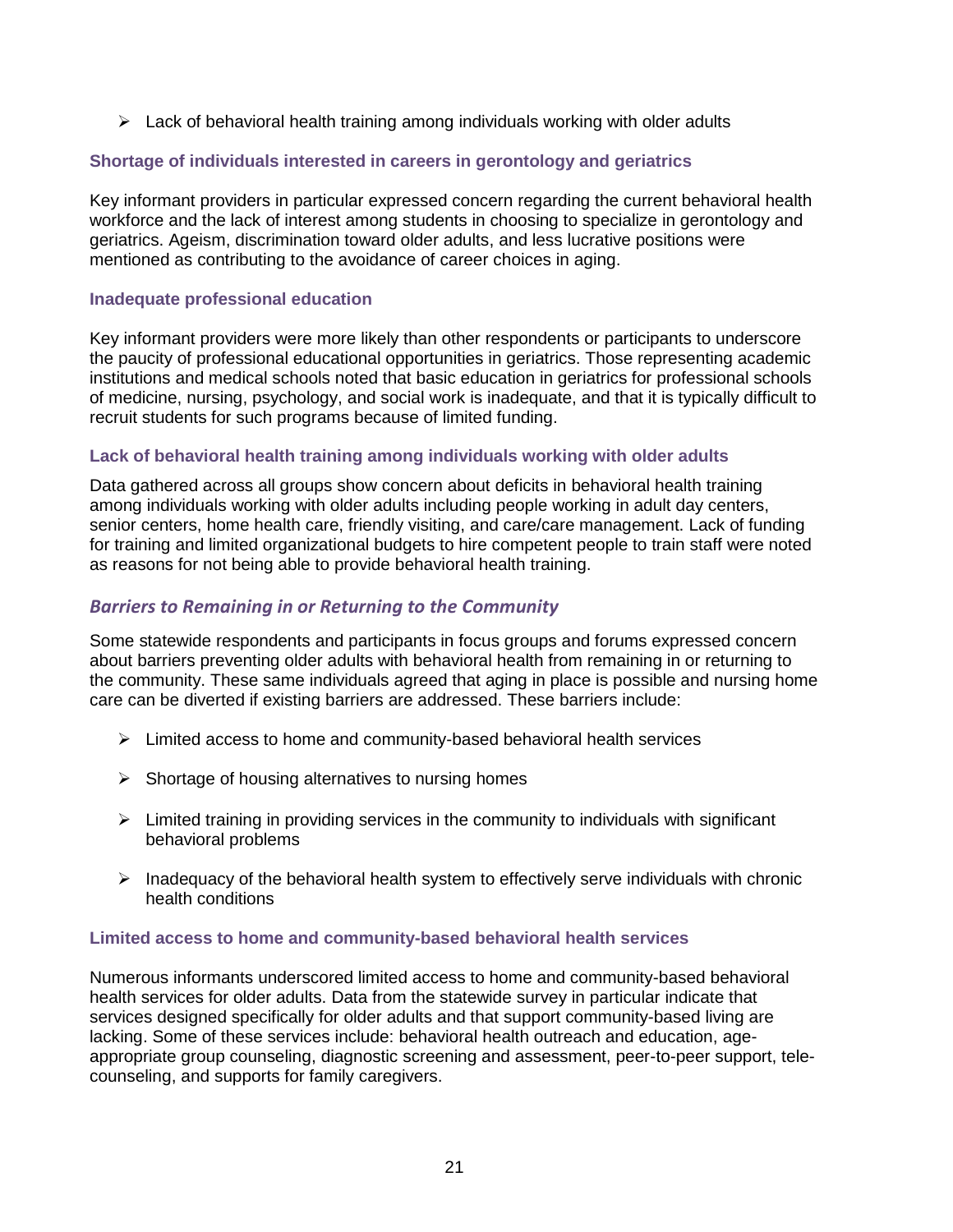Key informant providers noted that Visiting Nurse Association (VNA) services are not incorporated as vigorously as they should be for people struggling with behavioral health disorders. In addition, some participants noted significant gaps in the level of services and supports needed by consumers and that these gaps put them at risk when staff call out and replacement workers are unavailable.

#### **Shortage of housing alternatives to nursing homes**

Respondents and participants alike expressed concern about homelessness and the shortage of housing alternatives for individuals with behavioral health problems. While housing needs were mentioned as more problematic for rural areas, it remains a critical issue throughout the state. Focus group participants in particular underscored the tendency of people with behavioral health issues to be more socially isolated than others and the benefits of congregate and supported living. However, it was also noted that there are not enough supports or residential assistance available for those who need them and many resident services coordinators do not know how to effectively work with older adults who have behavioral health problems. Supportive housing was underscored as a particularly critical resource and source of stability for people with behavioral health issues, but long waiting lists, finding affordable and appropriate housing and environments make it difficult to improve housing and placement situations for this group of people.

#### **Limited training in providing services to individuals with significant behavioral problems**

Respondents and participants noted the difficulty home health care and other frontline workers have in dealing with individuals with significant behavioral problems (e.g., substance abuse/misuse, hoarding). Limited training prevents these workers from effectively providing the support these people need in order to safely remain in the community.

#### **Inadequacy of the behavioral health system to effectively service individuals with chronic health problems**

Some individuals with behavioral health conditions develop chronic health problems as they age and participants noted that the current behavioral health system does not have the capacity to meet the needs of these people in the community. As a result, they may be admitted to a nursing home or other long-term care facility. Key informant providers in the Western region stated there is no robust outpatient facility for them to refer patients to when they are discharged and as a result of limited resources, many patients in that region have to live in assisted living or nursing homes. Some statewide respondents noted that those with severe psychiatric problems that develop dementia are especially difficult to place even in nursing homes. Others reported that some people fall through the cracks and eventually end up in nursing homes because a lesser level of care is unavailable.

# *Other Systems Barriers*

It was widely acknowledged by survey respondents, group participants, and key informant providers that one of the greatest barriers to getting behavioral health care is that behavioral and physical health care are treated in different systems and there is little coordination between providers of the two systems. This fragmentation of the behavioral health, physical health, and aging systems creates significant barriers to providing integrated care for older adults with behavioral health problems. Other factors contributing to systems barriers include: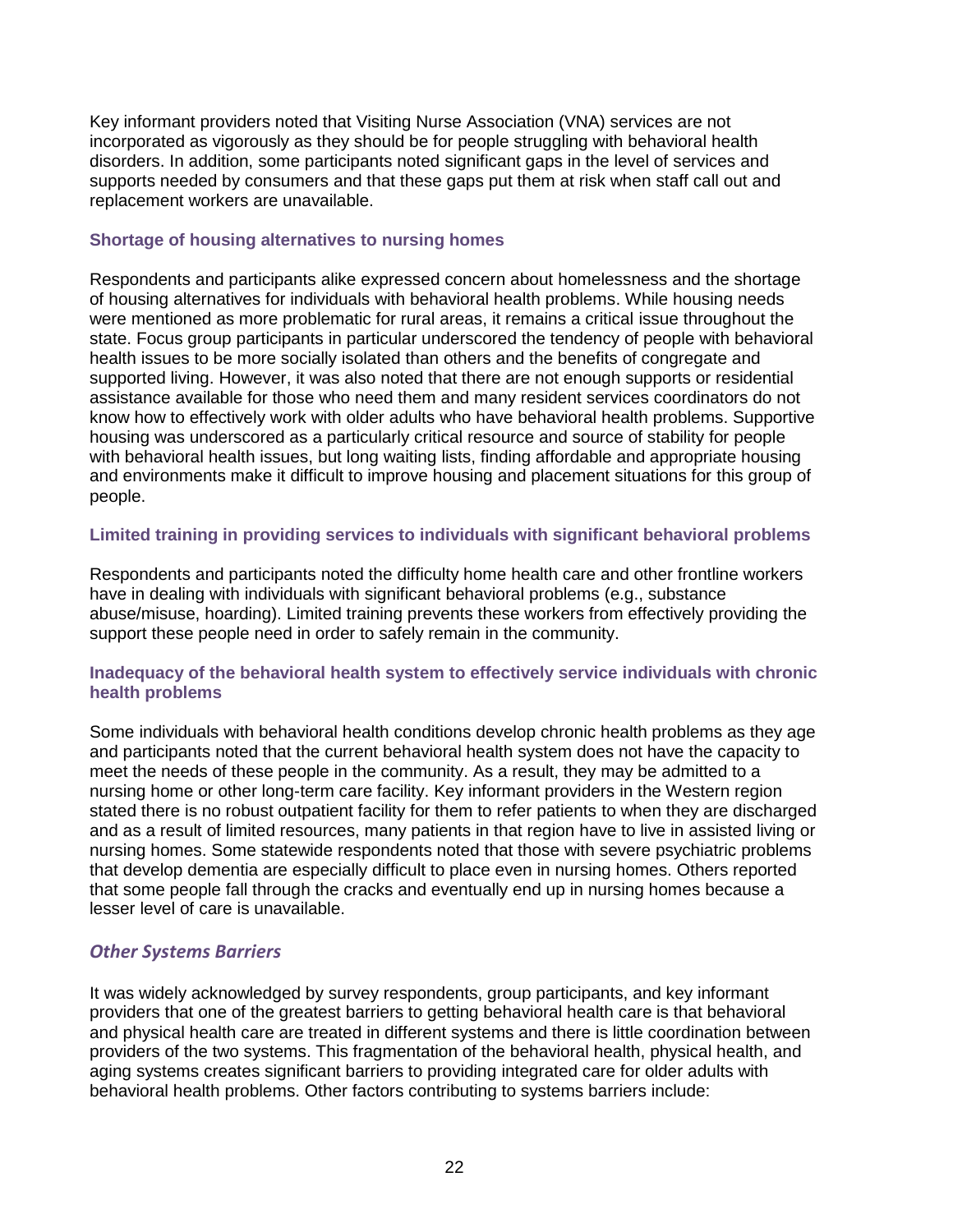$\triangleright$  Silo mentality

#### **Silo mentality**

More often in focus groups, participants mentioned the detriments of the silo mentality, a mindset that is present when certain departments or sectors withhold useful information from other departments or sectors. Although psychiatrists, psychologists, other behavioral health providers, therapists, and social workers have different training and practice experiences which contribute to their varying philosophies and approaches to care, there was agreement the varying outlooks and expectations of departments and/or sectors can hinder efforts to promote integration. Participants suggested that this destructive organizational barrier needs to be addressed in order to improve the behavioral health system for older adults.

# *Financial Barriers*

Respondents and participants underscored several financial barriers to meeting the needs of older adults with behavioral health problems including inadequate funding and restrictive funding structures.

#### **Inadequate funding and restrictive funding structures**

Inadequate funding relates both to inadequate coverage for behavioral health care for older adults and to inadequate funding to develop and/or support behavioral health programs in the community. Inadequate funding for behavioral health services included: Medicare and Medicaid, private insurance, out-of-pocket payments, and limited governmental grants. Restrictive funding structures referred most often to Medicare, Medicaid, and private insurance limits. Limits on the kind of services covered focused primarily on rates and on eligibility, but also on limited billing for behavioral health services by primary care physicians and other licensed providers, such as professional counselors. For older adults dependent on private insurance coverage, caps on rates and on the number of reimbursable sessions for behavioral health were problematic. While fewer older adults use out-of-pocket payments for behavioral health services, they are typically not possible for most, and finding funds to pay for co-pays are sometimes challenging enough for older adults needing behavioral health care.

Statewide survey respondents listed cost/limited or no health insurance coverage as a significant barrier in accessing older adult behavioral health care. Focus group participants and some providers underscored the difficulty those who are not eligible for Medicaid have; some are a little too well off for Medicaid to qualify and private insurance has stricter criteria for behavioral health care. Providers also noted those age 55-64 as a subgroup who do not have Medicare but may not have access to the care they need because they have private insurance. For those in the age 55-64 subgroup and who may still be working, employer-based insurance, assistance programs, and retirement planning are important services for older adults with behavioral health problems that should not be under recognized.

Respondents and participants across data collection groups frequently referred to funding issues that prevent the development of programs. Governmental grants were mentioned as a previous source of funds but more recently have become less available as the economy tightened up. Inadequate funding was further mentioned in regard to developing and supporting the health care workforce and thus becomes a barrier to a crucial aspect of providing behavioral health care.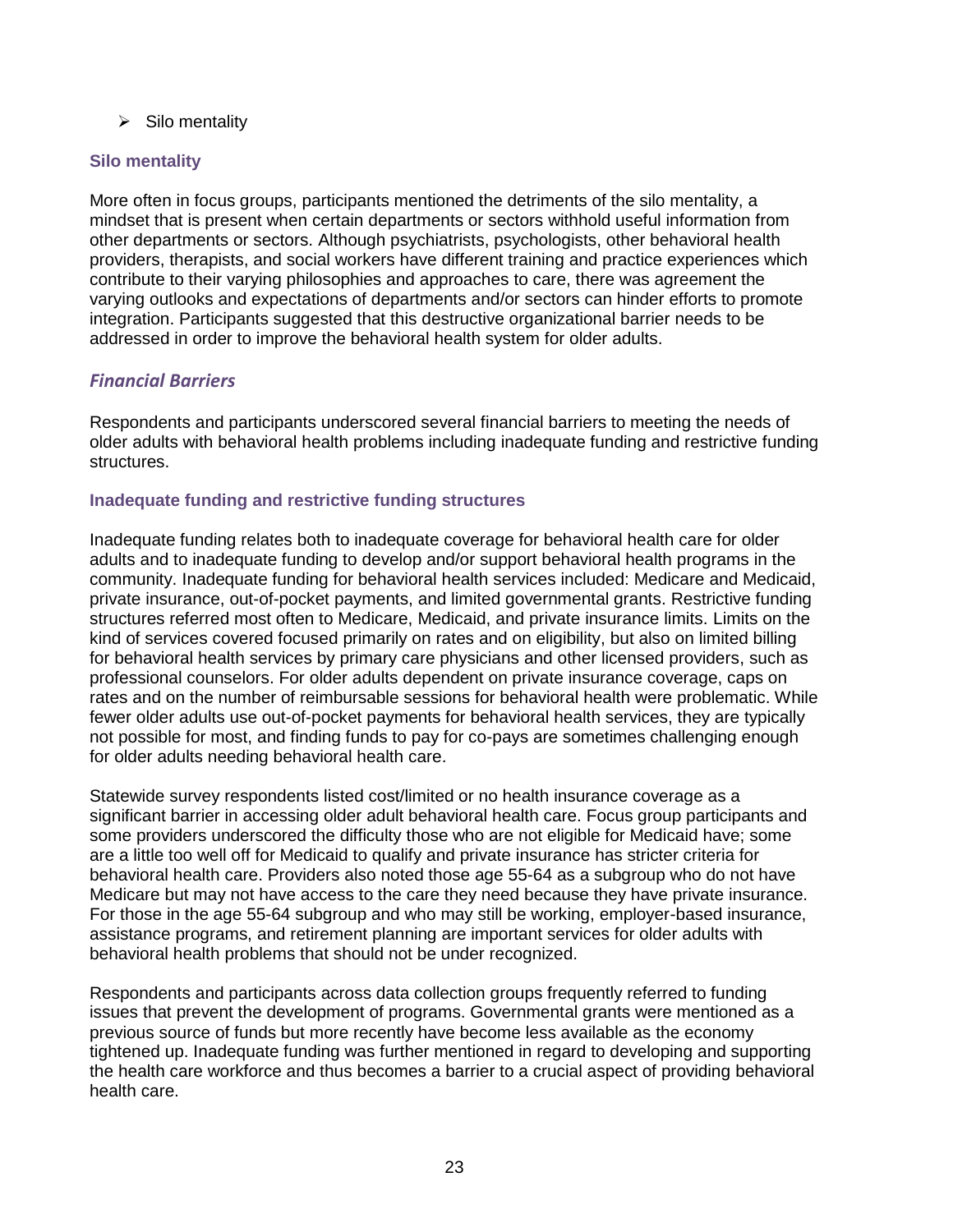Data from the statewide survey indicated that funding and/or funding restrictions was more likely to be a greater challenge for community-based behavioral health organizations than other types of organizations and restricted their ability to make referrals to behavioral health services for older adults.

# **Potential Areas of Coordination and Collaboration Noted by Respondents and Participants**

Mental health and substance use problems rarely occur in isolation. In fact, they are more likely to accompany each other as do a number of physical illnesses, such as coronary disease, diabetes, and neurological diseases. Numerous respondents and participants underscored that typically, people with co-occurring illnesses have interactions with multiple providers that lack linkages among them. To improve health outcomes for older adults with behavioral health disorders, they suggested potential areas of coordination and collaboration that further the integration of mental and physical health and strengthen connections that promote the overall health of individuals.

Although coordination and collaboration require a significant change in practice, a paradigm shift is already beginning to occur in CT with 15 local mental health agencies that are currently serving as "behavioral health homes." These "homes" coordinate clients' medical and behavioral health care. Continuing to bring together behavioral health and primary care for older adults in this way will have the potential to strengthen coordination and collaboration in health care.

Statewide survey respondents and focus group participants frequently mentioned IMPACT (Improving Mood – Providing Access to Collaborative Treatment), a collaborative care model that is a federally recognized evidence-based intervention designed to identify and address depression in older primary care patients. As a collaborative care program, IMPACT is one approach to integration in which multiple providers (e.g., primary care providers, care managers, psychiatric consultants) work together to provide care and track patients' progress. More than 70 randomized controlled trials have demonstrated collaborative care for behavioral health disorders, including depression, to be more effective and cost effective than care that is not coordinated (Unützer, Schoenbaum, & Druss, 2013). While reducing overall healthcare costs, IMPACT has also been effective in improving physical and social functioning and patients' quality of life. The IMPACT Implementation Center provides a wide range of material, training, and technical help to assist organizations implement and adapt IMPACT – http://impact-uw.org/

Another potential area for coordination and collaboration mentioned by respondents and participants is SBIRT (Screening, Brief, Intervention, and Referral to Treatment). This model of care was designed to identify and address substance abuse and misuse and can be delivered by a broad range of providers including primary care physicians, psychologists, registered nurses, and social workers. SBIRT programs are typically located in primary care settings and emergency departments, but can also be delivered in community mental health centers or aging services settings. Additional information is available at: http://www.samhsa.gov/sbirt

Areas of potential coordination and collaboration mentioned by focus group participants included the creation of a network with professionals in various fields that share information and practices, identify older people needing behavioral health services, and direct them to the appropriate resources. An example provided occurs in one CT town, where behavioral health professionals work with the local fire, police, and health departments to identify various issues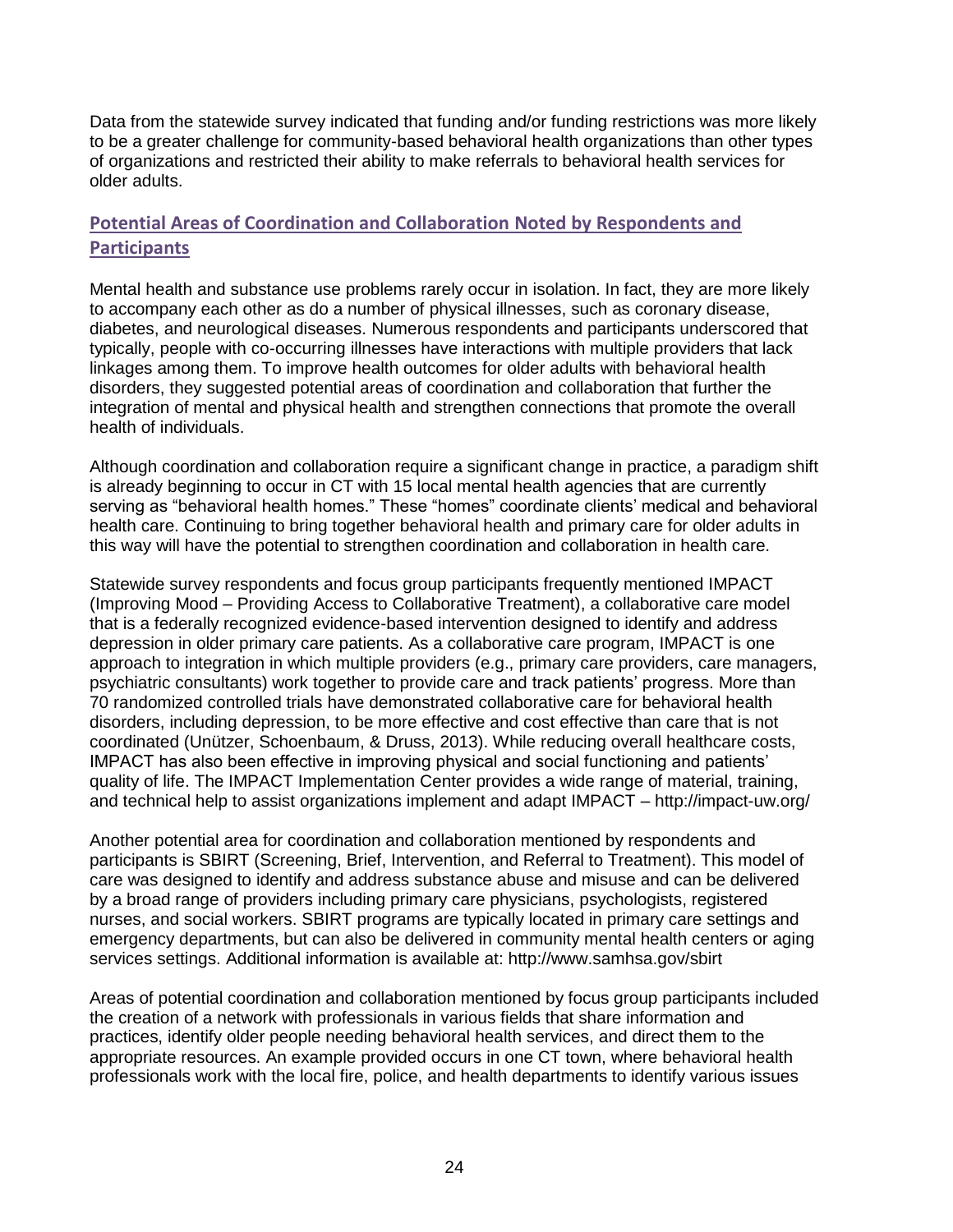including those related to hoarding. They continue to refine protocols and have had success in working together with other departments so people in need receive the right resources.

Provider meetings in the Southwestern region (Greenwich, Stamford, Norwalk, Westport, and Bridgeport) that meet monthly or bimonthly with other providers serving older adults were noted to be a positive forum for collaborating with other people in the community that specialize in working with older adults. Forums such as this have the potential to spark additional opportunities for coordination and collaboration.

Other suggestions included developing a network of providers that work for the towns to help connect them and enable them to communicate more effectively. Participants suggested that such formal networking has the potential to alleviate some of the disadvantages of town-based services in the state.

Community Passport to Care Program (CommPass<sup>2C</sup>) was mentioned in particular by Key Informant Providers as a way to improve integrated care and provides in-home behavioral health assessments, referrals and care coordination to older adults who have been recently discharged from inpatient medical care with the goal of preventing re-hospitalizations.

Community forum participants in the Western region noted that following the Sandy Hook Elementary School shooting in December, 2012, the Waterbury police department was among the first in CT to participate in the CT Alliance to Benefit Law Enforcement (CABLE's) Crisis Intervention Team (CIT). The training is an innovative police-based first responder program that enables police to refer people in psychiatric crisis to appropriate community based services and helps them access a system of needed services.

Finally, other areas of coordination and collaboration mentioned by respondents and participants that have the potential to benefit older adults needing behavioral health services include the following:

- $\triangleright$  United Way of CT's Infoline (2-1-1), a free service offering help with a range of problems including substance abuse and suicide prevention [\(http://www.infoline.org\)](http://www.infoline.org/),
- $\triangleright$  Connecticut Clearinghouse is CT's premier library and resource center for information and materials on behavioral health, prevention and health promotion, treatment and recovery, wellness, and other related topics. The Clearinghouse, located in Plainville, is a program of Wheeler Clinic's Center for Prevention, Wellness and Recovery and is funded by DMHAS. Resources include books, DVDs, and curricula available for loan. Pamphlets, posters, and fact sheets on behavioral health and related topics are also available. In addition, the Clearinghouse maintains a statewide prevention listserv and calendar of events, publishes a monthly online newsletter, provides reference services, and hosts informational events. Additional information is available at [www.ctclearinghouse.org](http://www.ctclearinghouse.org/)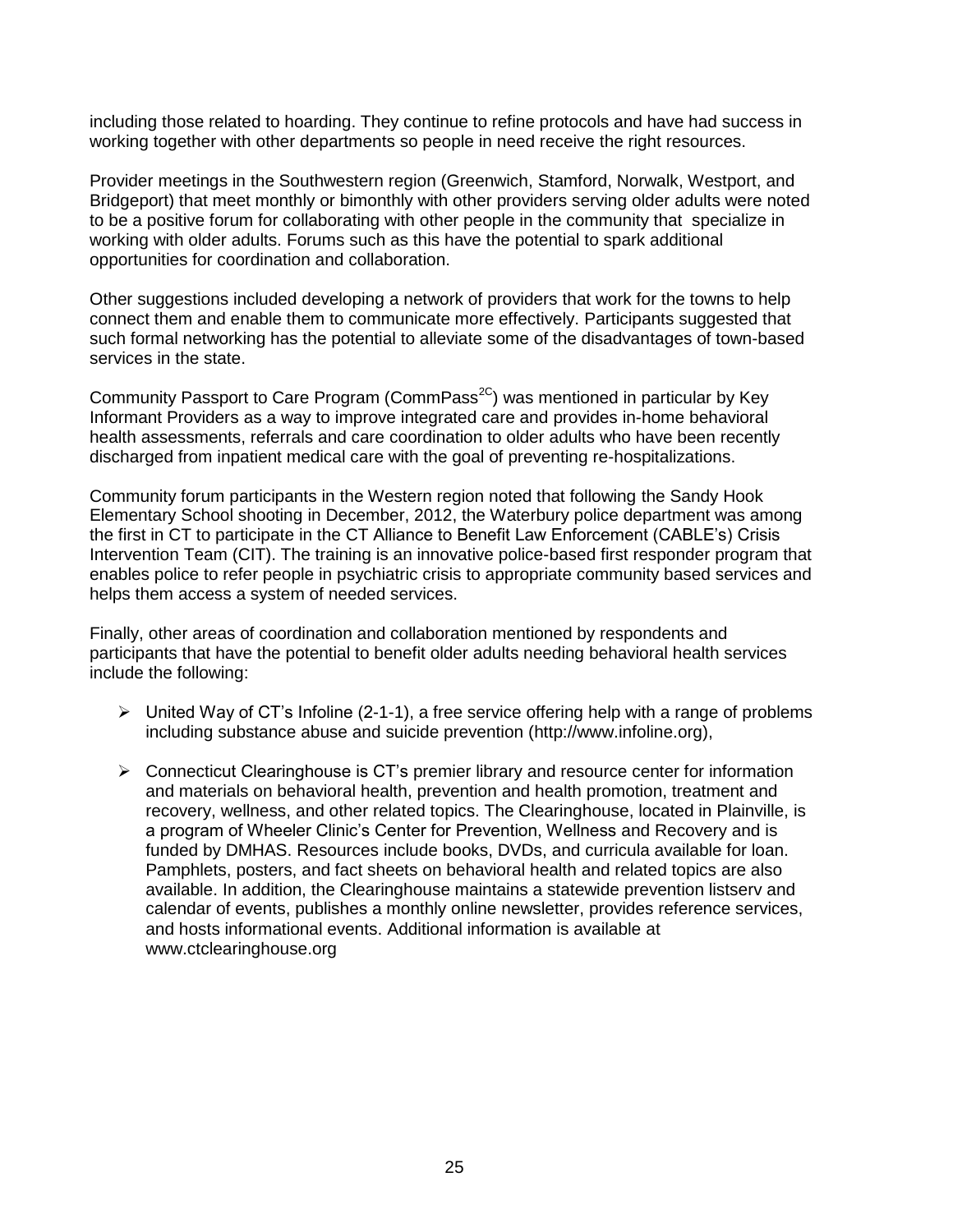# **Recommendations**

The recommendations offered below are a compilation of suggestions from both UConn COA researchers and Workgroup members after reviewing all of the primary data from the focus groups, provider interviews, community forums, and statewide survey. They are organized to address the major issues described by informants in all phases of this study. Because each recommendation has merit, they are not prioritized in this report. Some may be accomplished in the short term with limited resources while others would require significant resources and a longer time horizon. Required resources may go far beyond the Workgroup and include additional personnel, funds, cooperation of other organizations, policy changes, or legislation. The Workgroup should consider each recommendation in the context of its own resources and priorities, and act as a catalyst to marshal other organizations and interested parties who may be required to implement each one. For example, some of the recommendations on provider education will doubtless require the cooperation of physicians' and other providers' professional organizations. By leveraging collaboration with such organizations, the Workgroup can accomplish more than its own resources would allow. The major categories of recommendations include:

- $\triangleright$  Education and Awareness
- $\triangleright$  Integration of Behavioral Health, Physical Health and Aging Services
- Workforce Development
- $\triangleright$  Strengthen Community Assets
- $\triangleright$  Policy
- Research

#### **Education and Awareness**

By far the most common refrain heard from informants was the need for education, both to recognize the need for behavioral health services in many older adults, and to find those services once the need is recognized. Addressing these educational needs will require a manypronged approach, which may be aided by some combination of the suggestions below.

- Develop new and identify existing educational materials to disseminate to older adults, their families, and caregivers that include information on identifying behavioral health issues and accessing behavioral health care. Partner with organizations that have regular contact with older adults and caregivers to aid dissemination. Information should be available across all cultural and socioeconomic spectrums.
- Provide cross-training opportunities for the current workforce of behavioral health, physical health, and aging services to enhance knowledge of their complementary skills and improve cultural competence. Promote awareness particularly among primary care physicians and caregivers by including information on co-morbidity with alcohol and substance abuse/misuse and possible indicators, such as frequent falls.
- In all training where appropriate, include information on the unique needs of older adults and psychosocial problems they encounter. Examples may include: family changes, retirement, awareness of one's own mortality, widowhood, declining physical reserves, changes in income, and, for some, isolation and loneliness.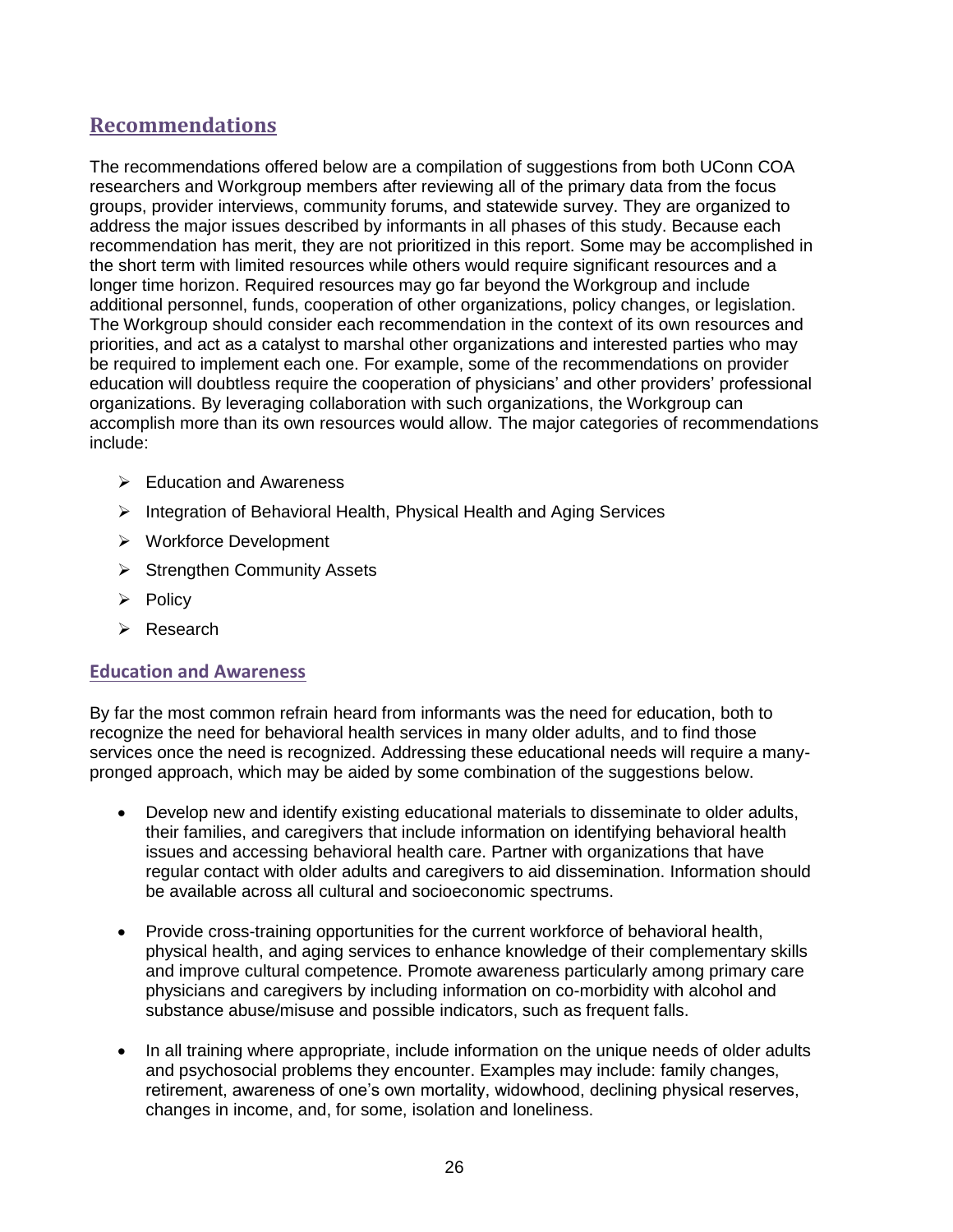- In all training where appropriate, address the common myths of aging (e.g., "Senility comes with age," "Old people are unhappy," "Old people are sick and disabled") through outreach and the use of a range of media.
- Provide educational support on substance abuse. Consider using the 2014 National Drug Control Strategy that serves as the blueprint for reducing drug use and its consequences in the United States and includes continuing efforts to reform, rebalance, and renew the national drug control policy to address current public health and safety challenges. SAMHSA's 2008 manual, *Substance Abuse Among Older Adults*, also provides guidelines for identification, screening, and treatment of older people for alcohol abuse, abuse of prescription drugs or over-the-counter drugs. A desk reference physician's guide of this resource is available (*Prescription Medication Misuse and Abuse Among Older Adults, 2012)* and suggests strategies for education, screening, and early interventions for the prevention of prescription medication misuse and abuse.
- Increase awareness of working networks related to behavioral health, such as the existing provider forum in Southwestern CT, and encourage replication of their success in other regions of the state.
- Conduct awareness campaigns to reduce stigma and ageism surrounding behavioral health disorders of older adults through targeted public education activities (e.g., personal stories told through television, video, the Internet, print media) that are designed to provide the public with facts about behavioral health and ways to encourage recovery. These might include direct, consumer-to-target audience and/or interpersonal contact methods (e.g., dialogue meetings, speakers' bureaus).
- Develop educational programs and awareness outreach around prevention and early intervention.
	- $\circ$  Target older adults, their families, caregivers and primary care providers to engage them in prevention services and early interventions.
	- $\circ$  Build upon the success of the highly regarded Gatekeeper Program and train a wide variety of community members to be gatekeepers who can identify and refer at-risk older adults living in CT communities who might benefit from free and confidential medical, social, behavioral health, or other services. In particular, work with home health agencies to educate their personnel to recognize such risks in their clients and refer appropriately.
	- o Educate professionals regarding the current standards of assessment instruments, and the importance of integrating screening tools into accessible settings frequented by older adults.
	- $\circ$  Recruit organizations of the targeted older adult population to conduct preventions and early intervention outreach in partnership with aging services, primary care, and behavioral health programs.
	- o Encourage primary care physicians to conduct an annual depression and alcohol misuse screening under an older adult's Medicare benefit to identify individuals who are at risk of depression, substance use or other mental health conditions.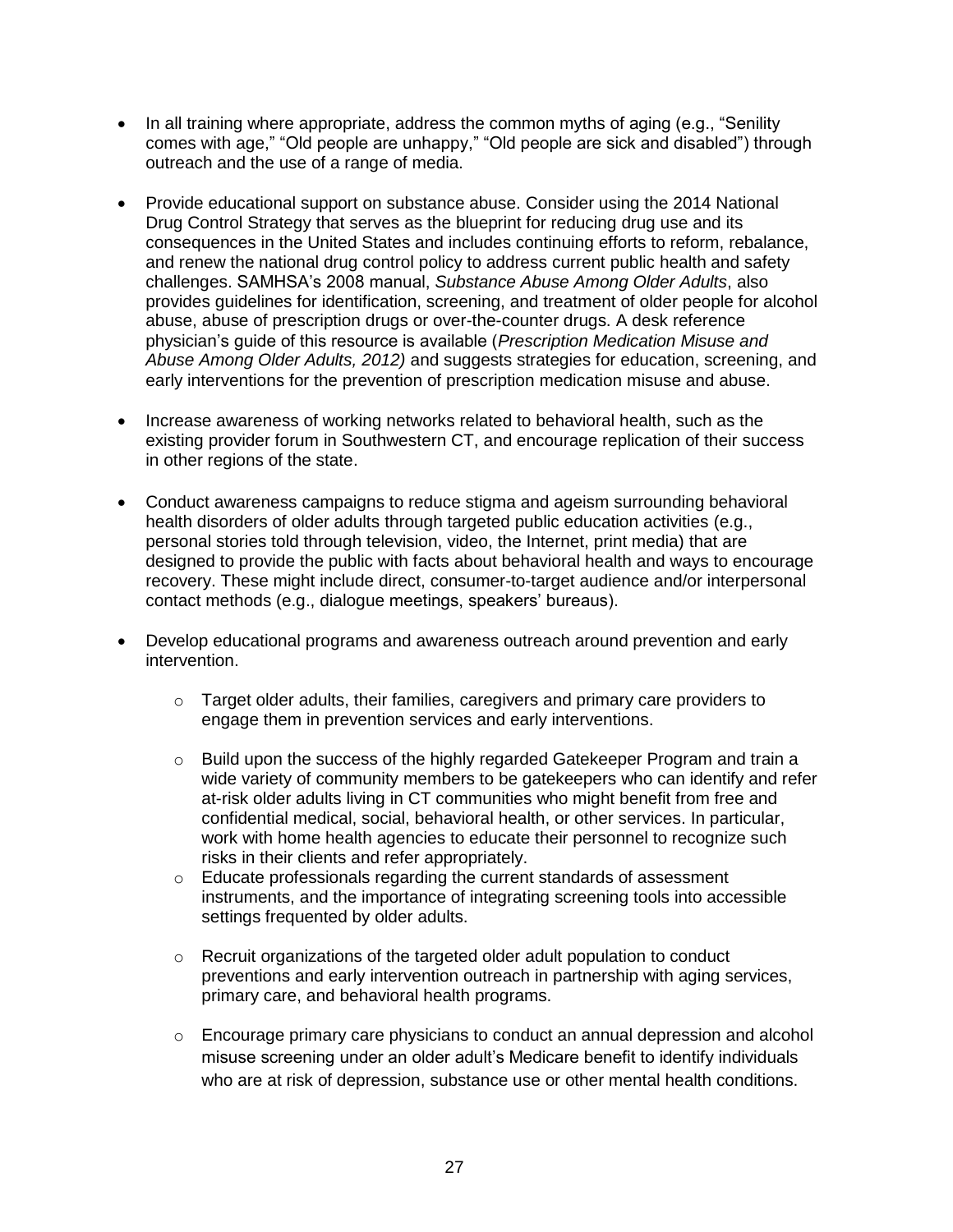- Identify, develop, refine, and standardize core competencies in geriatric behavioral health for all personnel caring for older adults including: primary care physicians, psychologists, nurses, social workers, physician assistants, substance use counselors, rehabilitation counselors, marriage and family therapists, direct care workers, and peer support specialists.
- Educate and train behavioral health professionals using evidence-based guidelines to better prepare them for actual practice.
- Train primary care providers to screen all older adult patients for depression, substance abuse, and suicide.
- Although mental illness in prisons and among ex-offenders was not often mentioned by project respondents and participants, there is a need to increase awareness of the number of mentally ill in CT's prison system, which has a growing number of older adults. A 2011 survey reported that 18 percent of CT's prison population was receiving psychotropic medication (Torrey et al., 2014). Annual costs to treat a mentally ill prisoner in CT is 2.5 times the cost of other incarcerated individuals indicating a need for greater awareness of the situation and better ways to treat the mentally ill in CT prisons (Torrey et al., 2014). The Workgroup should increase awareness of the need for continuing behavioral health services for ex-offenders in the community when they are released.
- Increase awareness of veterans with behavioral health issues as an underserved subgroup. Latest estimates show that 75 percent of veterans are age 55 and older (RAND Corporation, 2015), and older veterans are at a greater risk than the general public for behavioral health disorders including depression (U.S. Department of Veterans Affairs, 2011), PTSD (Durai et al., 2011), and suicide (Wood, 2012). CT's veterans are committing suicide at approximately twice the rate of non-veterans with an estimated high of 54 veterans committing suicide in CT in 2011 (Radelet, 2014).
- Provide outreach to older veterans designed to overcome stigma, a barrier to the use of available services.
- Provide increased education and training for primary care and mental health providers in the community regarding the culture and unique needs of older veterans.
- Foster state level partnership opportunities between CT's public health and behavioral health networks to promote awareness of older adult mental health issues and offer state public health districts opportunities to fund evidence-based behavioral health programs, such as Healthy IDEAS, through the use of CDC Block Grant funds.

#### **Integration of Behavioral Health, Physical Health, and Aging Services**

Another prominent concern that arose in all aspects of the study is that behavioral health, physical health, and other aging services are not well integrated for most older adults.

• Identify local practices or SAMHSA-supported models that successfully integrate behavioral and physical health care (e.g., Bridging Resources of an Inter-disciplinary Geriatric Health Team via Electronic Networking – BRIGHTEN; Senior Reach; The Brief Intervention and Treatment for Elders – BRITE). Use as examples of best practices to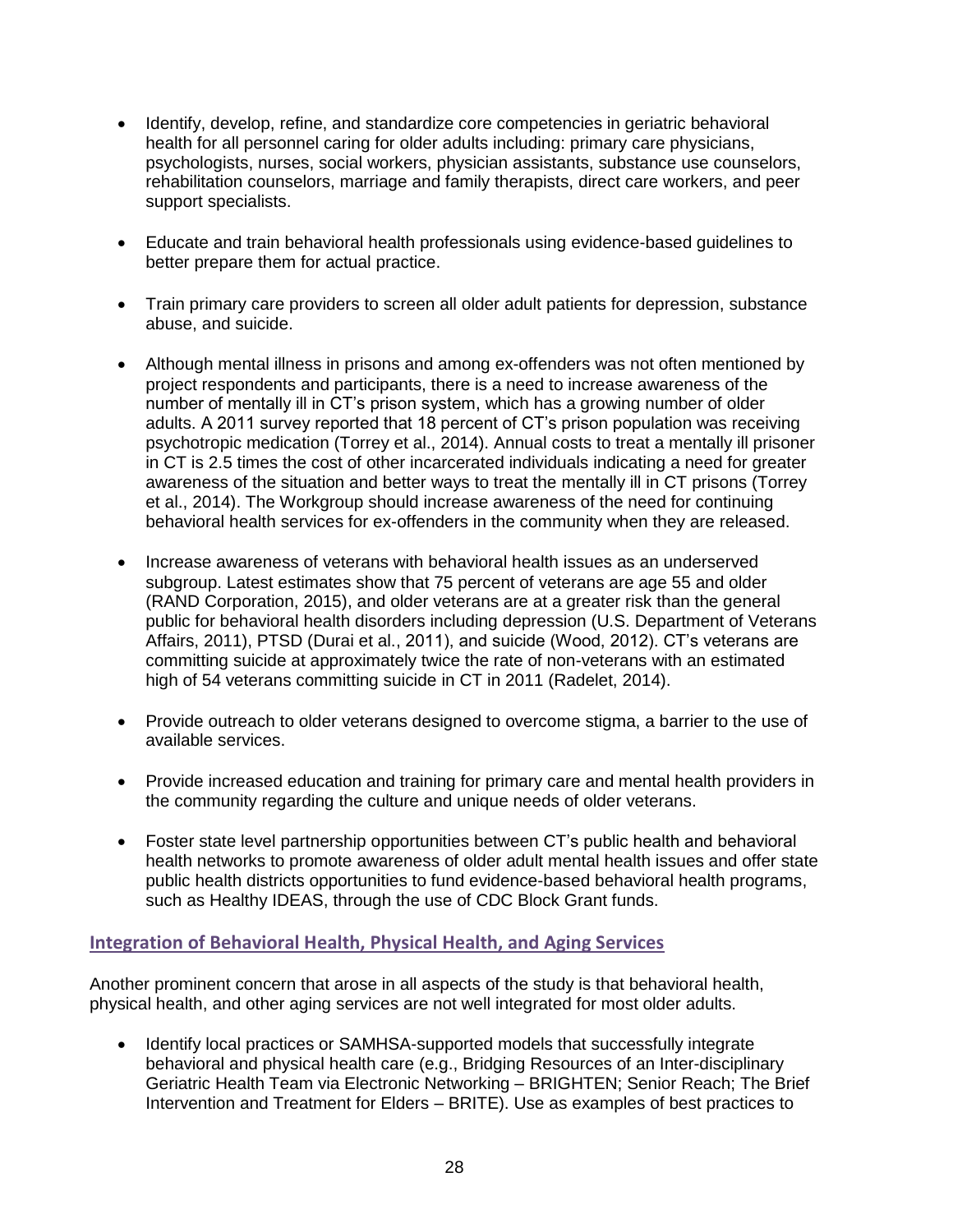develop and disseminate information to other providers that highlight strategies for improving coordination of care among all care providers.

- Work with other professionals to develop fact sheets for a variety of disciplines that underscore the benefits of integrated care models of health care and how to effectively use the expertise of other health care professionals as team members.
- Encourage wider utilization of integrated models of care referred to in this report as best practices (e.g., IMPACT). In addition, consider promoting other integrated models of care that hold promise for treating late-life depression, such as PROSPECT (Prevention of Suicide in Primary Care Elderly: Collaborative Trial), an intervention study modeled on the premise that the most effective approach to preventing suicide is in eliminating its primary risk factor, depression. More information on PROSPECT is available at http://www.nrepp.samhsa.gov/ViewIntervention.aspx?id=257
- Encourage use of the Toolkit on Evidence-Based Programming for Seniors to engage individuals and their communities in programs that improve older adult health and wellbeing. More information on the Community Research Center for Senior Health (CRC-Senior Health) and the Toolkit is available at http://www.evidencetoprograms.com/
- Advocate for integrated models of care, such as Cherokee Health Systems in Tennessee, community-based health services that for over 30 years have successfully blended behavioral health and primary care services. Uniting the skills of mental health and primary care providers in the system reduces the usual isolation of mental health services and blends behavioral health interventions into primary care visits. More information is available at http://www.cherokeehealth.com/
- Advocate for and where possible implement the co-location of primary care and behavioral health services in community mental health centers (CMHC), federally qualified health centers (FQHC), satellite clinics, or elsewhere so individuals seeking services are treated holistically. This would ideally allow expanded screenings of behavioral health disorders and include screenings for primary care issues, such as diabetes.
- Advocate for the inclusion of evidence-based behavioral health programs, such as Healthy IDEAS, as a reimbursable service under the CT Home Care Program for Elders Medicaid Waiver to encourage the integration of behavioral health and physical health and strengthen community-based partnerships between behavioral health and aging.
- Identify a designated subcommittee of the Workgroup or other community group to lead statewide efforts to improve the integration of services. A 2011 Issue Brief by the National Council on Aging (NCOA) identified central factors to successfully integrating services in implementing evidence-based interventions that improve the health of older adults, including those with, or at risk of, behavioral health conditions. These include a partnership between the State Unit on Aging and the State Mental Health Authority (may also include other entities, such as public health, addiction services providers, and aging coalitions), advocates from *outside* government (e.g., community leaders, faith-based organizations, volunteer groups, health care providers), leadership *inside* state agencies, federal or state funding, and linking aging and behavioral health service systems. Specific partnerships highlighted in the NCOA brief that may be used as examples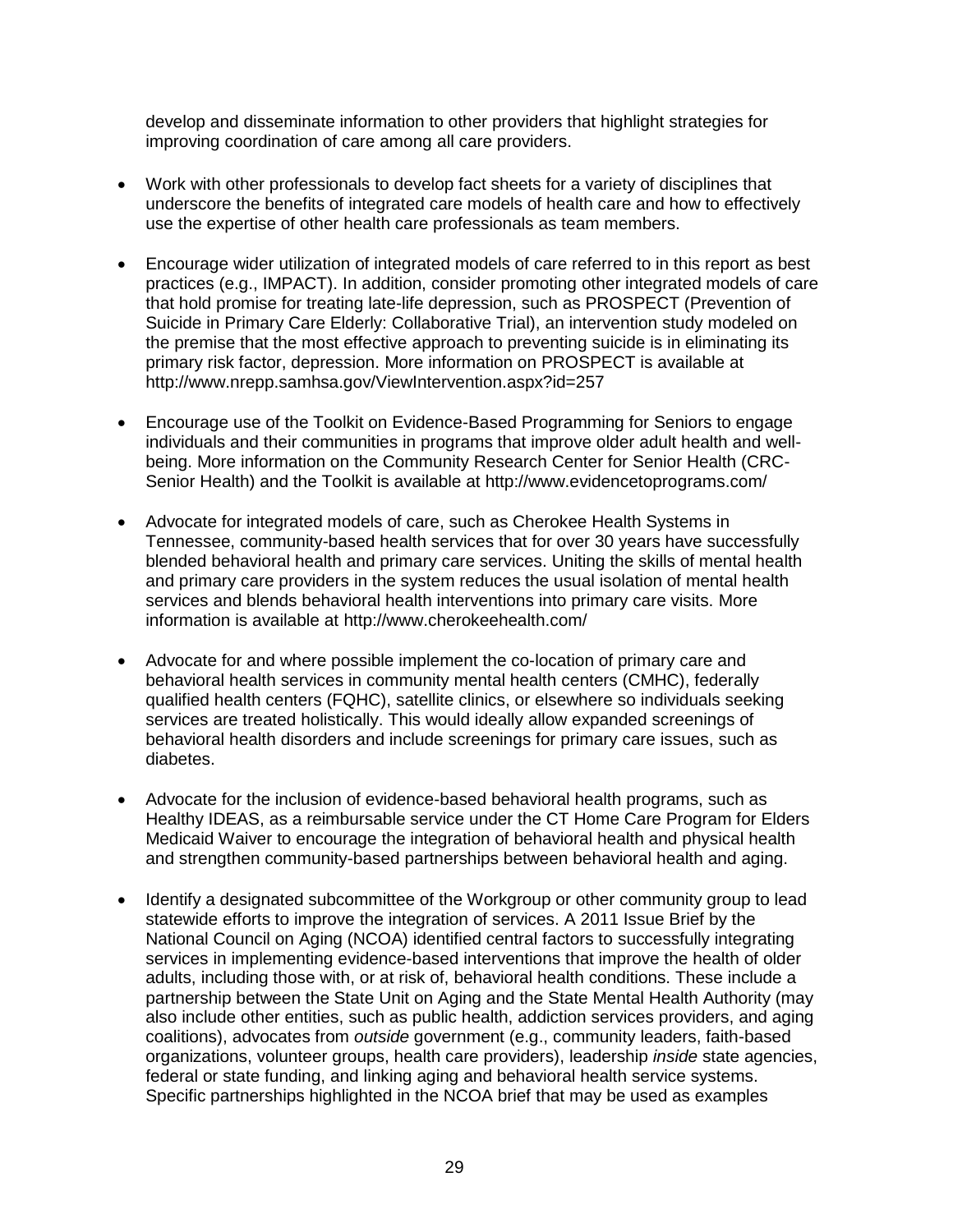include Michigan Partners on the PATH (MI PATH), Maine's Healthy Choices, and Massachusetts's Healthy Living Center of Excellence (National Council on Aging, 2011).

- Identify a "champion" in a primary care setting who is willing to advocate for the integration of services and who will be involved in program design and implementation.
- Encourage community health centers to partner with Area Agencies on Aging, senior centers, and other community providers to provide behavioral health and primary care services to older adults. Most community health centers accept Medicare and Medicaid payment and most provide services regardless of the individual's ability to pay.
- Advocate for greater implementation of the Health Information Technology for Economic and Clinical Health (HITECH) Act passed in 2009 that has the potential to support electronic sharing of clinical data among health care stakeholders and leads to more effective communication between behavioral health and primary care providers and more successful outcomes.
- Encourage the use of case management services for patients who over-utilize emergency department services for behavioral health issues. Small demonstration projects have observed positive outcomes for high-use patients using case managers to coordinate care (e.g., arranging for transportation, locating housing, assisting with use of or obtaining medication). In addition, promote collaboration between hospital Community Care Teams, which meet regularly to identify high-use patients and more effective interventions to decrease inappropriate or unnecessary emergency department services.
- Promote the integration of telehealth or telemonitoring into healthcare delivery systems to: increase patient access to providers, particularly in medically underserved areas; improve quality and continuity of care; provide better and more convenient treatment resulting in a reduction of lost work time and patient travel costs; and lower overall healthcare costs (Majerowicz & Tracy, 2010).
- Promote the use of assistive technology for people with behavioral health challenges.
- Promote recovery by implementing a program similar to New Hampshire's REAP (Referral, Education Assistance, & Prevention) Program that seeks to improve the quality of life for older adults through free preventative home and community-based counseling and education services. REAP services were initially offered to people living in lowincome housing, but have been expanded to include people over age 60 living in their own homes and to caregivers of "at risk" elders to educate them how to intervene if an older adult becomes unable or unwilling to receive assistance. More information is available at http://www.smhc-nh.org/services/reap/
- Identify and measure evaluation indicators relevant to various behavioral health partners. Evaluation is an important tool for obtaining and maintaining support, whether financial or other, of the partners in an integrated initiative.
- Provide training and ongoing technical assistance to promote and sustain an integrated service delivery system.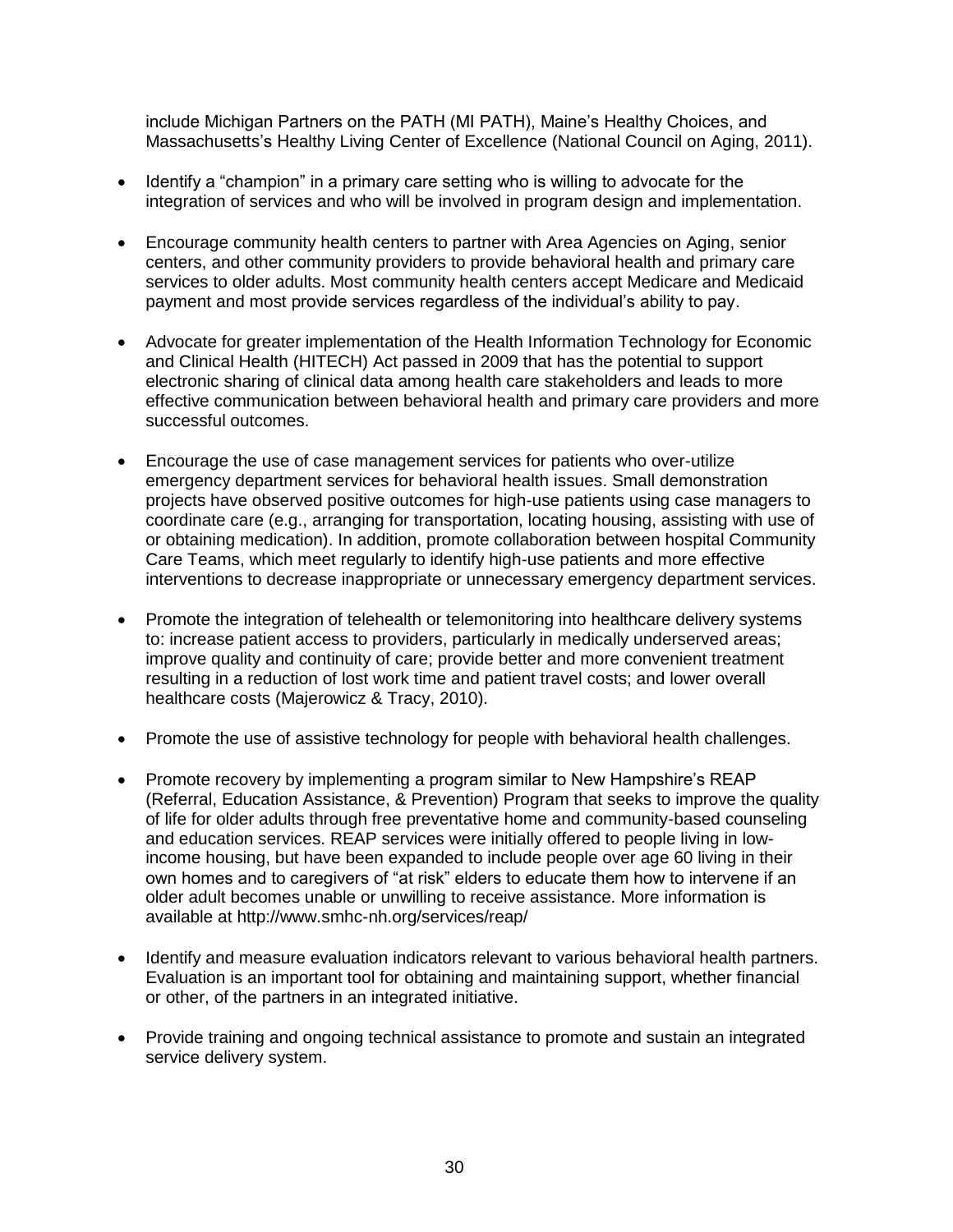- Consider financing options for supporting integrated care. For example, Medicare will cover annual alcohol screening and up to four brief, face-to-face behavioral counseling interventions per year for those that test positive. Counseling must be provided by qualified primary care physicians in a primary care setting (More information is available at [http://www.cms.gov/medicare-coverage-database/details/nca-decision](http://www.cms.gov/medicare-coverage-database/details/nca-decision-memo.aspx?NCAId=249)[memo.aspx?NCAId=249.](http://www.cms.gov/medicare-coverage-database/details/nca-decision-memo.aspx?NCAId=249) Medicare also covers annual screening for depression for beneficiaries in primary care settings that have staff-assisted depression care supports to assure correct diagnosis, effective treatment, and follow-up (More information is available at [http://www.cms.gov/medicare-coverage-database/details/nca-decision](http://www.cms.gov/medicare-coverage-database/details/nca-decision-memo.aspx?NCAId=251)[memo.aspx?NCAId=251\)](http://www.cms.gov/medicare-coverage-database/details/nca-decision-memo.aspx?NCAId=251).
- Consider a tested strategy to finance integrated care, such as Depression Improvement Across Minnesota, Offering New Direction (DIAMOND). This strategy employs a "bundled payment" approach to finance the delivery of integrated behavioral health and physical health care using the IMPACT model. More information is available at [https://www.icsi.org/\\_asset/1rq9xl/DIAMOND-Program-Wins-National-APA-Gold-](https://www.icsi.org/_asset/1rq9xl/DIAMOND-Program-Wins-National-APA-Gold-Award.pdf)[Award.pdf](https://www.icsi.org/_asset/1rq9xl/DIAMOND-Program-Wins-National-APA-Gold-Award.pdf) and

https://www.icsi.org/health\_initiatives/mental\_health/diamond\_for\_depression/

#### **Workforce Development**

Informants across the board noted that the best education and awareness campaigns will be ineffective without a significant increase in the number of providers with sufficient training in geriatrics available to provide older adult behavioral health services. Although Workgroup members may have limited ability to directly address workforce issues, they may be able to collaborate with other organizations to further workforce goals.

- Provide incentives, such as scholarships, higher compensation, and career ladders to become geriatric behavioral health, physical health, and social service professionals and paraprofessionals.
- Develop initiatives to expand education in professional schools of medicine, nursing, psychology, and social work to provide improved geriatric education.
- Develop initiatives in paraprofessional schools to educate students in aging and behavioral health.
- Recruit mentors for students who are pursuing a career in aging to assist them with networking and gaining access to work.
- Recruit bilingual and minority individuals for professional and paraprofessional positions in older adult behavioral services that reflect an older population increasing in diversity.
- Increase compensation for direct care workers.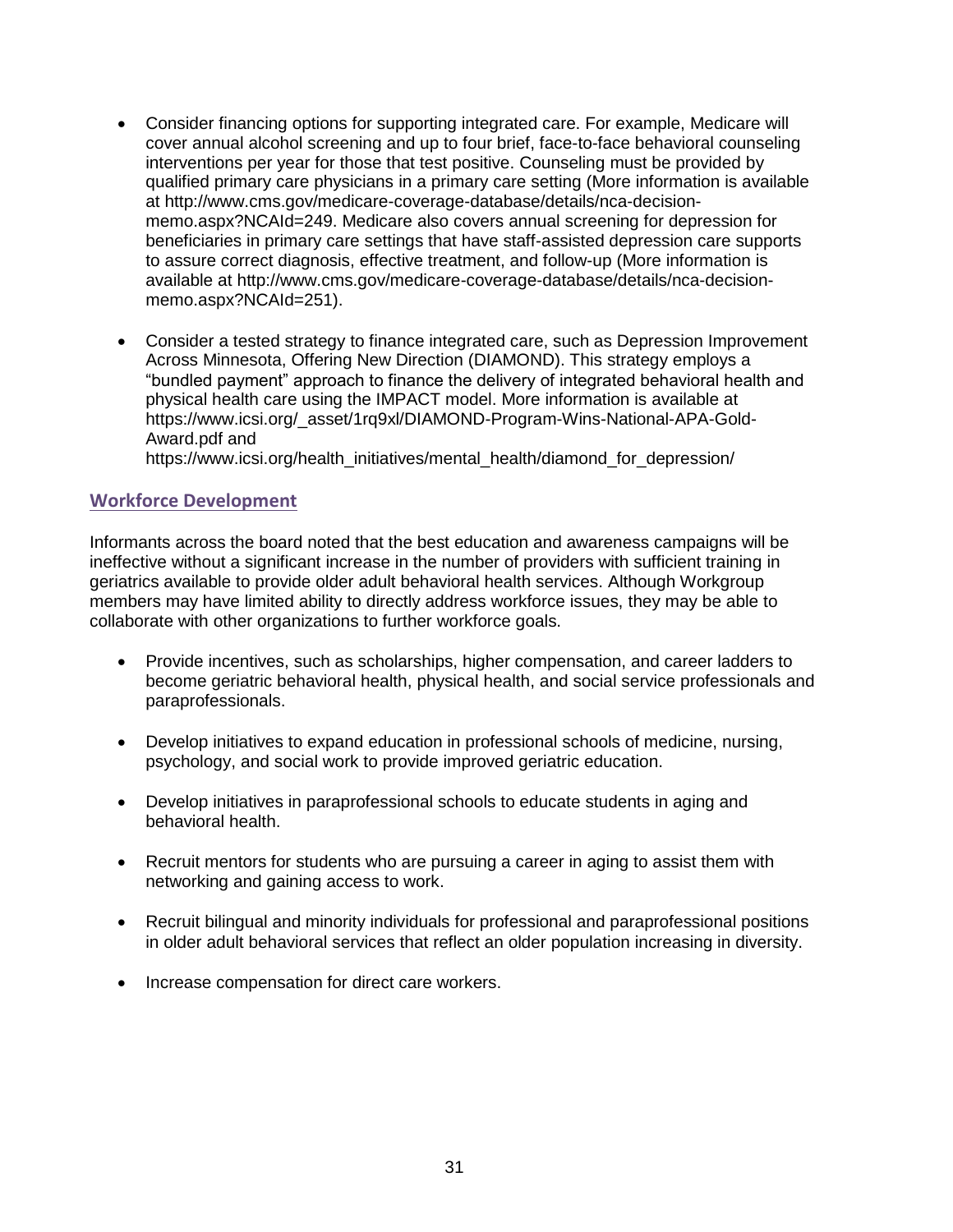- Promote cross-training in the workforce, not only on aging but also on mental health and addictions. Given the diversity of the population, older adult behavioral health services should be linguistically, culturally, ethnically, and age appropriate. A 2012 Institute of Medicine Report, *The Mental Health and Substance Use Workforce for Older Adults: In Whose Hand?*, outlines recommendations for workforce preparation to meet the needs of the aging population.
- Provide educational support and strategies for family caregivers of older adults with behavioral health problems. Examples might include methods for working with an older adult using reminiscence therapy, or appropriate humor to lighten a moment. Through individual and counseling groups, education and support should also include helping the caregiver take care of his/her own physical and emotional well-being, learning stressreducing strategies, seeking legal and financial advice to plan for the future, how to communicate with medical and/or psychiatric providers, and navigating the system of services and programs.
- Advocate for best employer practices to support family members who are caring for people with behavioral health conditions. An estimated 66 million informal caregivers or 29% of the adult U. S. population are caring for someone who is ill, disabled, or aged (Family Caregiver Alliance, 2015). Best employer practices could show value for this important part of the workforce by providing workplace flexibility for alternate work arrangements, compressed workweeks (i.e., working 10 hour days), education and training for supervisors regarding employees who are informal caregivers and on what constitutes caregiver discrimination, and resources and/or referral services to employees with caregiving responsibilities (Family Caregiver Alliance, 2015).
- Recruit retired older adults to work in peer-to-peer initiatives. The University of Pennsylvania developed a peer support curriculum that results in individuals becoming Certified Older Adult Peer Support Specialists. Massachusetts recently started using the same curriculum to train specialists. Outcomes include: increased access to/utilization of services for older adults; decreased isolation for older adults with depression; development of a support network for older adults; increased availability of older adult peer specialists and services; increased competencies of peer specialists statewide; availability of services in non-traditional settings by non-traditional providers; and increased linkages between mental health and aging systems. More information on the Pennsylvania initiative is available at [http://www.parecovery.org/services\\_peer.shtml](http://www.parecovery.org/services_peer.shtml)
- Develop a training program, or consider accessing the BU CADER program, for staff in CT senior centers and other locations where older adults may congregate that focuses on gaining competencies in areas of older adult behavioral health such as mental health and aging, resilience, suicide prevention and substance abuse.
- Unbundle current roles and establish paraprofessional initiatives that older adults can participate in under professional supervision.
- Create and promote volunteer roles for older adults including friendly visitors, telephone support, or respite care.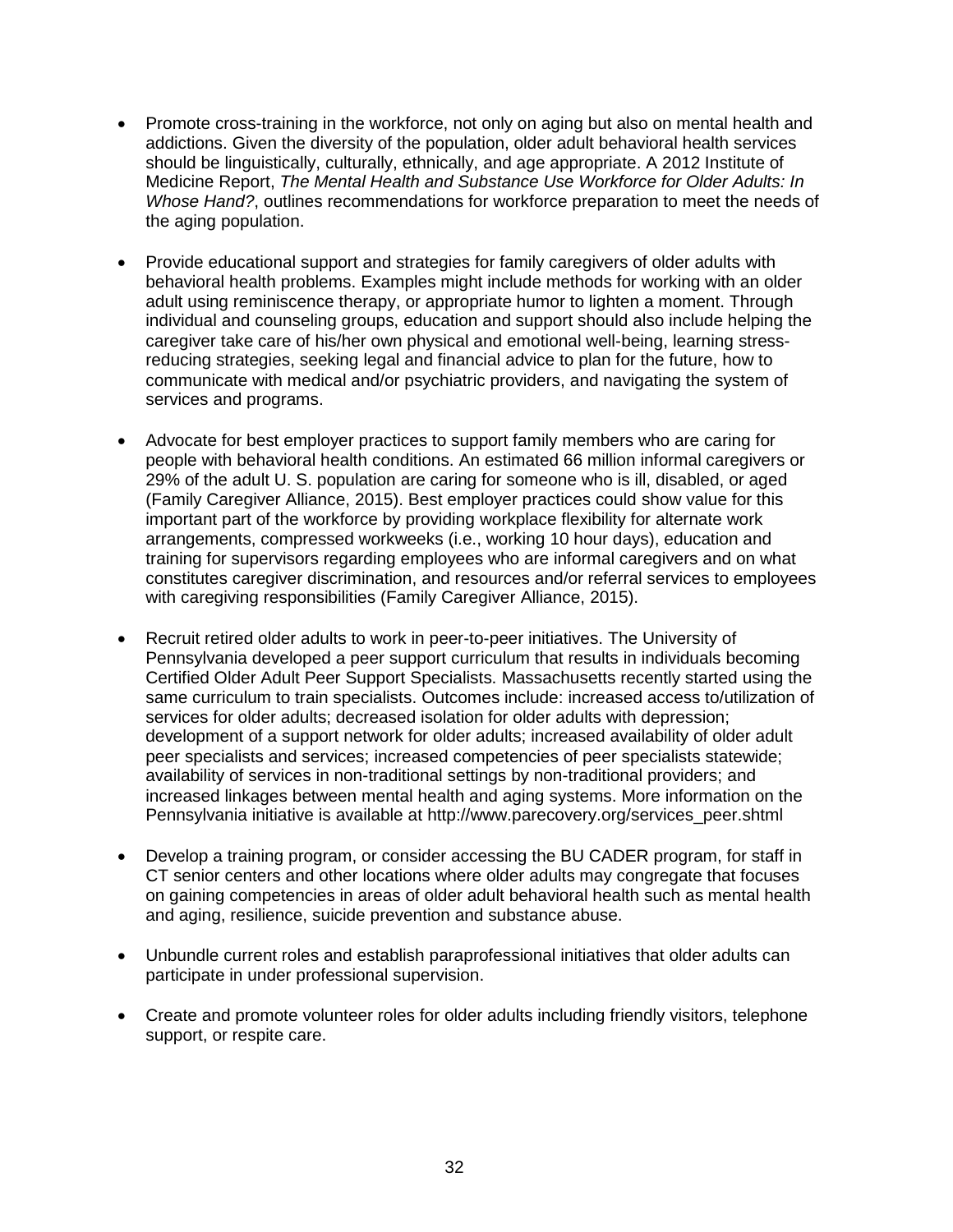# **Strengthen Community Assets**

While study informants noted a number of "community assets" already in place, the Workgroup has some opportunities to promote additional links with existing assets and enhance partnerships with other local and statewide efforts.

- Link existing clearinghouses and web-based databases to avoid duplication of services and link with CT's other "No Wrong Door" system organizations efforts, such as Community Choices (CT's ADRC), Centers for Independent Living (CILs) and Area Agencies on Aging (AAAs). Examples of other opportunities for linkage include [United](http://www.211.org/)  [Way's 2-1-1 Information and Referral System,](http://www.211.org/) My Place CT website, the CT Clearinghouse library and information center on substance use and mental health disorders, and the Office of Healthcare Advocate's (OHA) Behavioral Health Clearinghouse, currently under development. The OHA effort will provide an informational website with a searchable directory of behavioral health providers and a call center staffed with clinicians to assist consumers with insurance questions and connecting them with behavioral health providers. More information is available at [www.ct.gov/oha/bhc.](http://www.ct.gov/oha/bhc)
- Strengthen and expand the more than 60 My Place CT partnerships to support CT's rebalancing efforts and focus on collaborations to improve housing and transportation needs for people with behavioral health needs.
- Collaborate with the CT Commission on Aging on its "livable communities" initiative to ensure that behavioral health issues of older adults living in the community are addressed, including housing and transportation.
- Develop and link community and/or regional websites to provide comprehensive information about behavioral health services. This could include a listing of town directories, lists of providers, and lists of organizations and institutions not usually published. Bulletin boards – physical or virtual boards, and community-calendar type listings might also be included in linked websites.
- Promote networks of behavioral health professionals, such as the provider forum in Southwestern CT, who can train each other or participate in joint training on a variety of topics.
- Monitor the effectiveness of the three recently-awarded SDA "Healthy IDEAS" grants and expand to additional grantees when funding is available.
- Designate regional providers in CT to coordinate outreach and education on access to behavioral health services for older adults and informal caregivers (e.g., a designated unit within AAA or LMHA).
- Promote and expand peer-to-peer services, such as Warmlines.
- Expand opportunities for the evidence-based Mental Health First Aid (MHFA) training course among professionals and the public who come into contact with older adults. MHFA trains adults age 18 and older to help a person experiencing a mental health challenge, disorder, or crisis. The MHFA older adult module builds on core curriculum,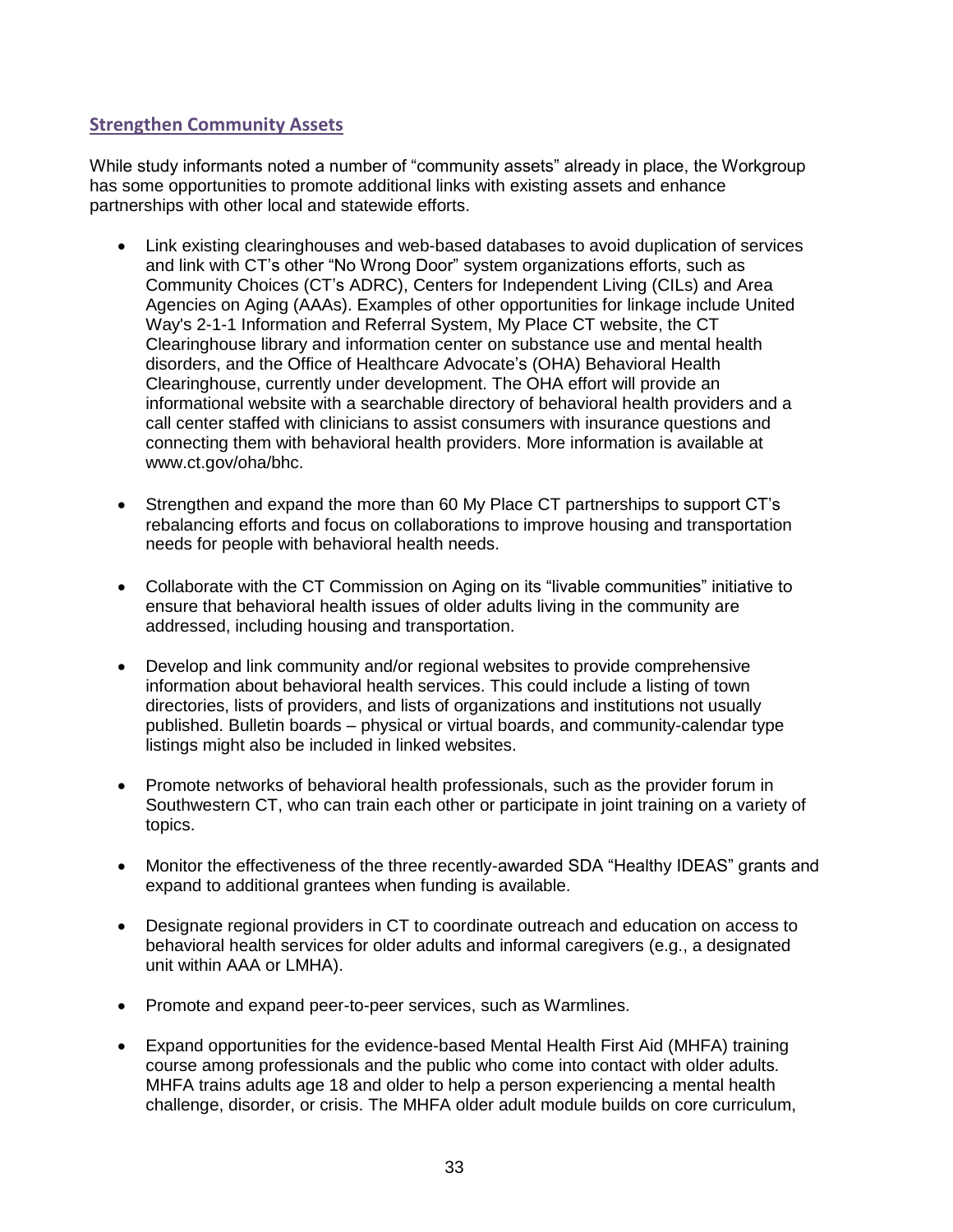adds information on dementia and delirium, and includes scenarios specific to older adult settings. MHFA increases knowledge and understanding, encourages people helping people, supports people getting help, decreases social distance, and improves mental wellness.

# **Policy**

One of the most effective ways to improve behavioral health services to older adults is to work with others to modify some of the policies that are obstructing progress. Informants noted a number of existing policies that were frustrating their efforts to provide effective service. Workgroup members may be able, directly or indirectly, help to enlighten policy makers and advocate for a number of changes.

- Routinely communicate with elected officials and policy makers at all levels on issues of importance to older adults with behavioral health needs, suggestions for improvement, and areas of need.
- Advocate for the revision of privacy laws to allow behavioral health and primary care providers to collaborate on care and communicate patient information more effectively. Integrated communication has the potential to increase the quality of care and diminish adverse prescription drug reactions.
- Advocate for billing reforms that would allow for more flexible funding streams covered by Medicare and Medicaid. In particular, advocate for expansion of Medicare provider classifications eligible for reimbursement to a wider array of professional such as marriage and family therapists.
- Advocate for increases in provider reimbursements and expanded licensed provider reimbursements in order to attract and retain quality providers.
- Advocate for Medicare reimbursement policy changes including expanded coverage of methadone and other opiate substitution treatment, especially for those who are experiencing a disruption in their treatment when aging into Medicare. There has been a significant increase in use of methadone in persons age 50+ and in nursing homes.
- Advocate for grant funding to enable policy-makers to develop and shape quality behavioral health programs. "Without adequate financing, mental health policies and plans remain in the realm of rhetoric and good intentions" (World Health Organization, 2003, p. viii). Advocate specifically for reauthorization of The Older Americans Act (OAA) in order to retain the mental health provisions (e.g., screening and treatment services and programs to increase public awareness and reduce the stigma of mental illness) that were part of the Act's 2006 amendments. Specific funding should be appropriated to assure implementation. In addition, advocate for the re-establishment of the SAMHSA Older Adult Americans Behavioral Health Technical Assistance Center and grant programs to support implementation of behavioral health evidence-based practices.
- Maximize use of OAA dollars in the state for transportation.
- Advocate for implementation of telehealth services (e.g., video-conferencing and streaming services) to facilitate long-distance health care. Current standards for this are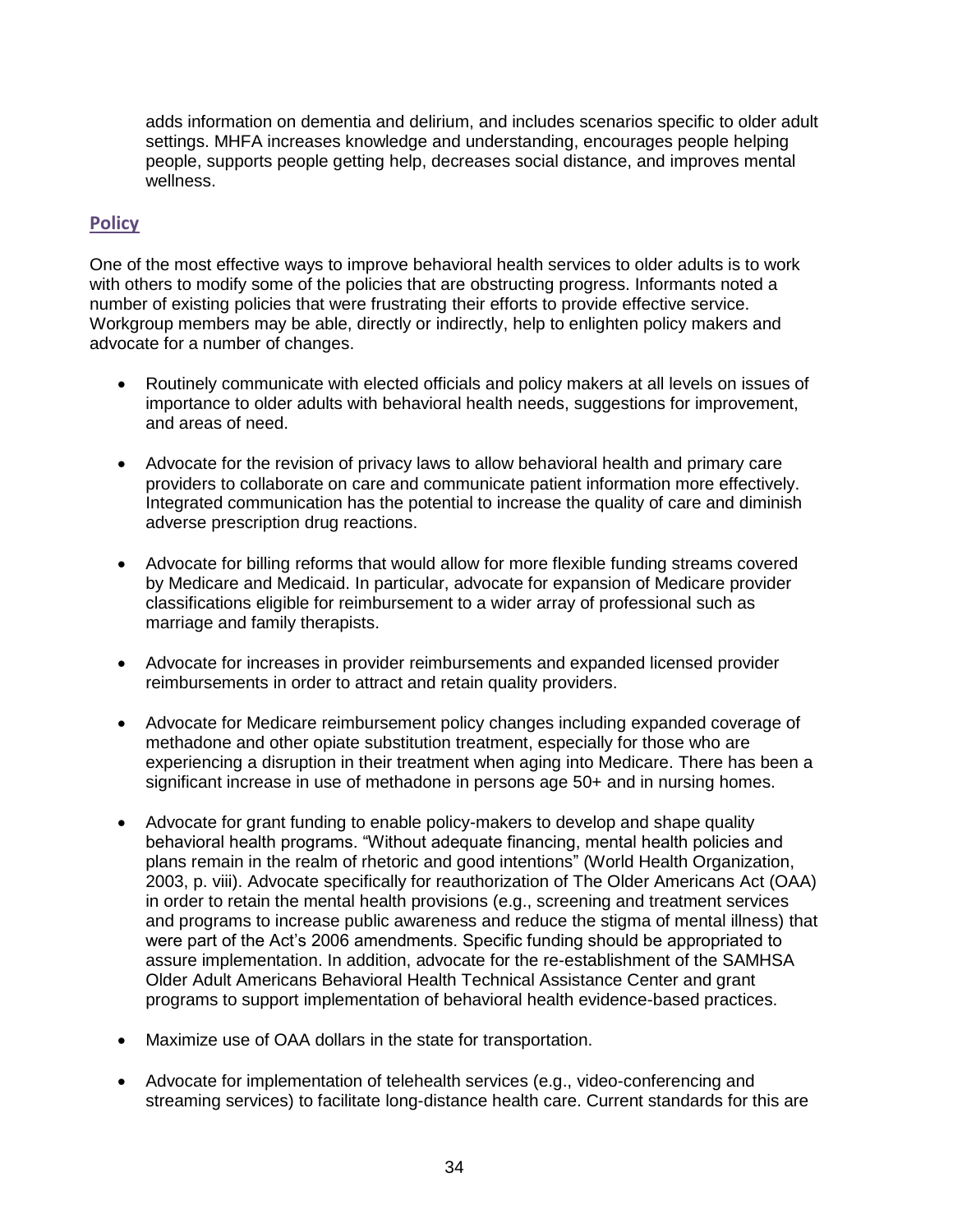minimal. Areas needing to be addressed include standards for allowable services, eligible providers, and telehealth reimbursement rates.

- Encourage policy action to advance both standards development and additional informatics research to develop IT tools, including EHRs, to improve coordination among patients and providers. Working toward more adequate functionality in EHRs and health information exchanges has the potential to improve care coordination and facilitate caregiver collaboration.
- Advocate for the improvement of Medicare and Medicaid programs including: accessibility and affordability of services, prescription drug coverage, opiate substitution therapy (OST) as a Medicare benefit, clarification of coordination of benefits between Medicare and Medicaid programs, support for evidence-based services and supports, support for self-direction, choice of health care services and resources, and outcomes and accountability. One of the conclusions of the 2012 Institute of Medicine Report, *The Mental Health and Substance Use Workforce for Older Adults: In Whose Hands?*, was that Medicare and Medicaid coverage policies present a significant barrier for older adults in obtaining care for mental health and substance use disorders. Treatment settings for older adults, especially those with behavioral health needs, have moved from institutions to the entire long term care system, including the network of aging services, the mental health system, correction institutions, private practices, and an individual's own home. Medicare and Medicaid policies often limit services accessibility to clinical settings only and should be expanded.
- Advocate for funding for the use of non-traditional behavioral health services, particularly outreach and service delivery in the home and in community locations, such as senior centers and Naturally Occurring Retirement Communities (NORCs). Lack of reimbursement for in-home services was noted often by study participants as a barrier for older adults whether homebound, lacking transportation, or reluctant to see an officebased behavioral health provider. Many federally qualified health centers (FQHC) are prohibited by license from providing in-home medical or behavioral services: consider partnering with CT FQHCs, most of whom provide behavioral health services, to advocate for a change in that policy to increase their scope of services.
- Advocate for funds and workforce provisions that authorize training, scholarship, and loan forgiveness for individuals who work with or are preparing to work with older adults with behavioral health needs. This could include: Psychiatrists, psychologists, psychiatric nurses, social workers, behavioral health counselors, and other specialists who require skills and knowledge of both geriatrics and behavioral health. It could also include: Primary care providers, including geriatricians and other physicians; RNs, APRNs, and physician assistants (PAs); potential care managers in behavioral health; faculty in medicine, nursing, social work, psychology, substance use counseling, and other specialties; direct care workers and other frontline employees in home health agencies, nursing homes, and assisted living facilities; family caregivers of older adults with behavioral health disorders.

#### **Research**

Although this study was able to obtain input from a large number of providers, referral sources, and community members in its four phases, it is only a first step in the analysis of the strengths,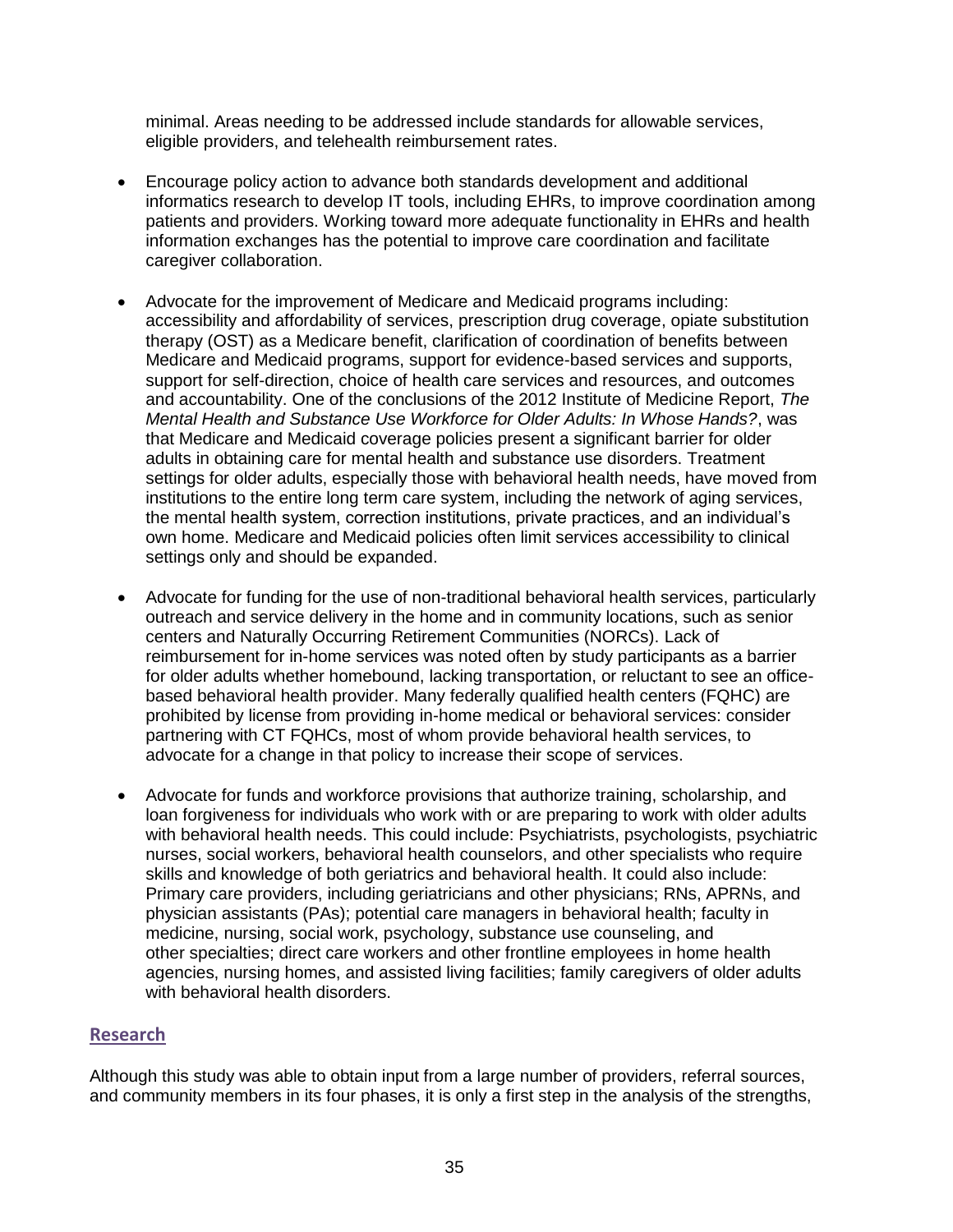challenges, gaps and opportunities in the state's behavioral health system for older adults. There are additional steps that may be taken by the Workgroup to build upon this knowledge and help to set future direction. Steps to consider include:

- Undertake a comprehensive review of all existing CT state-specific data on older adults with behavioral health concerns, payment issues, etc. Examples of possible data that could be compiled and analyzed include a breakdown of DHMAS data by age and diagnosis, ChimeData for acute care hospital discharges from the CT Hospital Association, community referrals data from the CT Gatekeeper Program, DSS Medicaid data on certain diagnoses (e.g. depression), nursing home and Money Follows the Person data on mental health and substance use issues, and state census data on mental health disability by age. A compilation of such existing data, where available, will give the Workgroup a more comprehensive picture of issues and potential solutions.
- Since primary care providers were difficult to reach and underrepresented in this study, work with physicians' organizations to supplement research on physicians' attitudes, knowledge of older adult behavioral health issues, reimbursement issues, and other challenges. Consider adding questions to other approved physician surveys.
- Research on national data may be another fruitful source of information on best practices that may work in CT. In addition to traditional literature-based research methods, networking with other states' colleagues in aging, mental health, substance use, medicine, geriatrics, etc. either directly or through conferences and professional groups may yield insights into approaches that may be replicated.
- Gather data on Medicare payment issues to enhance advocacy efforts on Medicare issues. Consider approaching the Center for Medicare Advocacy, Inc., the national organization located in CT providing education, advocacy and legal assistance on Medicare issues, for data exchange and possible advocacy and policy collaboration.
- Encourage research on best practices of integrated health among culturally and linguistically diverse people, and consider exploring how factors of diversity including race/ethnicity, gender, sexual orientation, disability, socioeconomic status, family structure, and immigration status affect access to and utilization of health care services.
- Monitor federal and state grant proposals related to this area; propose and urge state agencies and organizations to participate in any research that promises to further knowledge of best practices.
- Develop partnerships among providers, academic institutions and other researchers to improve translation of research into practice and to further research beneficial to older adults with behavioral health needs.
- Since many older adults with a primary mental health diagnosis also have co-occurring health diagnoses, conduct further research to ascertain if individuals who are home bound as a result of a health condition are receiving the most appropriate care for their mental health disability. Visiting nurse agencies must provide specialized care for individuals with a primary psychiatric diagnosis, but the main focus and diagnosis at discharge can be the health condition at the expense of mental health treatment.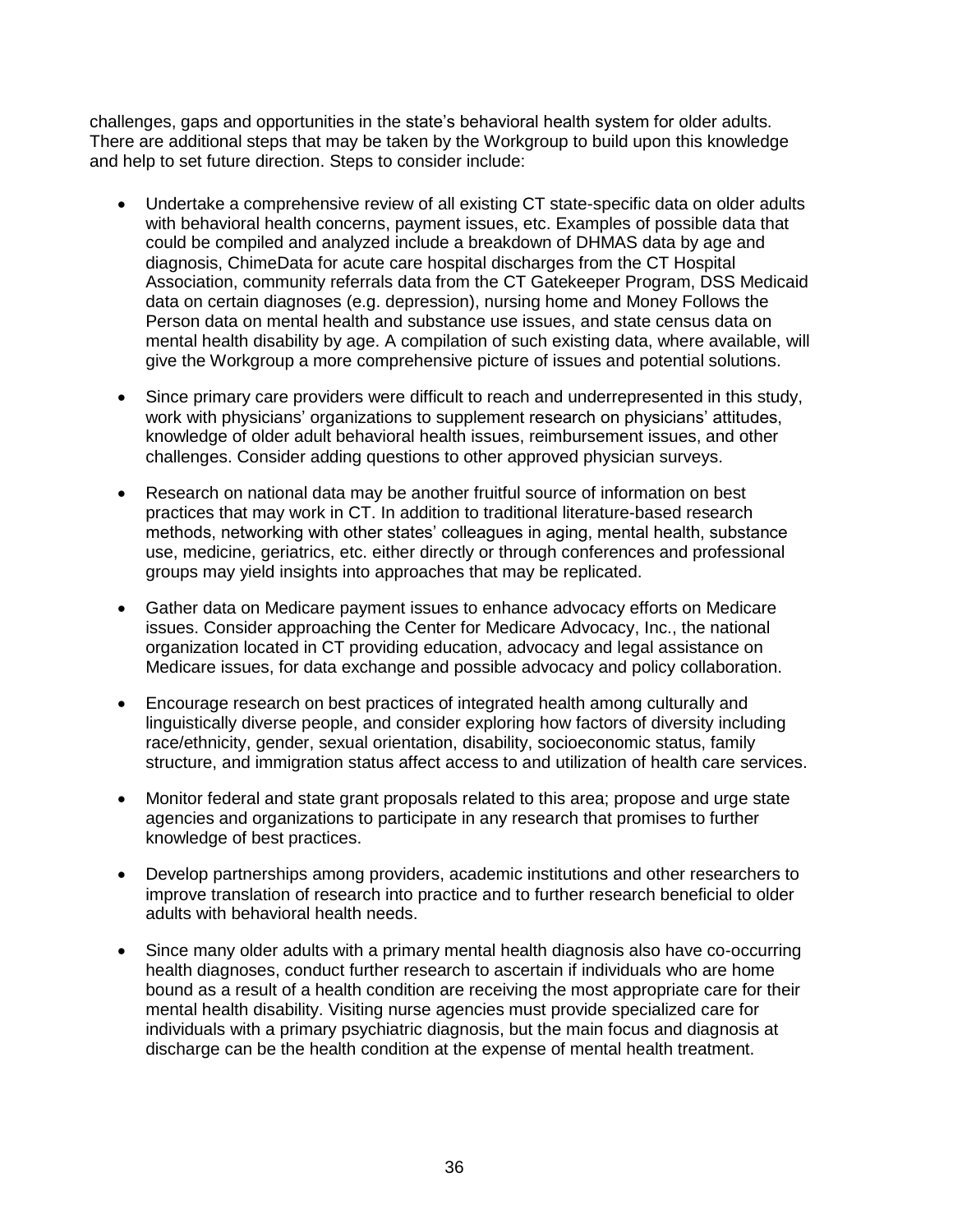# **References**

- American Psychological Association (2015). *Growing mental and behavioral health concerns facing older Americans.* Retrieved from http://www.apa.org/about/gr/issues/aging/growing-concerns.aspx
- American Psychological Association (1998). *Older adults' health and age-related changes: Reality versus myth.* Retrieved from http://www.apa.org/pi/aging/resources/guides/olderadults.pdf
- American Psychological Association (2009). *2008 Survey of Psychology Health Service Providers.* APA: Center for Workforce Studies. Retrieved from http://www.apa.org/workforce/publications/08-hsp/report.pdf
- American Psychological Association Office on Aging (2005). *Psychology and aging: Addressing mental health needs of older adults.* Retrieved from <http://www.apa.org/pi/aging/resources/guides/aging.pdf>
- Aseltine, R. H., Cleary, P. D., Schilling, E. A., Buchanan, L. S., Havens, E., & Cosenza, C., (2015). Physician perspectives on care delivery reform: Results from a survey of Connecticut physicians. UConn Health, Farmington, CT. Retrieved from http://www.healthreform.ct.gov/ohri/lib/ohri/sim/steering\_committee/2015-04-09/presentation\_physician\_survey\_04092015\_final.pdf
- Bartels, S. J. (2003). Improving the system of care for older adults with mental illness in the United States: Findings and recommendations for the President's New Freedom Commission on Mental Health. *American Journal of Geriatric Psychiatry, 11,* 486-497.
- Bartels, S. J., Pepin, R., & Gill, L. E. (2014). The paradox of scarcity in a land of plenty: Meeting the needs of older adults with mental health and substance use disorders. *Generations, 38*, 6-13.
- Bartels, S. J., & Smyer, M. A. (2002). Mental disorders in aging: An emerging public health crisis? *Generations, 26,* 14-20.
- Centers for Disease Control and Prevention and National Association of Chronic Disease Directors (2009). The State of Mental Health and Aging in America. Issue Brief 2: Addressing Depression in Older Adults: Selected Evidence-Based Programs. Atlanta, GA: National Association of Chronic Disease Directors
- Chalifoux, Z, Neese, J. B., Buckwalter, K. C., Litwak, E., & Abraham, I. L. (1996). Mental health services for rural elderly: Innovative service strategies. *Community Mental Health Journal, 32,* 463-480.
- Charney, D. S., Reynolds, C. F., Lewis, L., Lebowitz, B. D., Sunderland, T., Alexopoulos, G. S., et al. (2003). Depression and Bipolar Support Alliance consensus statement on the unmet needs in diagnosis and treatment of mood disorders in late life. *Archives of General Psychology*, *60*, 664-72.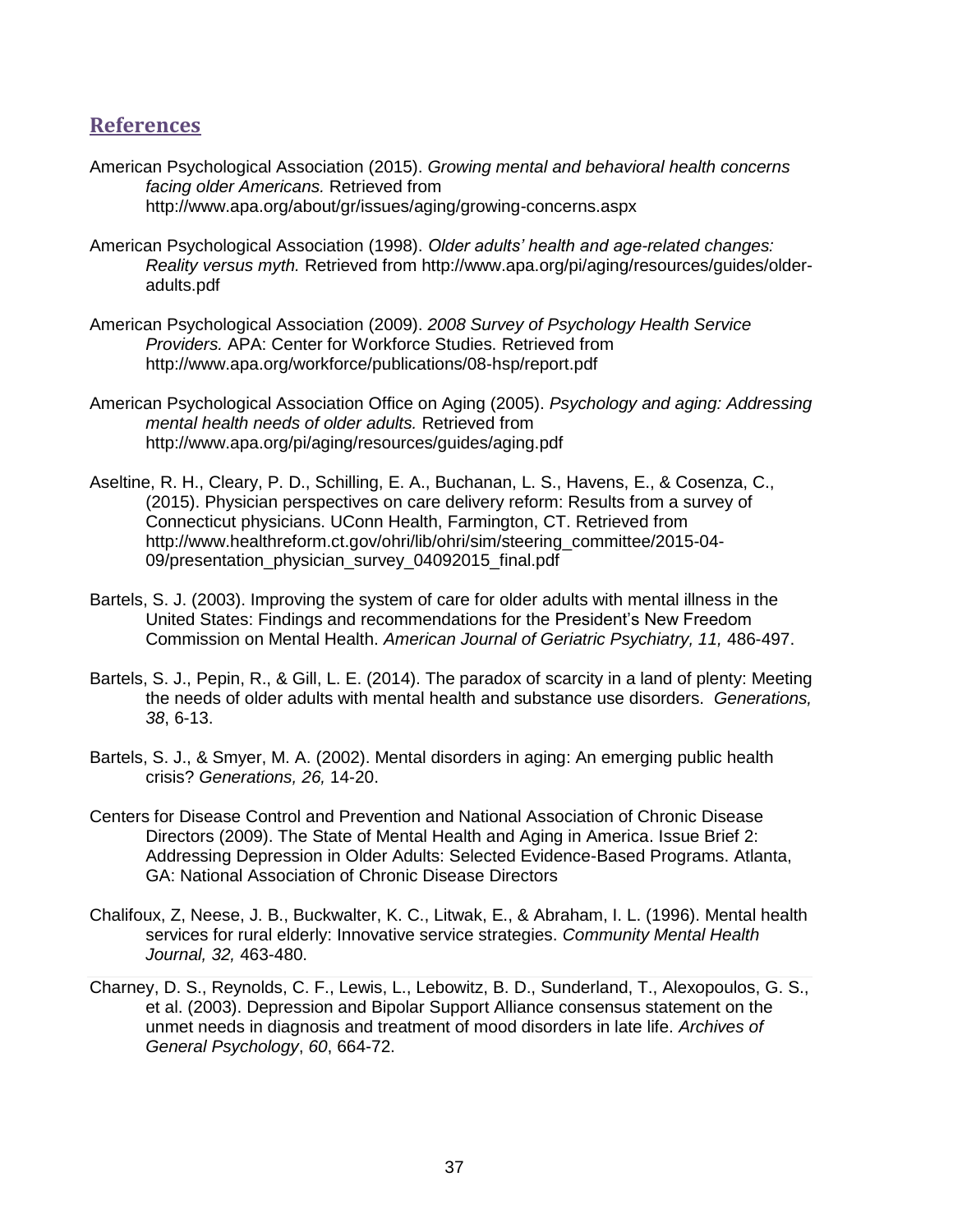- Cohen, D., & Eisdorfer, C. (2011). Geriatric Mental Health Care in the Twenty-first Century. In D. Cohen & C. Eisdorfer, *Integrated Textbook of Geriatric Mental Health* (pp. 3-11). Baltimore, MD: The John's Hopkins University Press.
- Cohen, E. S. (2001). The complex nature of ageism: What is it? Who does it? Who perceives it? *The Gerontologist, 41*, 576-577.
- Connecticut Department of Public Health (2014). *Statewide Health Care Facilities and Services Plan—2014 Supplement.* Hartford, CT: Connecticut Department of Public Health. Retrieved from http://www.ct.gov/dph/lib/dph/ohca/publications/2014/final\_2014\_\_facilities\_plan\_-\_2\_24\_15.pdf
- Conwell, Y., & Pearson, J. L. (2002). Theme issue: Suicidal behaviors in older adults. *American Journal of Geriatric Psychiatry, 10*, 359-361.
- Druss, B. G., & Walker, E. R. (2011, February). *Mental disorders and medical comorbidity*. The Synthesis Project: New Insights from Research Results. Robert Wood Foundation. Retrieved from [http://www.rwjf.org/content/dam/farm/reports/issue\\_briefs/2011/rwjf69438/subassets/rwjf](http://www.rwjf.org/content/dam/farm/reports/issue_briefs/2011/rwjf69438/subassets/rwjf69438_1) [69438\\_1](http://www.rwjf.org/content/dam/farm/reports/issue_briefs/2011/rwjf69438/subassets/rwjf69438_1)
- Durai, U. N. B., Chopra, M. P., Coakley, E., Llorente, M. D., Kirchner, J. E., Cook, J. M., & Levkoff, S. E. (2011). Exposure to trauma and posttraumatic stress disorder symptoms in older Veterans attending primary care: Comorbid conditions and self-rated health status. *Journal of the American Geriatric Society, 59*, 1087-1092.
- Family Caregiver Alliance (2015). Selected Caregiver Statistics. National Center on Caregiving. Retrieved from https://caregiver.org/selected-caregiver-statistics
- Graham, N. et al. (2003, August). Reducing stigma against older people with mental disorders: A technical consensus statement. *International Journal of Geriatric Psychiatry, 18*, 670- 678. Old Age Psychiatry section, World Psychiatric Association; World Health Organization. Retrieved from http://onlinelibrary.wiley.com/doi/10.1002/gps.v18:8/issuetoc
- Gfroerer, J., Penne, M., Pemberton, M., & Folsom, R. (2003). Substance abuse treatment need among older adults in 202: The impact of the aging baby-boom cohort. *Drug and Alcohol Dependence, 69*, 127-135. Retrieved from http://www.sciencedirect.com/science/article/pii/S0376871602003071
- Harris-Kojetan, L., Sengupta, M., Park-Lee-E., & Valverde, R. (2013). Long-term care services in the United States: 2013 overview. National Center for Health Statistics. *Vital Health Statistics, 3*. Retrieved from http://www.cdc.gov/nchs/data/nsltcp/long\_term\_care\_services\_2013.pdf
- Institute of Medicine (2012). *The Mental Health and Substance Use Workforce for Older Adults: In Whose Hands?* Washington DC: National Academies Press.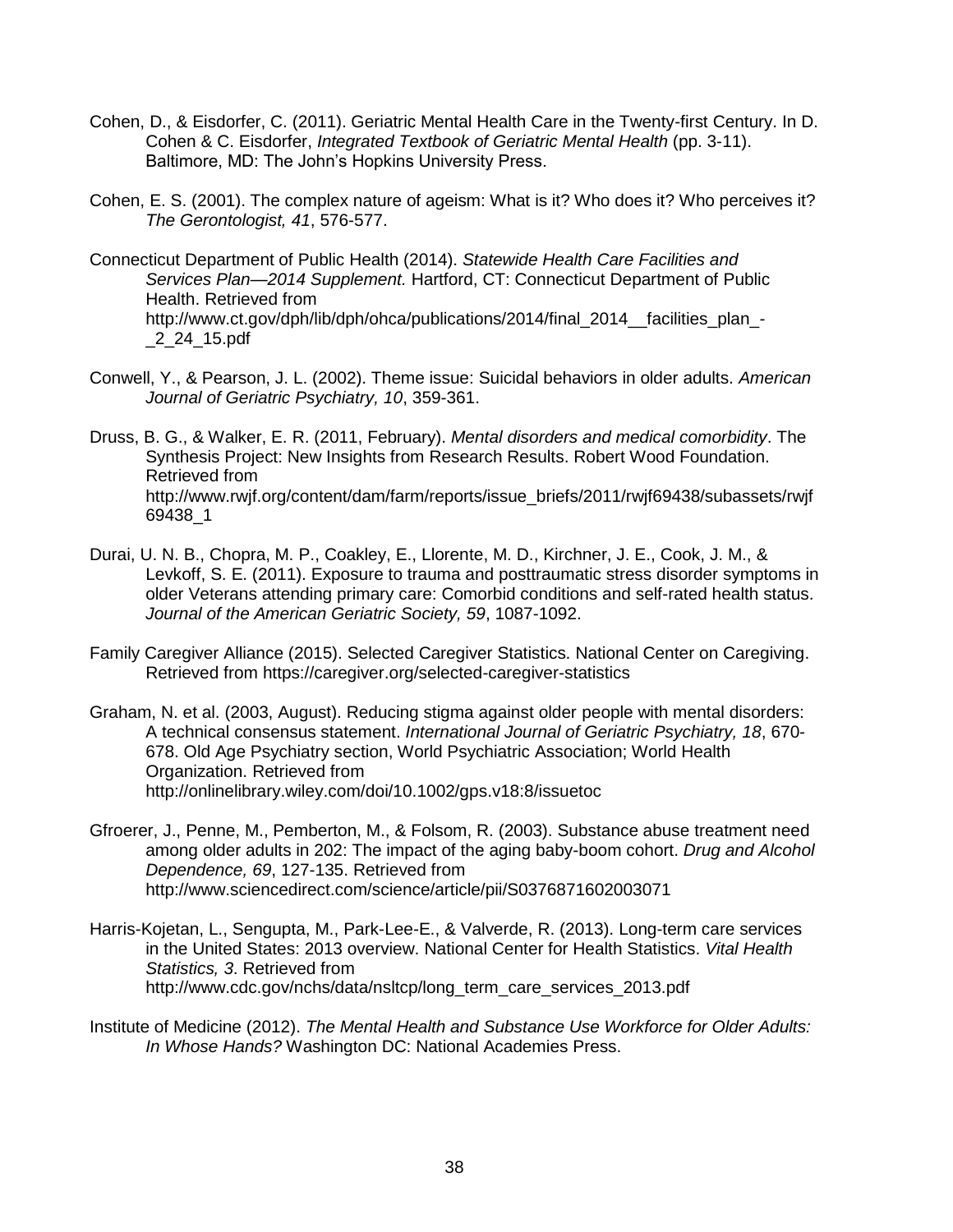- Jeste, D. V. et al. (1999). Consensus statement on the upcoming crisis in geriatric mental health: Research agenda for the next 2 decades. *Archives of General Psychiatry, 56,*  848-853.
- The John A. Hartford Foundation (2011). 2011 Annual Report. Retrieved from http://www.jhartfound.org/images/uploads/reports/JAHF\_2011AR.pdf
- Karel, M. J., Gatz, M., & Smyer, M. (2012). Aging and mental health in the decade ahead: What psychologists need to know. *American Psychologist, 67,* 184-198.
- Levy, B. R., Slade, M., Kunkel, S. R., & Kasl, S. V. (2002). Longevity increased by positive selfperceptions of aging. *Journal of Personality and Social Psychology, 83*, 261-270.
- Majerowicz, A. & Tracy, S. (2010, May) Telemedicine: Bridging gaps in healthcare delivery. *Journal of American Health Information Management Association 81*, 52-53, 56. Retrieved from http://library.ahima.org/xpedio/groups/public/documents/ahima/bok1\_047324.hcsp?dDoc Name=bok1\_047324
- National Council on Aging (2011). *Evidence-based health promotion programs for older adults: Key factors and strategies contributing to program sustainability.* Issue Brief. Wasington, DC. Retrieved from https://www.ncoa.org/wp-content/uploads/NCOA-Health-Promo-Issue-Brief.pdf
- National Council on Aging (2014, January). Healthy aging. Retrieved from http://www.ncoa.org/press-room/fact-sheets/healthy-aging-fact-sheet.html
- National Institute of Mental Health (2001). *Older Adults: Depression and Suicide Facts.*  Retrieved from http://www.wvdhhr.org/bhhftest/ScienceOnOurMinds/NIMH%20PDFs/12%20Old%20Adu lts.pdf
- Nolan, L. C. (2011). Dimensions of aging and belonging for the older person and the effects of ageism. *Brigham Young University Journal of Public Law, 25*, 317. Retrieved from http://digitalcommons.law.byu.edu/cgi/viewcontent.cgi?article=1451&context=jpl
- Ortman, J. M., Velkoff, V. A., & Hogan, H. (2014, May). *An aging nation: The older population in the United States.* Population Estimates and Projections. Current Population Reports. Retrieved from https://www.census.gov/prod/2014pubs/p25-1140.pdf
- Radelat, A. (2014, September, 24). Suicide by veterans is a daunting problem as VA struggles to improve care*. Connecticut Mirror*. Retrieved from http://ctmirror.org/2014/09/24/suicide-by-veterans-remains-a-daunting-problem-as-vastruggles-to-improve-care/
- RAND Corporation (2015, September). Assessment A (Demographics). Prepared for the U.S. Department of Veterans Affairs. Retrieved from http://www.va.gov/opa/choiceact/documents/assessments/Assessment\_A\_Demographic s.pdf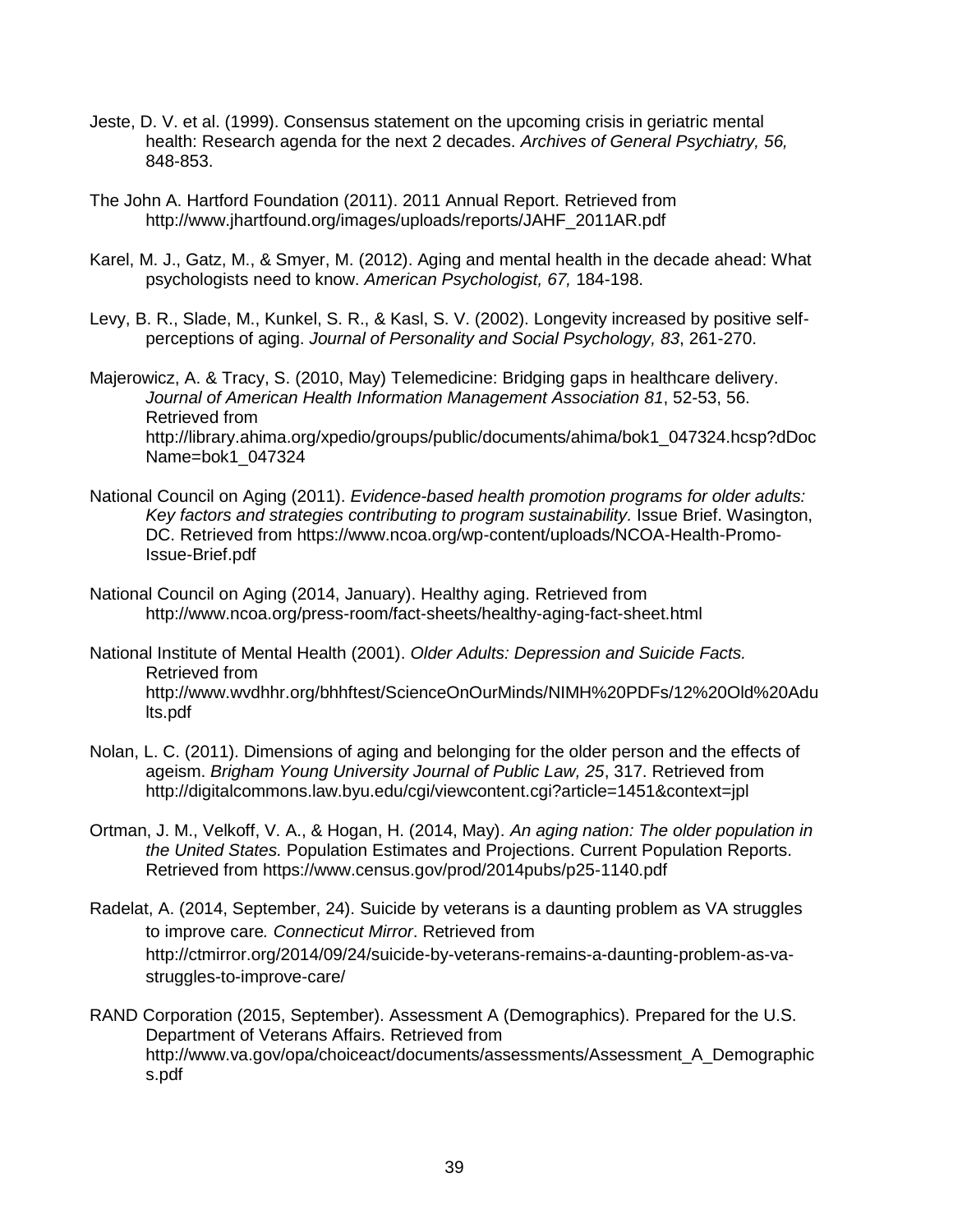- Sartorius, N. (2003, August). Introduction: Stigma and discrimination against older people with mental disorders. *International Journal of Geriatric Psychiatry, 18*, 669. Old Age Psychiatry section, World Psychiatric Association; World Health Organization. Retrieved from http://onlinelibrary.wiley.com/doi/10.1002/gps.v18:8/issuetoc
- Speer, D. C., & Schneider, M. G. (2003). Mental health needs of older adults and primary care: Opportunity for interdisciplinary geriatric team practice. *Clinical Psychology: Science and Practice, 10*, 85-101.
- Substance Abuse and Mental Health Services Administration (2015). *Behavioral Health Barometer: Connecticut, 2014.* HHS Publication No. SMA-15-4895CT. Rockville, MD. Retrieved from http://www.samhsa.gov/data/sites/default/files/State\_BHBarometers\_2014\_1/BHBaromet er-CT.pdf
- Substance Abuse and Mental Health Services Administration (2015). *Specific populations and prescription drug misuse and abuse.* Retrieved from http://www.samhsa.gov/prescriptiondrug-misuse-abuse/specific-populations
- Torrey, E. F., Zdanowicz, M. T., Kennard, A. D., Lamb, H. R., Eslinger, D. F., Biasotti, M. C., & Fuller, D. A. (2014, April). *The treatment of persons with mental illness in prisons and jails: A state survey.* Research from the Treatment Advocacy Center. Retrieved from http://www.tacreports.org/storage/documents/treatment-behind-bars/treatment-behindbars.pdf
- Treatment Advocacy Center (2015). Eliminating barriers to the treatment of mental illness: Consequences of non-treatment: Fact sheet. Retrieved from http://www.treatmentadvocacycenter.org/resources/consequences-of-lack-oftreatment/violence/1384
- Unützer, J. et al. (2009). Healthcare costs associated with depression in medically ill fee-for service Medicare participants. *Journal of the American Geriatric Society, 57, 506-510.*
- Unützer, J., Schoenbaum, M., & Druss, B. (2013, May). The collaborative care model: An approach for integrating physical and mental health care in Medicaid health homes. Brief prepared for the Centers for Medicare & Medicaid Services by the Center for Health Care Strategies and Mathematica Policy Research. Retrieved from http://www.medicaid.gov/State-Resource-Center/Medicaid-State-Technical-Assistance/Health-Homes-Technical-Assistance/Downloads/HH-IRC-Collaborative-5- 13.pdf
- U.S. Administration on Aging (2012, October). *Policy Academy State Profile: Connecticut Population.* Retrieved from http://www.aoa.acl.gov/AoA\_Programs/HPW/Behavioral/docs2/Connecticut%20Epi%20P rofile%20Final.pdf
- U.S. Administration on Aging (2013). *Older Americans Behavioral Health. Issue Brief 11: Reaching Diverse Older Adult Populations and Engaging Them in Prevention Services and Early Interventions.* Retrieved from http://www.aoa.acl.gov/AoA\_Programs/HPW/Behavioral/docs2/Issue%20Brief%2011%2 0Reaching%20and%20Engaging.PDF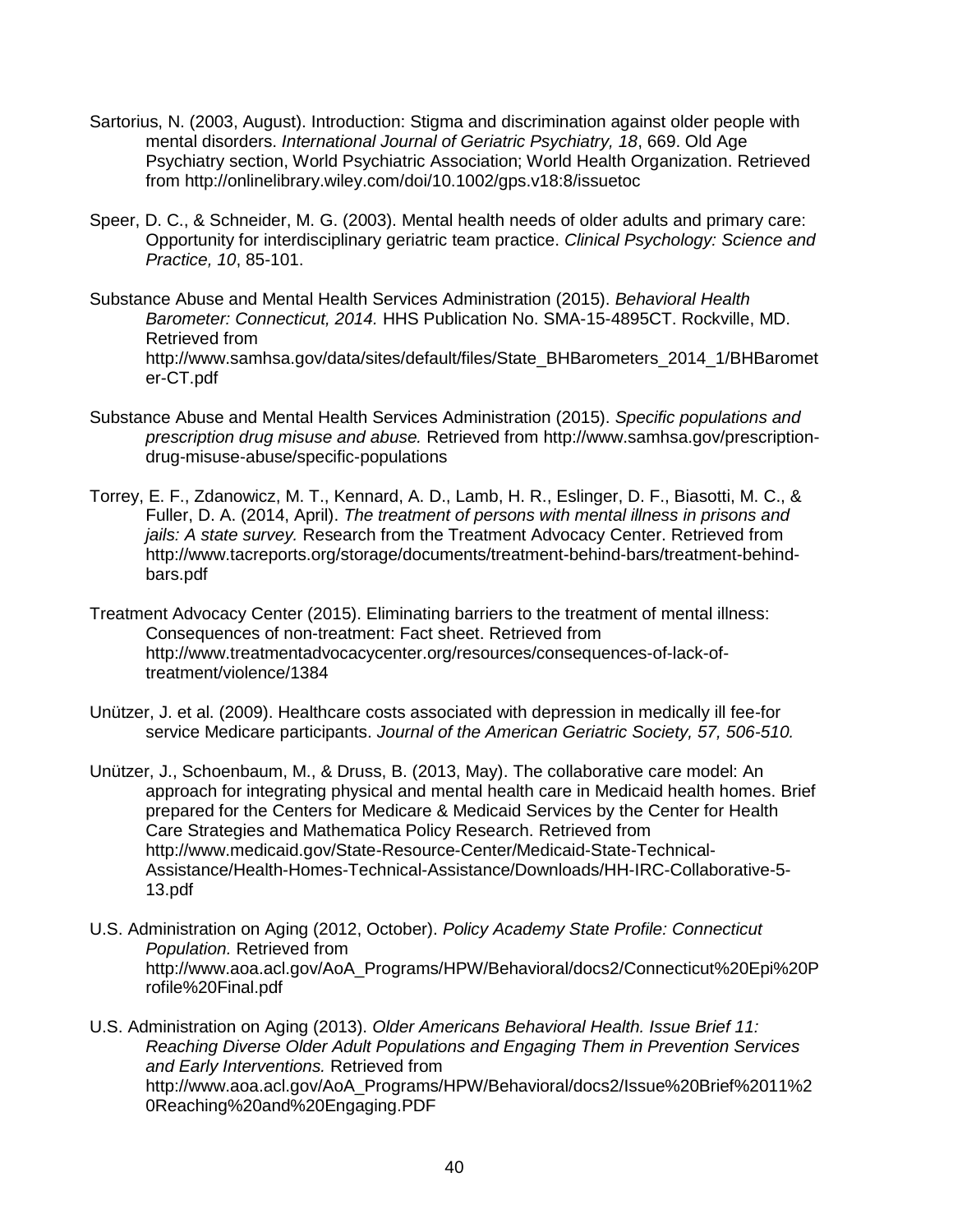- U.S. Census Bureau (2014). *Population Estimates.* Retrieved from <http://www.census.gov/popest/>
- U.S. Census Bureau (2014). *65+ in the United States: 2010.* U.S. Government Printing Office, Washington, DC. Retrieved from https://www.census.gov/content/dam/Census/library/publications/2014/demo/p23- 212.pdf
- U.S. Census Bureau (2015). *State and County QuickFacts*. Retrieved from http://quickfacts.census.gov/qfd/states/09000.html
- U.S. Department of Health and Human Services (2000, November). *Healthy People 2010: Understanding and Improving Health*. 2nd ed. Washington, DC: U.S. Government Printing Office. Retrieved from http://health-equity.pitt.edu/640/1/Healthy\_People\_2010- Under\_and\_Improv\_Health.pdf
- U.S. Department of Health and Human Services (1999). *Mental Health: A Report of the Surgeon General*. Rockville, MD: Author
- U.S. Department of Health and Human Services: Administration on Aging (2001). *Older Adults and Mental Health: Issues and Opportunities*. Rockville, MD: Author.
- U.S. Department of Veterans Affairs (2011, June). *One in Ten Older Vets is Depressed.* Veterans Health Administration, VA's National Registry for Depression. Retreived from http://www.va.gov/health/NewsFeatures/20110624a.asp
- Vogelli, C. Shields, A. E., Lee, T. A., Gibson, T. B., Marder, W. D., et al. (2007). Multiple chronic conditions: prevalence, health consequences, and implications for quality, care management, and costs. *Journal of Geriatric Internal Medicine 22,* 391-395.
- Wood, M. (2012, April 27). Crunching the Numbers on the rate of suicide among veterans. *Science Life.* Retrieved from http://sciencelife.uchospitals.edu/2012/04/27/crunching-thenumbers-on-the-rate-of-suicide-among-veterans/
- World Health Organization (2003). *Mental Health Financing.* Mental Health and Policy Service Guidance Package. Retrieved from http://www.who.int/mental\_health/resources/en/Financing.pdf
- Zanjani, F., Kruger, T., & Murray, D. (2012). Evaluation of the Mental Healthiness Aging Initiative: Community program to promote awareness about mental health and aging issues. *Community Mental Health Journal, 48,* 193-201.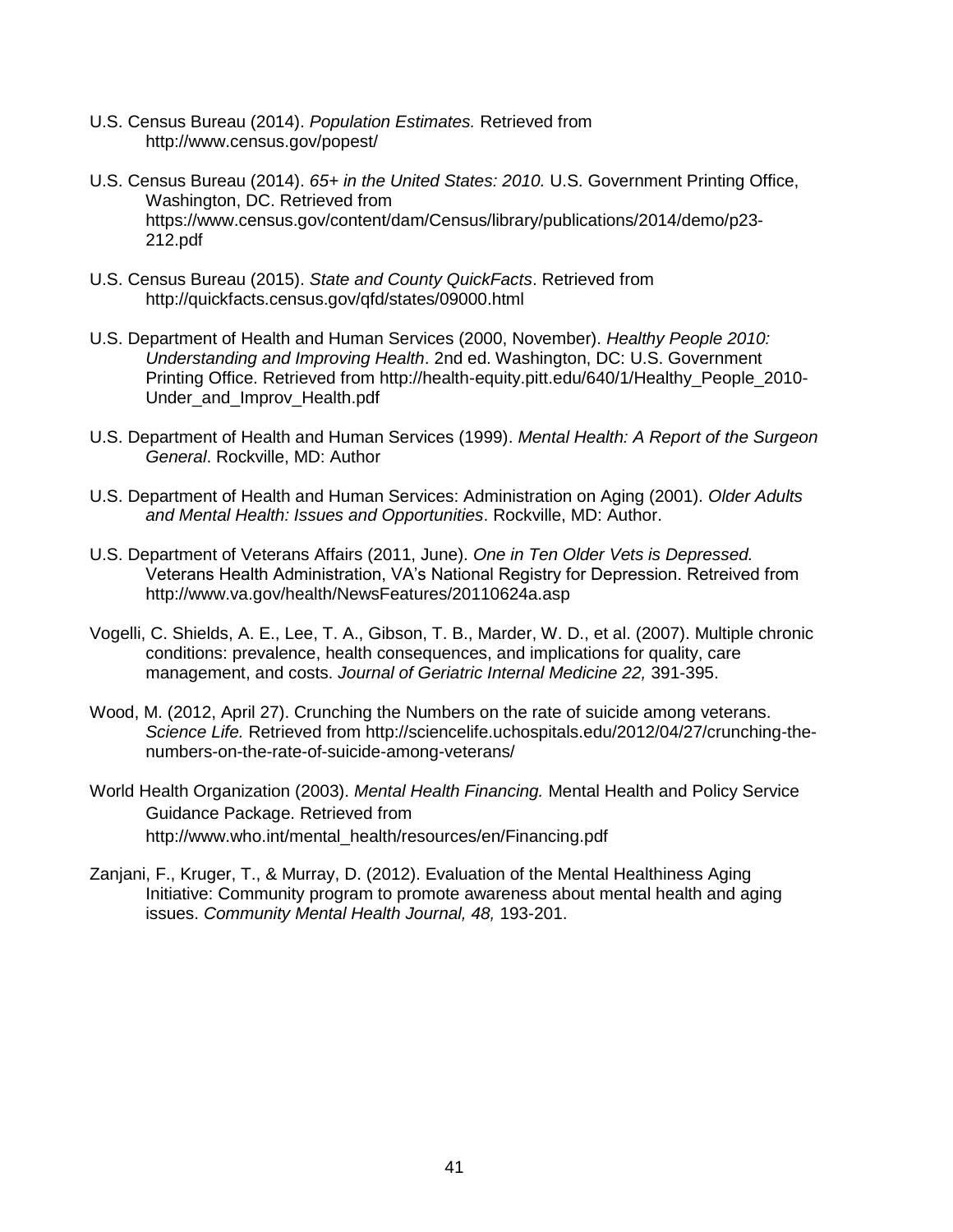# **Appendix A: Abbreviations and Acronyms**

The list below provides an explanation of abbreviations and acronyms used for agencies, therapeutic interventions, and other terms referred to in conducting research for this report.

| AA                       | Alcoholics Anonymous                                                  |
|--------------------------|-----------------------------------------------------------------------|
| AAA                      | Area Agencies on Aging                                                |
| AARP                     | American Association of Retired Persons, Inc.                         |
| <b>ADA</b>               | Americana with Disability Act                                         |
| <b>ADRC</b>              | Aging and Disability Resource Centers                                 |
| <b>ADRCs</b>             | Alcohol and Drug Recovery Centers, Inc.                               |
| <b>AIDS</b>              | Acquired immune deficiency syndrome                                   |
| <b>AMH</b>               | <b>Advanced Medical Home</b>                                          |
| AMI                      | Any mental illness                                                    |
| <b>APRNs</b>             | Advanced practice registered nurses                                   |
| <b>AUDIT</b>             | <b>Alcohol Use Disorders Identification Test</b>                      |
| BH                       | <b>Behavioral health</b>                                              |
| <b>BIP</b>               | <b>Balancing Incentive Program</b>                                    |
| <b>BRASS</b>             | <b>Bringing Resources to Action to Serve Seniors</b>                  |
| <b>BRFSS</b>             | Behavioral Risk Factor Surveillance System Survey Data                |
| <b>BRIGHTEN</b>          | Bridging Resources of an Inter-disciplinary Geriatric Health Team via |
|                          | <b>Electronic Networking</b>                                          |
| <b>BRITE</b>             | <b>Brief Intervention and Treatment for Elders</b>                    |
| <b>BU CADER</b>          | Boston University Center for Aging & Disability Education & Research  |
| <b>CABLE</b>             | <b>Connecticut Alliance to Benefit Law Enforcement</b>                |
| <b>CAGE</b>              | 4-item assessment for alcohol abuse                                   |
| <b>CAPE</b>              | Coalition for Abuse and Prevention of the Elderly                     |
| <b>CARE</b>              | Center for Assessment, Respite, and Enrichment                        |
| <b>CBT</b>               | <b>Cognitive Behavioral Therapy</b>                                   |
| <b>CCCI</b>              | CT Community Care Incorporated                                        |
| <b>CDC</b>               | The Centers for Disease Control and Prevention                        |
| <b>CHCPE</b>             | CT Home Care Program for Elders                                       |
| <b>CHH</b>               | <b>Charlotte Hungerford Hospital</b>                                  |
| <b>CIT</b>               | <b>Crisis Intervention Team</b>                                       |
| <b>CLAS</b>              | <b>Culturally and Linguistically Appropriate Services</b>             |
| <b>CMHC</b>              | <b>Community Mental Health Centers</b>                                |
| <b>CMS</b>               | <b>Centers for Medicare and Medicaid Services</b>                     |
| CommPass <sup>2C</sup>   | <b>Community Passport to Care Program</b>                             |
| ConneCT                  | Informational services through DSS                                    |
| <b>CRC-Senior Health</b> | <b>Community Research Center for Senior Health</b>                    |
| CT                       | Connecticut                                                           |
| <b>CTBHP</b>             | CT Behavioral Health Partnership                                      |
| <b>DBT</b>               | Dialectical Behavioral Therapy                                        |
| <b>DIAMOND</b>           | Depression Improvement Across Minnesota, Offering a New Direction     |
| <b>DMHAS</b>             | Department of Mental Health and Addiction Services                    |
| <b>DSS</b>               | Department of Social Services                                         |
| <b>DVD</b>               | Digital versatile disc or digital video disc                          |
| <b>EBP</b>               | Evidence-based practices                                              |
| <b>EHR</b>               | <b>Electronic Health Records</b>                                      |
| <b>EMDR</b>              | Eye Desensitization and Reprocessing Therapy                          |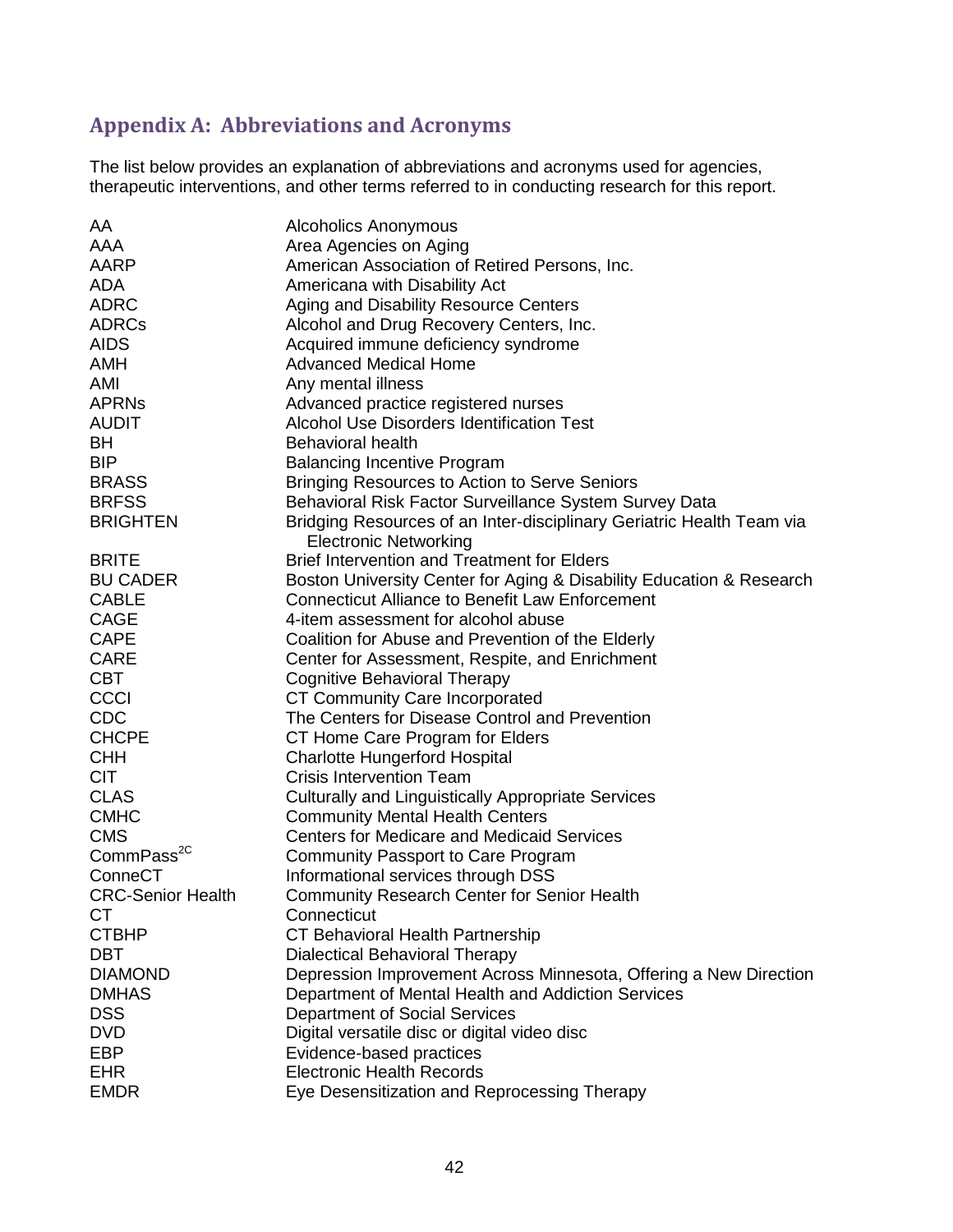| <b>EMS</b>        | <b>Emergency medical services</b>                                              |
|-------------------|--------------------------------------------------------------------------------|
| ER                | Emergency room                                                                 |
| <b>FMD</b>        | <b>Frequent Mental Distress</b>                                                |
| <b>FQHC</b>       | Federally qualified health center                                              |
| FY.               | Fiscal year                                                                    |
| <b>HITECH</b>     | Health Information Technology for Economic and Clinical Health                 |
| <b>IBM</b>        | <b>International Business Machines Corporation</b>                             |
| <b>IDEAS</b>      | Identifying Depression, Empowering Activities for Seniors                      |
| <b>IDDT</b>       | <b>Integrated Dual Disorder Treatment</b>                                      |
| <b>IMPACT</b>     | Improving Mood - Providing Access to Collaborative Treatment                   |
| <b>IOL</b>        | institute of Living                                                            |
| <b>IOP</b>        | Intensive-Outpatient Program                                                   |
| IT                | <b>Information Technology</b>                                                  |
| <b>LADC</b>       | Licensed Alcohol and Drug Counselor                                            |
| <b>LCSWs</b>      | <b>Licensed Clinical Social Workers</b>                                        |
| <b>LMFT</b>       | Licensed Marriage and Family Therapist                                         |
| <b>LMHA</b>       | <b>Local Mental Health Authorities</b>                                         |
| <b>LPC</b>        | <b>Licensed Professional Counselor</b>                                         |
| <b>MBSR</b>       | <b>Mindfulness Based Stress Reduction</b>                                      |
| <b>MCCA</b>       | Midwestern CT Council of Alcoholism                                            |
| MD                | <b>Medical Doctor</b>                                                          |
|                   |                                                                                |
| <b>MFP</b>        | Money Follows the Person                                                       |
| MН<br><b>MHFA</b> | <b>Mental Health</b>                                                           |
|                   | <b>Mental Health First Aid</b>                                                 |
| <b>MHN</b>        | <b>Mental Health Network</b>                                                   |
| <b>MI PATH</b>    | Michigan Partners on the PATH (Partnership, Accountability, Training,<br>Hope) |
| <b>MMSE</b>       | <b>Mini-Mental State Examination</b>                                           |
| <b>MoCA</b>       | <b>Montreal Cognitive Assessment</b>                                           |
| <b>MSW</b>        | <b>Masters in Social Work</b>                                                  |
| <b>NAMI</b>       | National Alliance on Mental Illness                                            |
| NASW-CT           | National Association of Social Workers – CT Chapter                            |
| <b>NCOA</b>       | National Council on Aging                                                      |
| <b>NORCs</b>      | <b>Naturally Occurring Retirement Communities</b>                              |
| <b>OAA</b>        | <b>Older Americans Act</b>                                                     |
| OHA               | Office of Healthcare Advocacy                                                  |
| <b>OHCA</b>       | <b>Office of Healthcare Access</b>                                             |
| <b>OST</b>        | Opiate substitution therapy                                                    |
| <b>PA</b>         | Physician assistant                                                            |
| <b>PCPs</b>       | Primary care physicians                                                        |
| <b>PEARLS</b>     | Program for adults aged 60 and over to treat minor depression                  |
| <b>PGDRS</b>      |                                                                                |
| PhD               | Psychogeriatric Dependency Rating Scale                                        |
|                   | Doctor of Philosophy                                                           |
| PHQ-9             | <b>Patient Health Questionnaire</b>                                            |
| <b>PROSPECT</b>   | Prevention of Suicide in Primary Care Elderly: Collaborative Trial             |
| <b>PSAs</b>       | Public service announcements                                                   |
| <b>PSE</b>        | Protective Services for the Elderly                                            |
| <b>PTSD</b>       | Posttraumatic stress disorder                                                  |
| <b>REACH</b>      | Bridgeport Hospital's IOP program                                              |
| <b>REAP</b>       | Referral, Education, Assistance, & Prevention                                  |
| <b>REDCap</b>     | Research Electronic Data Capture                                               |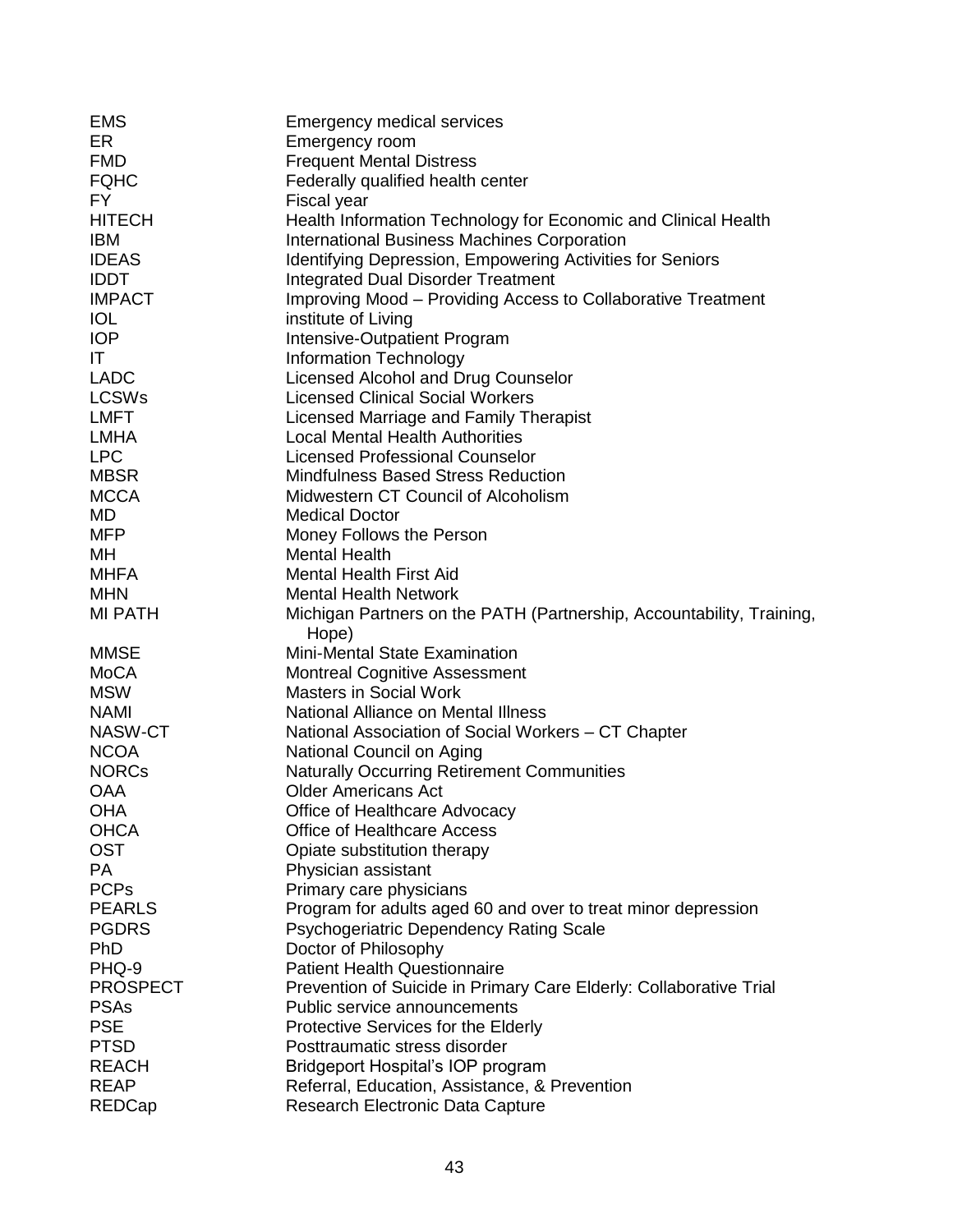| <b>RMHB</b>      | <b>Regional Mental Health Board</b>                                    |
|------------------|------------------------------------------------------------------------|
| <b>RN</b>        | <b>Registered Nurse</b>                                                |
| <b>SAMHSA</b>    | Substance Abuse and Mental Health Services Administration              |
| <b>SBIRT</b>     | Screening, Brief Intervention and Referral to Treatment Program        |
| <b>SDA</b>       | State Department on Aging                                              |
| <b>SIM</b>       | <b>State Innovation Model</b>                                          |
| <b>SMHA</b>      | <b>State Mental Health Authorities</b>                                 |
| <b>SMI</b>       | <b>Serious Mental Illness</b>                                          |
| <b>SPSS</b>      | Statistical Package for the Social Sciences                            |
| <b>SUA</b>       | State Units on Aging                                                   |
| <b>SWAT</b>      | <b>Special Weapons and Tactics</b>                                     |
| <b>TARGET</b>    | Target Affect Regulation: Guide for Education and Therapy              |
| <b>TEDS</b>      | <b>Treatment Episode Data Set</b>                                      |
| TREM             | <b>Trauma Recovery and Empowerment Model</b>                           |
| <b>UConn COA</b> | UConn Health, Center on Aging                                          |
| UTI              | Urinary tract infection                                                |
| VA               | <b>Veterans Affairs</b>                                                |
| <b>VNA</b>       | <b>Visiting Nurse Association</b>                                      |
| <b>WCAAA</b>     | Western CT Area Agency on Aging                                        |
| <b>WCMHN</b>     | <b>Western CT Mental Health Network</b>                                |
| <b>WISE</b>      | Working for Integration, Support, and Empowerment – DMHAS MH<br>Waiver |
| <b>ZCTA</b>      | Zip Code Tabulation Area                                               |